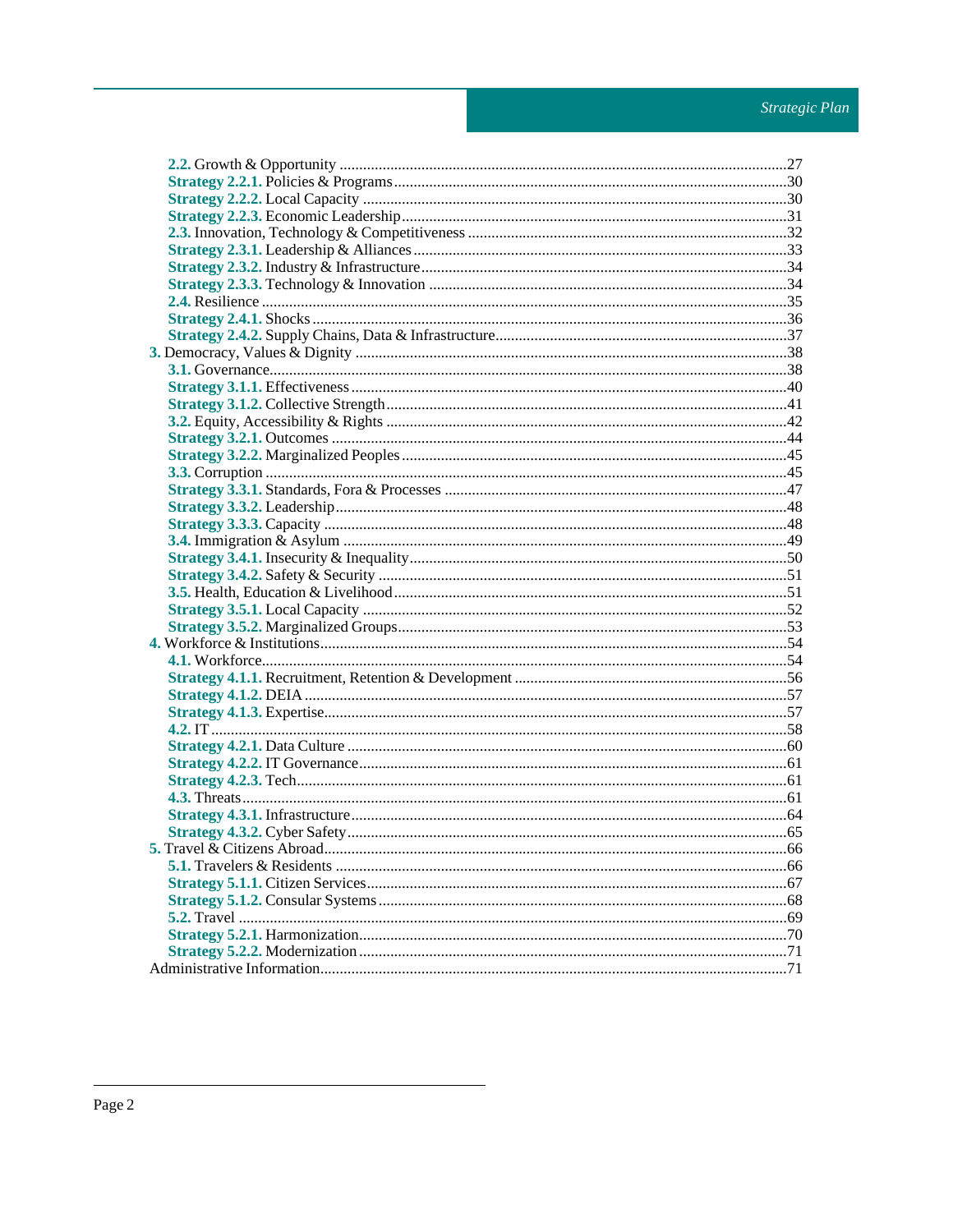# **U.S. Department of State (DOS)**

### **Description:**

The Department of State is the lead U.S. foreign affairs agency within the Executive Branch and the lead institution conducting American diplomacy. Established by Congress in 1789 and headquartered in Washington, D.C., the Department is the oldest and most senior executive agency of the U.S. government. The Secretary of State is the President's principal foreign policy advisor and implements the President's foreign policies worldwide through the Department and its employees. The Department of State protects and advances the interests of American citizens by:

- Promoting the welfare and safety of U.S. citizens abroad through diplomatic and consular operations in over 175 countries.
- Building a network of allies, partners, and institutions to advance U.S. interests, compete with our adversaries from a position of strength, and forge solutions to shared challenges from the climate crisis to global health security.
- Delivering prosperity for all Americans by leveling the playing field for U.S. workers and businesses; promoting inclusive and sustainable growth; protecting the U.S. innovation base; securing critical data, supply chains, and infrastructure; and shaping the rules and standards that govern transformative new technologies.
- Advancing international security by working with allies and partners to deter adversaries, counter transnational threats, and prevent and resolve conflicts.
- Upholding and advancing universal values by supporting democracy around the world, defending human rights, and combating corruption.
- Leading global humanitarian efforts in conjunction with USAID by providing lifesaving assistance and rallying international responses to humanitarian crises and natural disasters.
- Building understanding of and support for U.S. policies and values among foreign publics by providing credible and trustworthy information to global audiences, enhancing people-to-people ties, and countering disinformation.
- Developing and empowering a cutting-edge global workforce that has the tools, training, technology, and infrastructure to succeed in advancing U.S. interests and delivering for the American people.

### **Stakeholder(s):**

**Antony J. Blinken**: *Secretary of State*

#### **Interagency Partners** :

*Interagency partners that will support implementation of the JSP include, but are not limited to [the following]*

**Department of Defense**

**Department of Treasury**

**Department of Justice**

**Department of Homeland Security**

**Department of Commerce**

**Department of Energy**

**Department of Labor**

**Department of Health and Human Services**

**Department** of Interior

**Department of Transportation**

**Department of Agriculture** *— continued next page*

**Department of Veterans Affairs Peace Corps Intelligence Community United States Agency for Global Media Federal Communications Commission National Aeronautics and Space Administration Environmental Protection Agency United States Trade Representative U.S. International Development Finance Corporation Inter-American Foundation U.S.-African Development Foundation U.S. Export-Import Bank Millennium Challenge Corporation**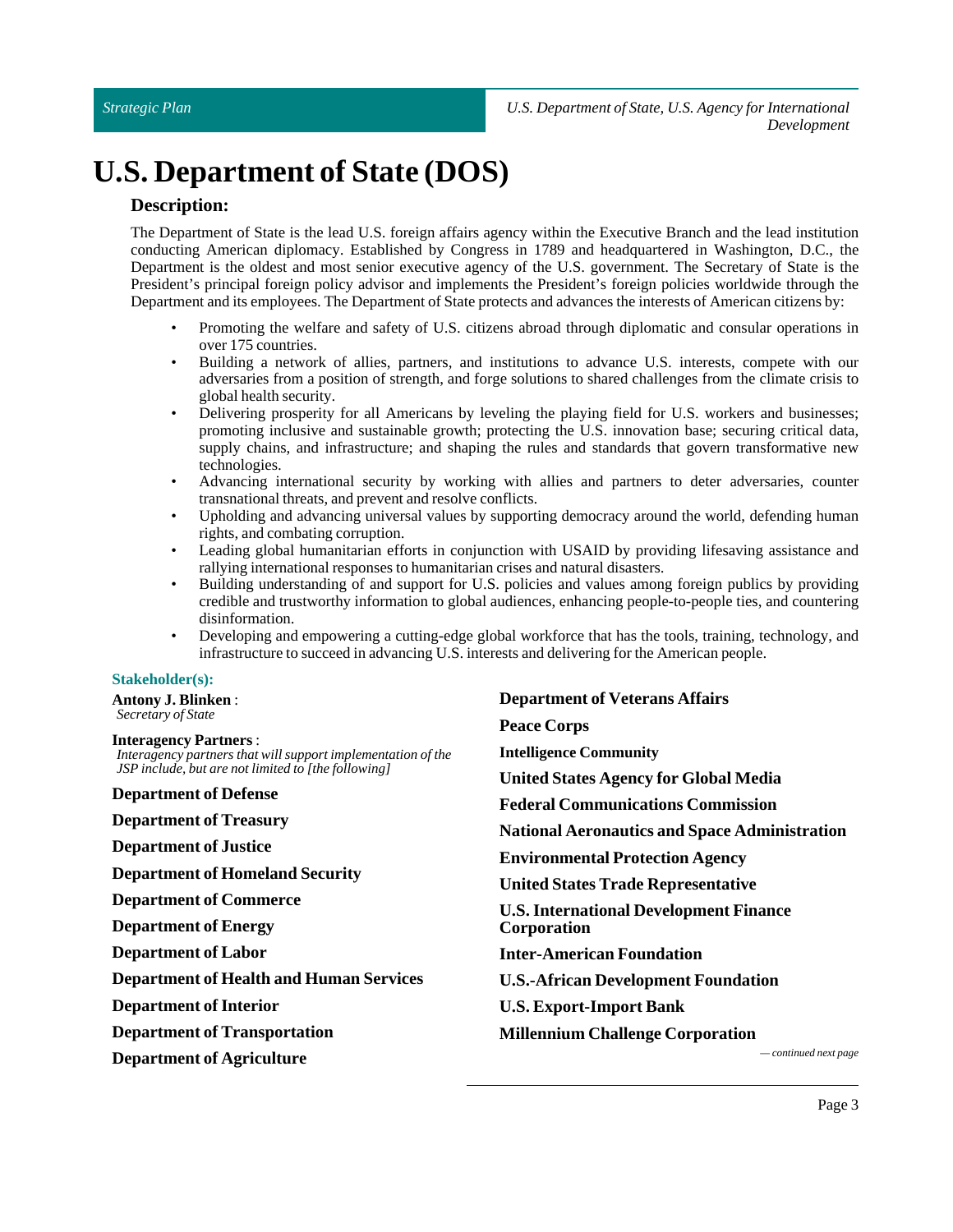*Stakeholders (continued)*

**U.S. Trade and Development Agency Office of Personnel Management Office of Management and Budget**

**General Services Administration Social Security Administration Equal Employment Opportunity Commission**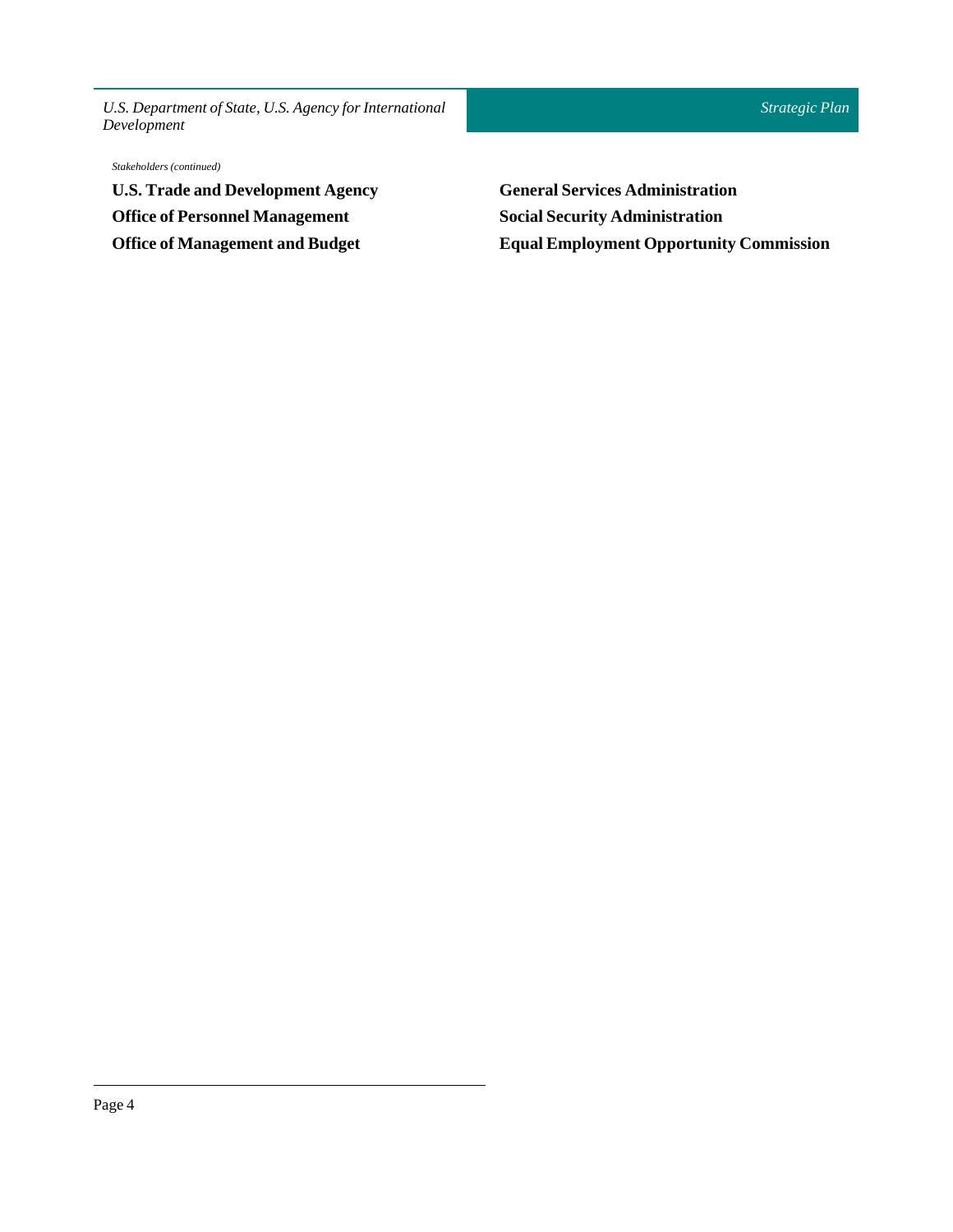# **U.S. Agency for International Development (USAID)**

### **Description:**

As the U.S. government's lead international development, health and humanitarian assistance agency, USAID seeks to save lives, reduce poverty, strengthen democracy, and improve economic conditions across the world. USAID plans its development and assistance programs in coordination with the Department of State and collaborates with other U. S. government departments and agencies, Congress, multilateral and bilateral organizations, private companies, academic institutions, faith-based groups, and non-governmental organizations (NGOs). USAID is a key player in addressing national security priorities as a member of the National Security Council. If the world is to defeat the COVID-19 pandemic, mitigate and adapt to the climate crisis, prevent and stabilize conflicts, restore and strengthen democracy, and embrace diversity, USAID must take on challenges in new ways to deliver results on a global scale. USAID, working with the Department of State, supports U.S. national security, demonstrates American generosity, and promotes prosperity at home and abroad. Through the Agency's work and that of its partner organizations, development assistance from the American people transforms lives, communities, and economies around the world. USAID assistance exemplifies U.S. generosity consistent with American values, adhering to evidence-based, locally-driven initiatives and state-of-the art best practices, by:

- Providing humanitarian assistance with needs-based relief that is timely and effective in response to disasters and crises.
- Promoting global health through activities that save lives and protect Americans at home and abroad.
- Expanding sustained, inclusive economic growth and employment through regulatory reform, trade promotion, and entrepreneurial capacity development
- Mitigating climate change and addressing its impacts across all sectors by partnering with countries to reduce emissions, protect critical ecosystems, transition to renewable energy, build resilience against the impacts of climate change, and promote the flow of capital toward climate-positive investments.
- Revitalizing democracy with work that confronts corruption, defends and protects human rights, resists the authoritarian use of disinformation and digital repression, engages civil society, governments, local media, and other key actors, particularly those from under-represented and marginalized groups.
- Supporting global stability by reversing state and societal fragility, countering violent extremism and other forms of violence, implementing the Global Fragility Act, fostering inclusion and empowerment through initiatives such as Women, Peace and Security, and preventing atrocities.
- Catalyzing innovation and partnership by identifying new and innovative ways to engage with the private sector, philanthropy, faith-based organizations, and academic institutions here and abroad; promoting sustainable development; and supporting economic growth.
- Empowering women and girls in all their diversity, through support for equal access to opportunities in the household, society, and economy; education and leadership opportunities; and freedom from violence.
- Promoting equitable, inclusive, and accessible education for all children and youth through learning opportunities that promote quality and further learning outcomes.
- Ensuring the cost effective and efficient use of U.S. resources, by using experimental design and real observations of behavior and behavioral change to guide the development, iteration, and adaptation of our programs.
- Advancing diversity, equity, inclusion, and accessibility in our foreign affairs work and our workforce through improvements in strategic planning, policy formulation, budgeting, programming, partnerships, training, outreach, learning, and reporting.

### **Stakeholder(s):**

**Samantha Power** : *USAID Administrator*

### **International & Multilateral Partners**:

*International and multilateral partners and donors will include organizations such as the [the following]*

**United Nations**:

*United Nations agencies, program and assemblies*

**World Bank** : *World Bank Group* **World Health Organization**

**GAVI Alliance**

*— continued next page*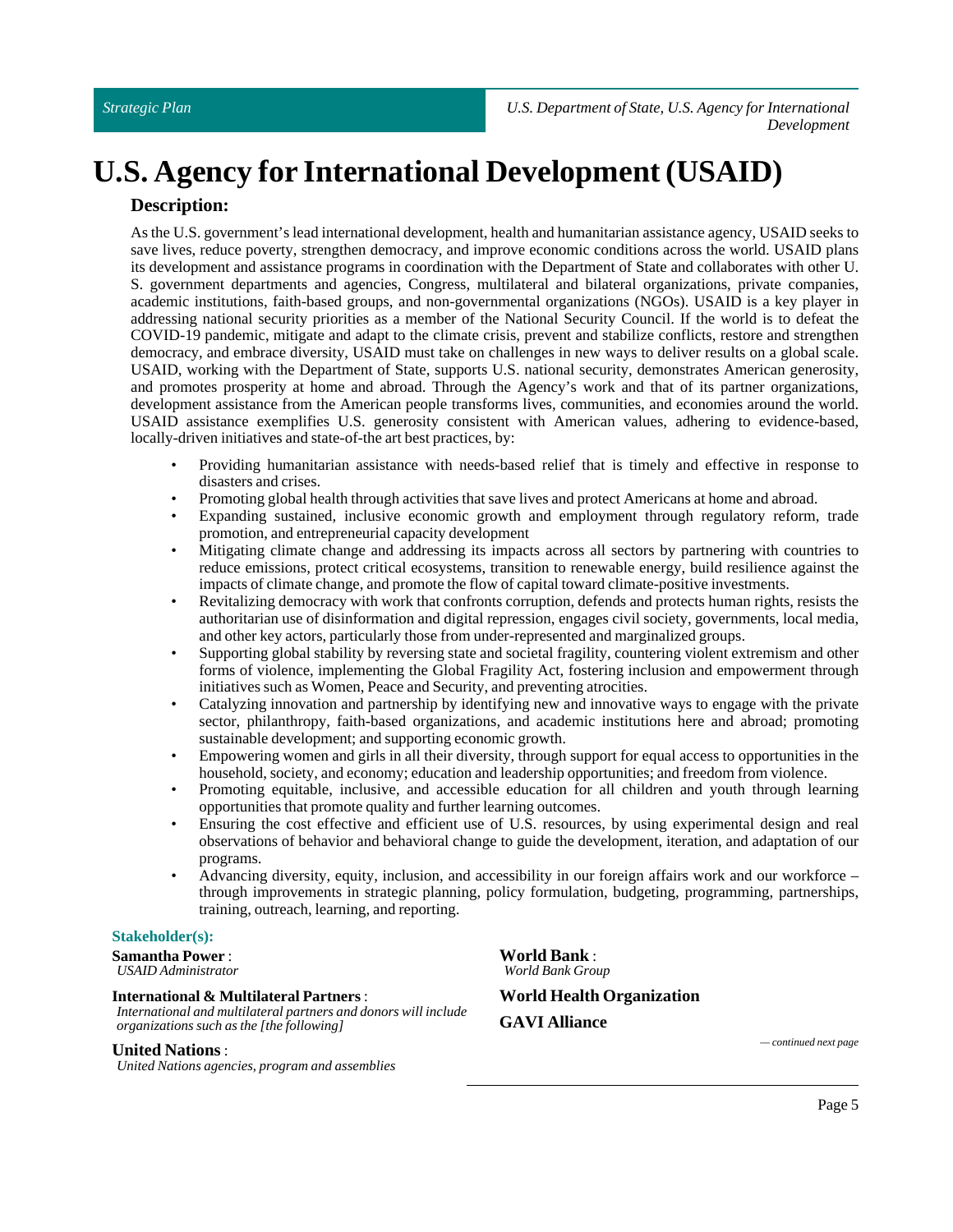*U.S. Department of State, U.S. Agency for International Development Strategic Plan* **COVAX Global Fund International Committee of the Red Cross Regional Bodies** : *such as the [following]* **Asia-Pacific Economic Cooperation Association of Southeast Asian Nations (ASEAN) African Union Organization of American States** *Stakeholders (continued)*

<span id="page-5-0"></span>Vision

Americans can thrive in a freer, more equitable and more humane world

### <span id="page-5-1"></span>Mission

DOS ~ To protect and promote U.S. security, prosperity, and democratic values and shape an international environment in which all Americans can thrive. | USAID ~ We work to build a freer, more equitable and more humane world by amplifying local voices, advancing sustainable progress, and tackling the world's toughest problems.

### <span id="page-5-2"></span>Values

**Security Prosperity Democracy Freedom Humanity Locality Sustainability Diversity Equity Inclusion Accessibility**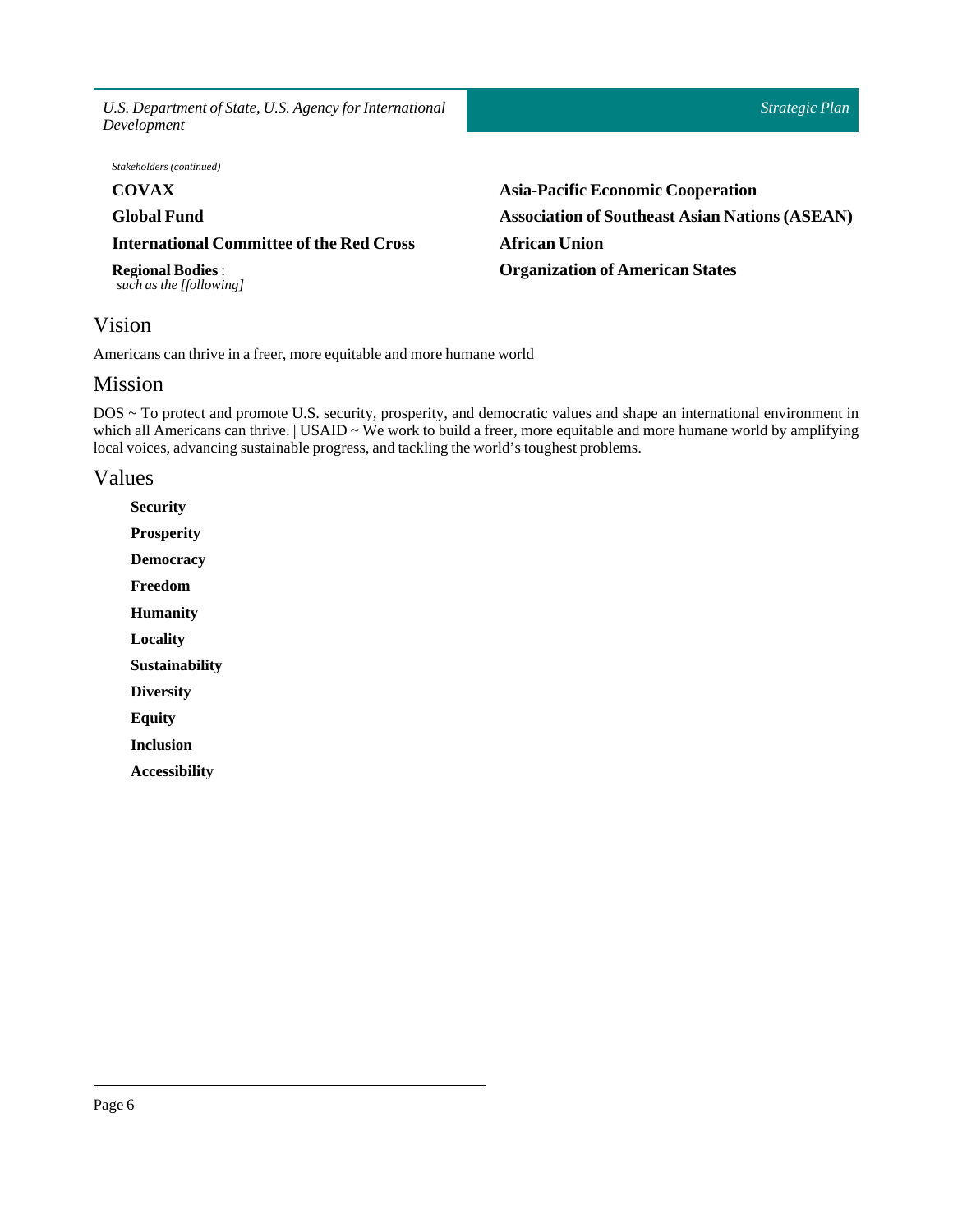### <span id="page-6-0"></span>**1. Leadership & Coalitions**

*RENEW U.S. LEADERSHIP AND MOBILIZE COALITIONS TO ADDRESS THE GLOBAL CHALLENGES THAT HAVE THE GREATEST IMPACT ON AMERICANS' SECURITY AND WELL-BEING*

### **Stakeholder(s)**

#### **Under Secretary for Political Affairs**: *DOS Lead Agency*

**Bureaufor Policy, Planning and Learning** : *USAID Lead Agency*

#### **Americans** :

*U.S. foreign policy delivers security for the American people, creates economic opportunities, and addresses global challenges that affect Americans' lives directly.*

#### **Multilateral Institutions**:

*From COVID-19 and the climate crisis to unprecedented, forced migration and protracted humanitarian crises, some of the biggest challenges Americans face require collective global action, led by the United States working in concert with our partners and allies, and through international and multilateral institutions the U.S. helped build, shape, and lead.*

#### **Allies**:

*The United States' unmatched web of bilateral and multilateral alliances and local partnerships are our greatest force multiplier in maintaining a stable, open, rules-based international system. These alliances and partnerships enhance our ability to deter and disrupt threats before they reach our shores and to counter and compete with our adversaries. They amplify our humanitarian and development assistance and enable us to prevent and mitigate conflicts more effectively.*

#### **International Institutions**:

*To meet the challenges of this century, from climate change and global pandemics to cyber threats, disinformation, and digital repression, the U.S. will modernize alliances and revitalize international institutions.*

#### **Partners** :

<span id="page-6-1"></span>*The Department of State and USAID will forge new partnerships across regions, bringing together sub-national*

*governments; the private sector; civil society; local organizations, including those representing marginalized and indigenous communities; and social and youth movements.*

#### **Sub-National Governments**

**Private Sector** 

**CivilSociety**

**Local Organizations**

**Marginalized Communities**

**Indigenous Communities**

**Social Movements**

**Social Movements**

#### **Partner Nations** :

*Both organizations will help build institutional capacity in partner nations and promote international cooperation to combat transnational threats, disinformation, and aggression.*

#### **Multilateral Organizations** :

*Further, the U.S. must resume a leadership role in multilateral organizations to ensure they continue to reflect the universal values, aspirations, and norms on which they were founded.*

#### **Foreign Publics** :

*To support all these efforts, both agencies will continue their work to enhance foreign publics' understanding of and support for the values and policies of the United States.*

### **1.1.** Health

*Strengthen global health security, combat infectious disease threats, and address priority global health challenges through bilateral engagement and within multilateralfora (Joint)*

There is no more immediate priority for the Department of State and USAID than stopping the spread of COVID-19. Through the provision of safe and effective vaccines and therapeutics, the United States is leading the global fight against COVID-19 and putting global health security back at the top of the national security agenda as a complex, transnational challenge that requires integration into – and elevation within – U.S. foreign policy, diplomacy, and development efforts. The Department of State and USAID must also take steps now to prevent, detect, and respond to future pandemics. Strengthening global health security improves national and international security, economic resilience, and the well-being of all Americans.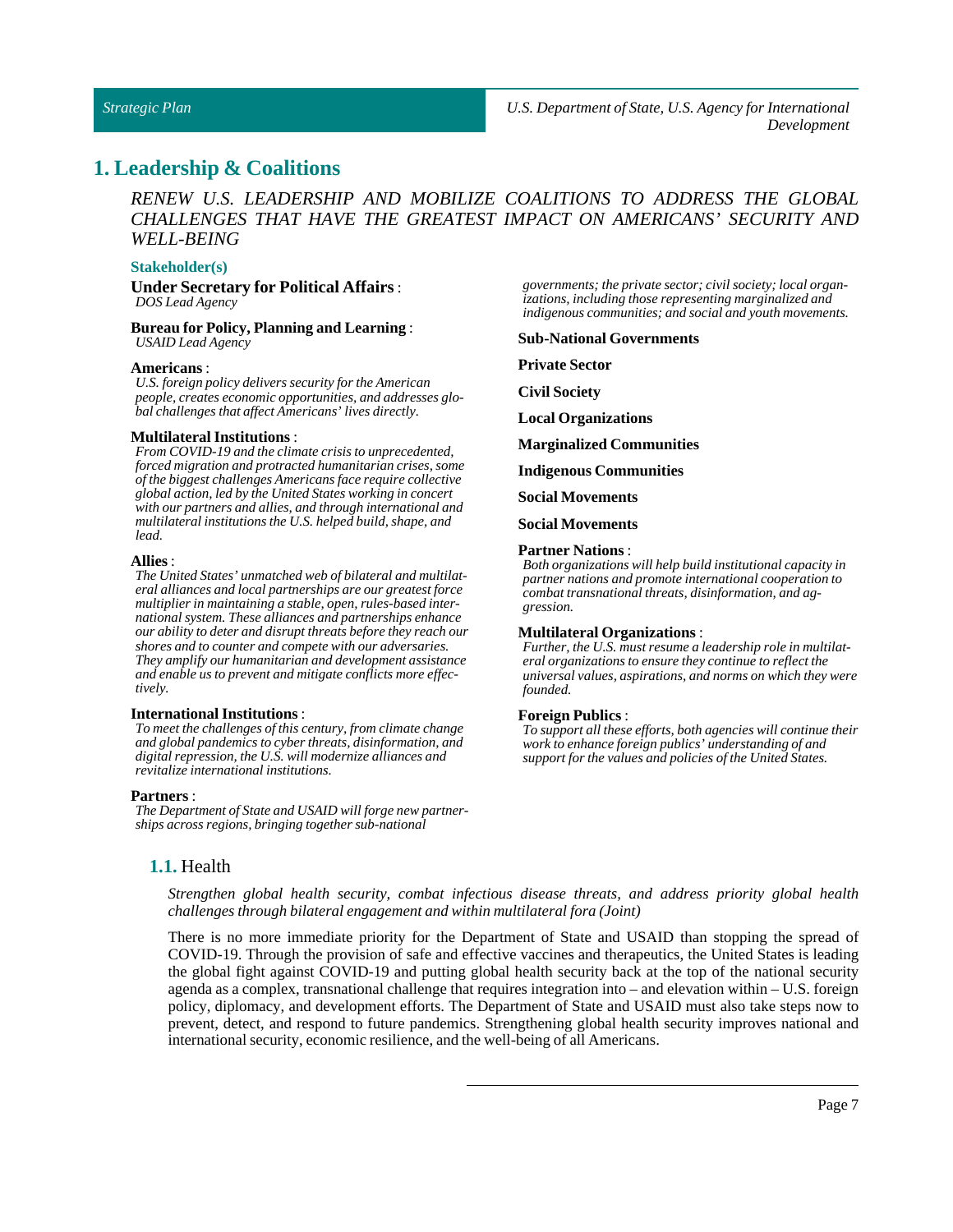### $Stakeholder(s):$

**Office of the U.S. Global AIDS Coordinator and Health Diplomacy** : *DOS Lead Agency*

**Bureau of Oceans and International Environmental and Scientific Affairs** : *DOS Lead Agency*

**Bureau for Global Health** : *USAID Lead Agency*

### **Global HealthSecurity Agenda Participants** :

*The Global Health Security Agenda (GHSA) framework, led by the United States since 2014, positions countries to develop capacity, technical knowledge, and a collaborative foundation to prevent, detect, and rapidly respond to threats and sustain health security in the long term. GHSA is part of broader U.S. efforts to promote health security, which include multilateral engagement at the World Health Assembly, the World Trade Organization (WTO), and the World Organization for Animal Health; their work to strengthen international agreements; and their engagements around the Convention on Biological Diversity.*

### **World Health Assembly**

### **World Trade Organization (WTO) World Organization for Animal Health**

### **Public Health Sector:**

*The Department of State and USAID will also work to integrate the entire "life-cycle" of public health interventions to be more strategic, coherent, and effective. Both agencies work to prevent child and maternal death (PCMD), seek to eradicate malaria – one of the leading causes of child mortality – and make progress towards ending human immunodeficiency virus (HIV)/ acquired immunodeficiency syndrome (AIDS), including through the U.S. President's Emergency Plan for AIDS Relief (PEPFAR), among other key priorities.*

### **Vulnerable Populations** :

*To protect vulnerable populations from preventable deaths, the Department of State and USAID continue to employ cost-effective, high-impact interventions, including preventive health care, voluntary family planning and reproductive health, and delivery of essential medicines and health commodities, while improving access to high-quality healthcare for the most vulnerable and underserved populations.*

**Underserved Populations**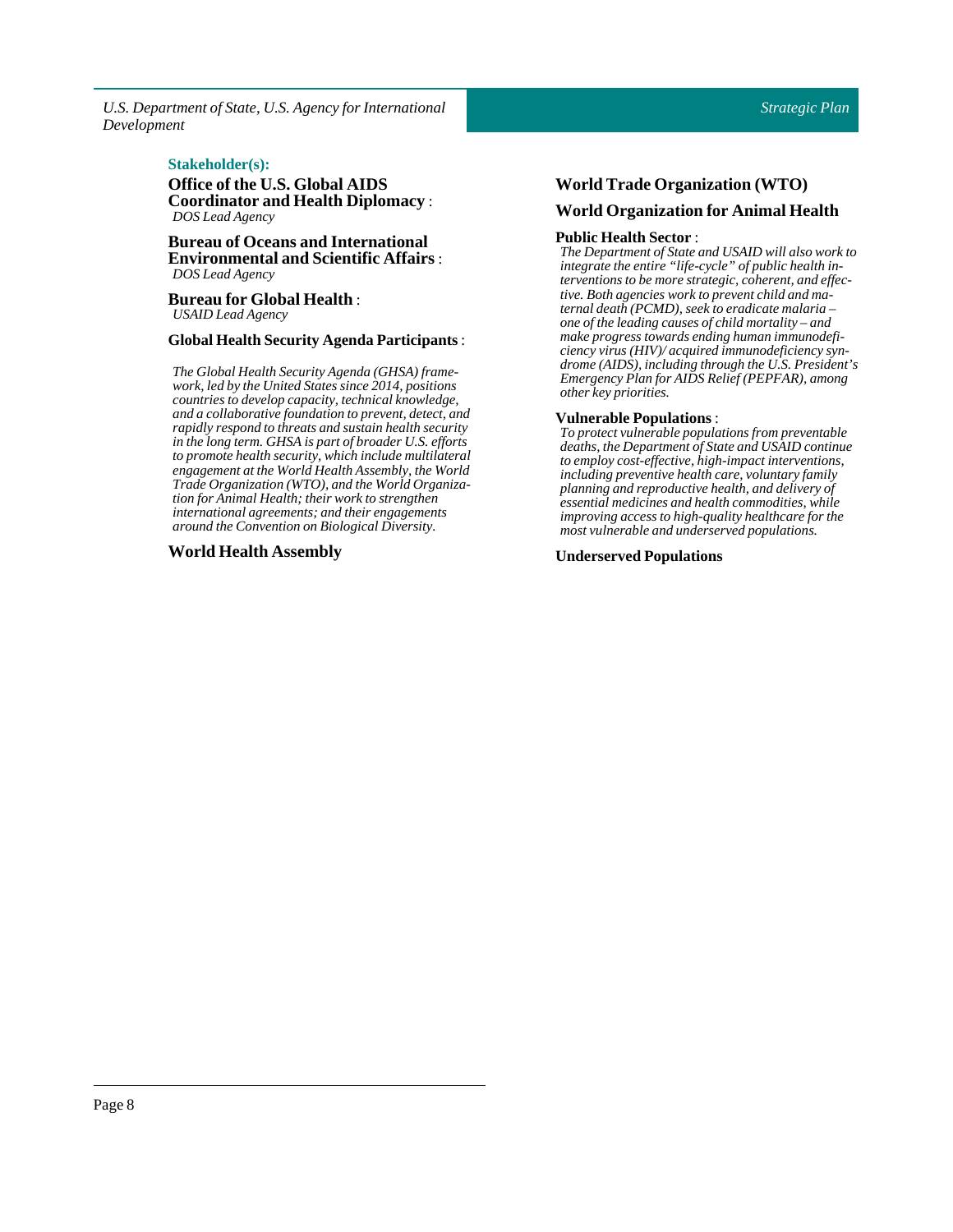### **Performance Indicators**

### **Performance Goal 1.1.1 COVID-19 Pandemic**

| <b>Description</b>                                                                                                                                                                                                                                                     | Type   | <b>Status</b> | <b>Start Date</b> | <b>End Date</b> |
|------------------------------------------------------------------------------------------------------------------------------------------------------------------------------------------------------------------------------------------------------------------------|--------|---------------|-------------------|-----------------|
| Collaborate and Manage the                                                                                                                                                                                                                                             | Target | Ended         |                   | 2024-09-30      |
| Effects of COVID-19 Globally<br>to End the Pandemic (Joint) $\sim$<br>By September 30, 2024,<br>manage the effects of<br>COVID-19 globally to end the<br>pandemic by ensuring safe and<br>equitable distribution of<br>vaccines and other lifesaving<br>interventions. | Actual |               |                   | 2024-09-30      |

### **Performance Goal 1.1.2 Technical Areas**

| <b>Description</b>                                                                                                                                                                                                                                                                                                                   | <b>Type</b> | <b>Status</b> | <b>Start Date</b> | <b>End Date</b> | <b>Number</b> |
|--------------------------------------------------------------------------------------------------------------------------------------------------------------------------------------------------------------------------------------------------------------------------------------------------------------------------------------|-------------|---------------|-------------------|-----------------|---------------|
| Global Health                                                                                                                                                                                                                                                                                                                        | Target      | Target Met    |                   | 2024-09-30      |               |
| Security Agenda<br>$(Joint) \sim By$<br>September 30, 2024,<br>strengthen capacities<br>in intensive support<br>countries, in a<br>minimum of five<br>technical areas that<br>are critical to the<br>country to equitably<br>and rapidly prevent,<br>detect, and respond<br>to infectious disease<br>or other biological<br>threats. | Actual      |               |                   |                 |               |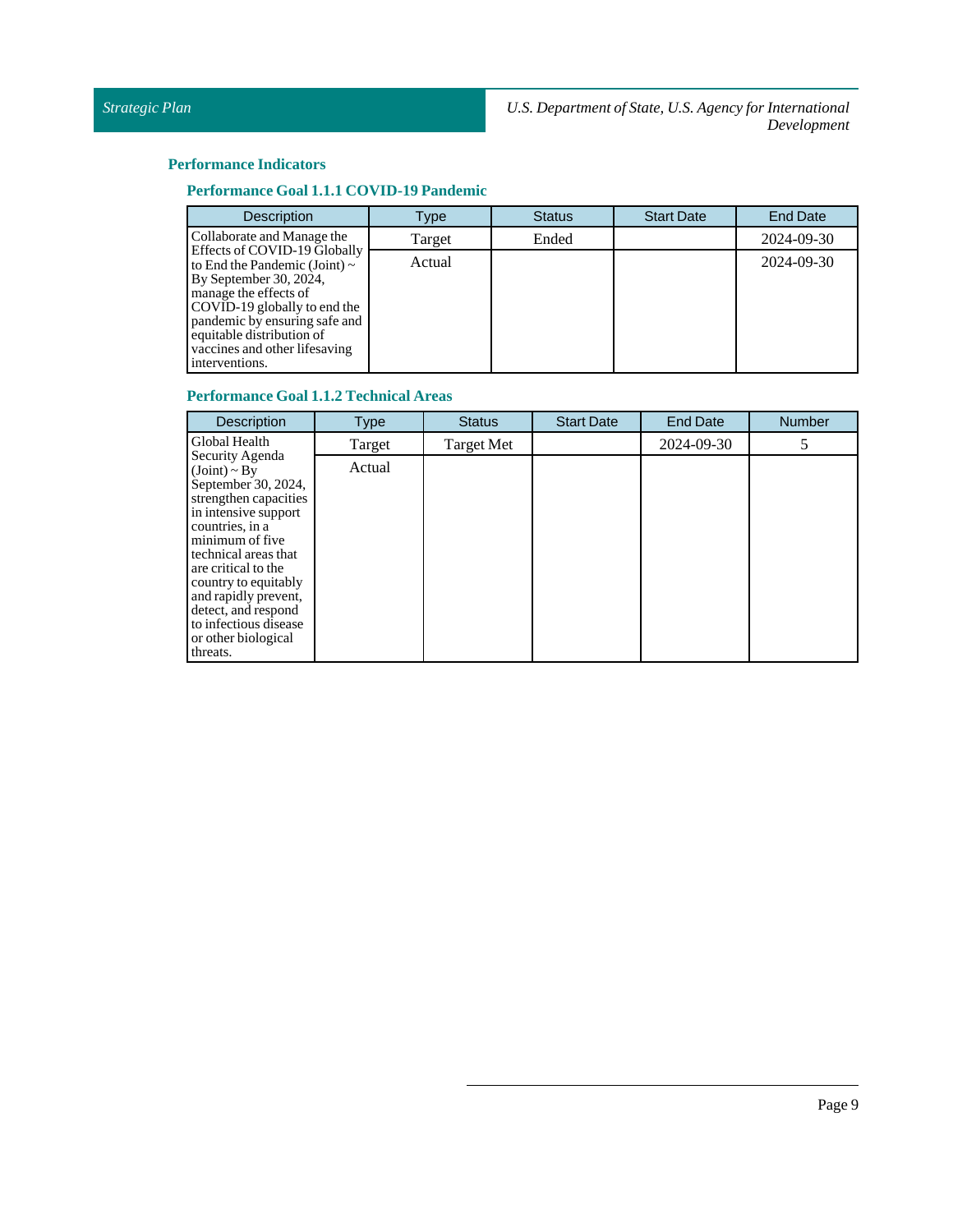### **Performance Goal 1.1.3 HIV Epidemic**

| <b>Description</b>                                         | <b>Type</b> | <b>Status</b> | <b>Start Date</b> | <b>End Date</b> |
|------------------------------------------------------------|-------------|---------------|-------------------|-----------------|
| Accelerate Progress of all                                 | Target      | Controlled    |                   |                 |
| <b>PEPFAR Countries Toward</b>                             | Actual      |               |                   |                 |
| Achieving the UNAIDS                                       |             |               |                   |                 |
| 95-95-95 Goals (Joint Agency                               |             |               |                   |                 |
| Priority Goal) ~ Achieve<br>control of the HIV epidemic in |             |               |                   |                 |
| PEPFAR-supported countries.                                |             |               |                   |                 |
| To achieve and sustain control                             |             |               |                   |                 |
| of the HIV/AIDS epidemic,                                  |             |               |                   |                 |
| PEPFAR will continue to                                    |             |               |                   |                 |
| deliver equitable,                                         |             |               |                   |                 |
| people-centered HIV                                        |             |               |                   |                 |
| prevention and treatment                                   |             |               |                   |                 |
| services for millions of men,                              |             |               |                   |                 |
| women, and children. By                                    |             |               |                   |                 |
| September 30, 2023, PEPFAR                                 |             |               |                   |                 |
| will 1) support eight 1                                    |             |               |                   |                 |
| additional countries to achieve                            |             |               |                   |                 |
| 72 percent community viral                                 |             |               |                   |                 |
| load suppression (CVLS), a                                 |             |               |                   |                 |
| marker of progress toward the                              |             |               |                   |                 |
| UNAIDS goal to achieve<br>95-95-95 (95 percent of people)  |             |               |                   |                 |
| living with HIV know their                                 |             |               |                   |                 |
| status, 95 percent of those with                           |             |               |                   |                 |
| known status are on treatment,                             |             |               |                   |                 |
| and 95 percent of those on                                 |             |               |                   |                 |
| treatment are virally                                      |             |               |                   |                 |
| suppressed) and 2) ensure that                             |             |               |                   |                 |
| all nine PEPFAR-supported                                  |             |               |                   |                 |
| countries 2 that have achieved                             |             |               |                   |                 |
| 72 percent CVLS sustain that                               |             |               |                   |                 |
| progress; through the                                      |             |               |                   |                 |
| leadership of the Department                               |             |               |                   |                 |
| of State and implementation by                             |             |               |                   |                 |
| <b>United States Governmental</b>                          |             |               |                   |                 |
| Agencies, including USAID.                                 |             |               |                   |                 |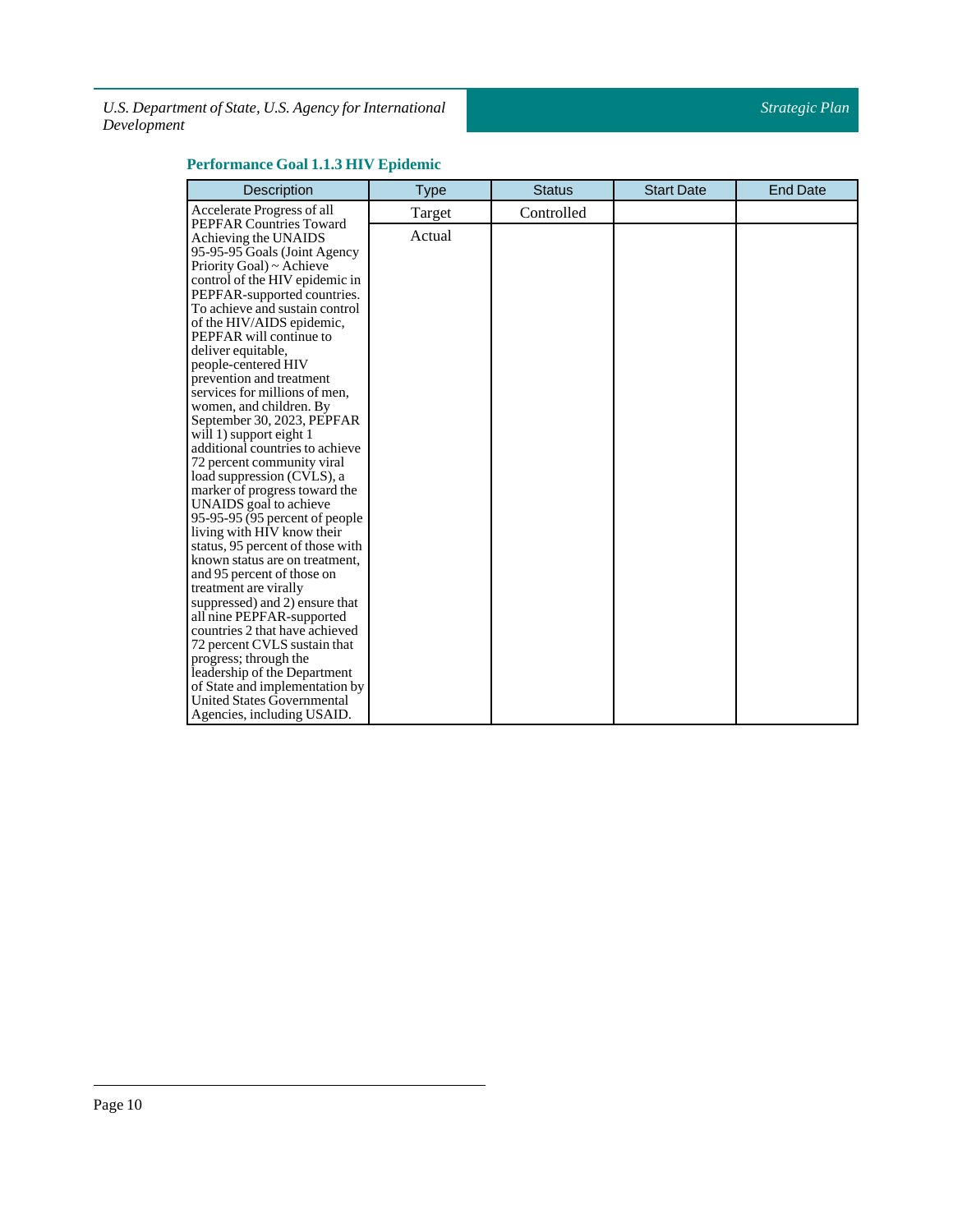| Description                                  | <b>Type</b> | <b>Status</b>     | <b>Start Date</b> | <b>End Date</b> | <b>Number</b> |
|----------------------------------------------|-------------|-------------------|-------------------|-----------------|---------------|
| Prevent Child and                            | Target      | <b>Target Met</b> |                   | 2023-09-30      | 2             |
| <b>Maternal Deaths</b><br>(USAID Agency)     | Actual      |                   |                   | 2023-09-30      |               |
| Priority Goal) $\sim$                        |             |                   |                   |                 |               |
| Advance the global                           |             |                   |                   |                 |               |
| effort to prevent                            |             |                   |                   |                 |               |
| child and maternal                           |             |                   |                   |                 |               |
| deaths. By                                   |             |                   |                   |                 |               |
| September 30, 2023,<br>U.S. global           |             |                   |                   |                 |               |
| leadership and                               |             |                   |                   |                 |               |
| assistance to prevent                        |             |                   |                   |                 |               |
| child and maternal                           |             |                   |                   |                 |               |
| deaths will                                  |             |                   |                   |                 |               |
| contribute to an                             |             |                   |                   |                 |               |
| average annual                               |             |                   |                   |                 |               |
| reduction of 2 deaths<br>of children under-5 |             |                   |                   |                 |               |
| per 1000 live births                         |             |                   |                   |                 |               |
| in U.S. government                           |             |                   |                   |                 |               |
| (USG) priority                               |             |                   |                   |                 |               |
| countries through                            |             |                   |                   |                 |               |
| evidence-based                               |             |                   |                   |                 |               |
| maternal child                               |             |                   |                   |                 |               |
| health, malaria,                             |             |                   |                   |                 |               |
| health systems,<br>nutrition,                |             |                   |                   |                 |               |
| reproductive health /                        |             |                   |                   |                 |               |
| family planning, and                         |             |                   |                   |                 |               |
| WASH activities.                             |             |                   |                   |                 |               |

### **Performance Goal 1.1.4 Annual Reductionin Deathsper 1000 Live Births**

### <span id="page-10-0"></span>**Strategy 1.1.1.** COVID-19

### *End the COVID-19 Pandemic*

The Department of State and USAID will work to end the COVID-19 pandemic by mitigating transmission and strengthening health systems, including to reduce morbidity and mortality from COVID-19. Both agencies will emphasize the acceleration of widespread and equitable access and delivery of safe and effective COVID-19 vaccines and strengthening vaccine readiness in partner countries. There is also an urgent need to reduce morbidity and mortality from COVID-19 by increasing oxygen and therapeutics, as well as the need to increase testing and access to personal protective equipment to mitigate transmission.

### **Performance Indicators**

| <b>Description</b> | Type   | <b>Start Date</b> | End Date |
|--------------------|--------|-------------------|----------|
|                    | Target |                   |          |
| [To be determined] | Actual |                   |          |

### <span id="page-10-1"></span>**Strategy 1.1.2.** Health Security Architecture

### *Strengthen the Global Health Security Architecture*

Both agencies will strengthen global health security by increasing countries' capacities and preparation to prevent, detect, and respond to biological threats and infectious disease agents. The Department of State and USAID will support efforts to develop a set of sustainable financing options for global health security, including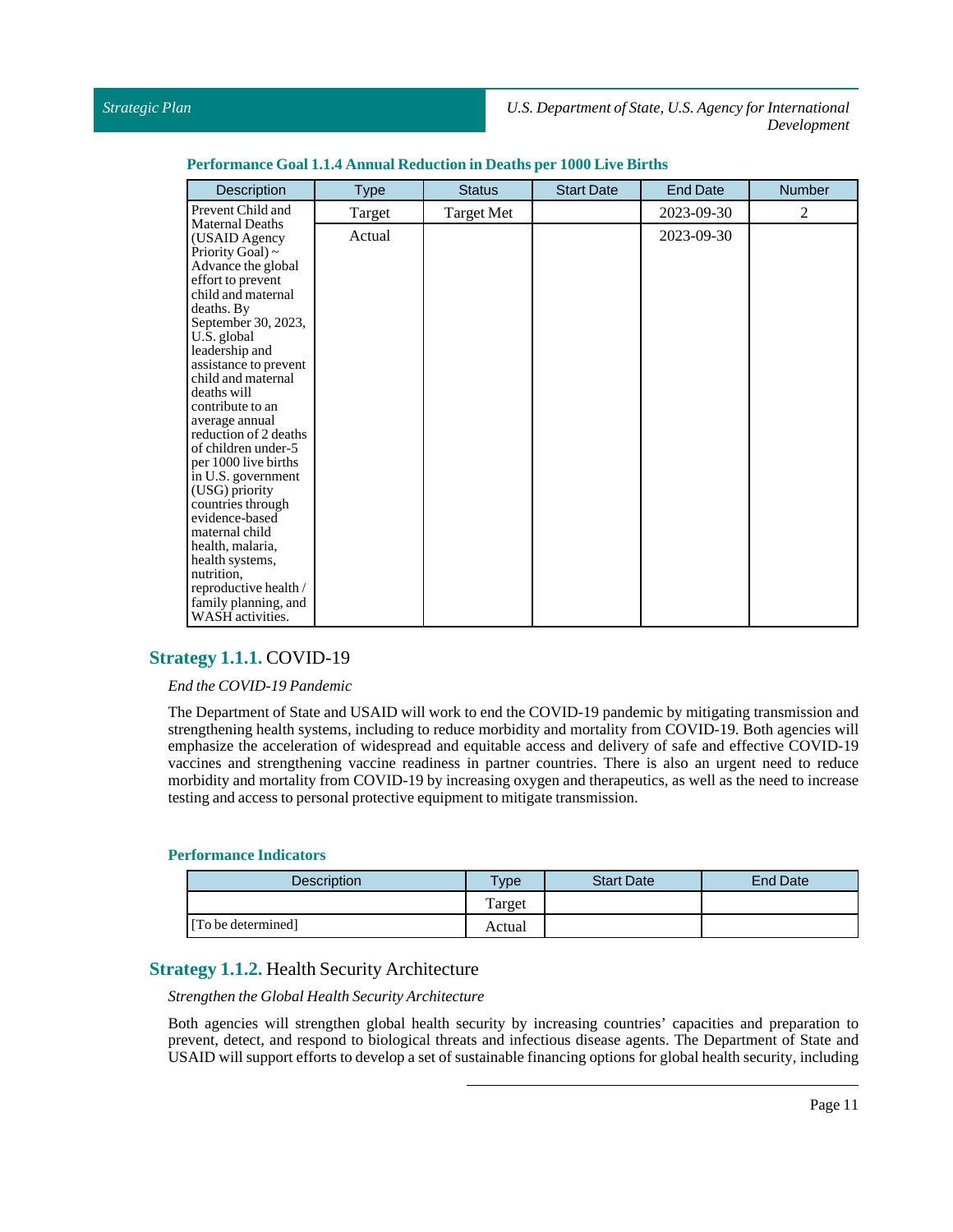making use of bilateral and multilateral channels and institutions to assist developing countries to address the ongoing COVID-19 pandemic and to prevent future threats.

### **Performance Indicators**

| <b>Description</b> | Type   | <b>Start Date</b> | End Date |
|--------------------|--------|-------------------|----------|
|                    | Target |                   |          |
| [To be determined] | Actual |                   |          |

### <span id="page-11-0"></span>**Strategy 1.1.3.** Partnerships

### *Leverage Partnerships*

A primary risk to this objective is the lack of political will in some countries to invest in global health security, with limited capacity to improve systems to prevent, detect and respond to infectious disease threats.

### **Stakeholder(s):**

#### **International Community** :

*The Department of State and USAID lead the international community, multilateral organizations, and private institutions to promote and attain goals in the priority global health areas.*

### **Multilateral Organizations**

### **Private Institutions**

### **Performance Indicators**

## Description Type Start Date Find Date Target [To be determined] Actual

### <span id="page-11-1"></span>**Strategy 1.1.4.** Maternal & Child Mortality

### *Prevent maternal and child mortality*

U.S. government programs seek to reduce child mortality to 20 or fewer deaths per 1,000 live births in every country by 2035. USAID will work to improve maternal child mortality outcomes and link health programs, including those in maternal and child health, malaria, voluntary family planning, nutrition, sanitation, and hygiene.

### **Stakeholder(s):**

**Mothers Children**

**World Health Organization (WHO)** : *These efforts are focused on supporting the GHSA by strengthening organizations like the United Nations World Health Organization (WHO), and building effective systems and platforms, including for medical countermeasures and supply chains; strengthening international norms and standards; ensuring sustainable, predictable financing; and improving trans-*

*parent and accountable governance.*

| Description        | <b>Type</b> | <b>Start Date</b> | End Date |
|--------------------|-------------|-------------------|----------|
|                    | Target      |                   |          |
| [To be determined] | Actual      |                   |          |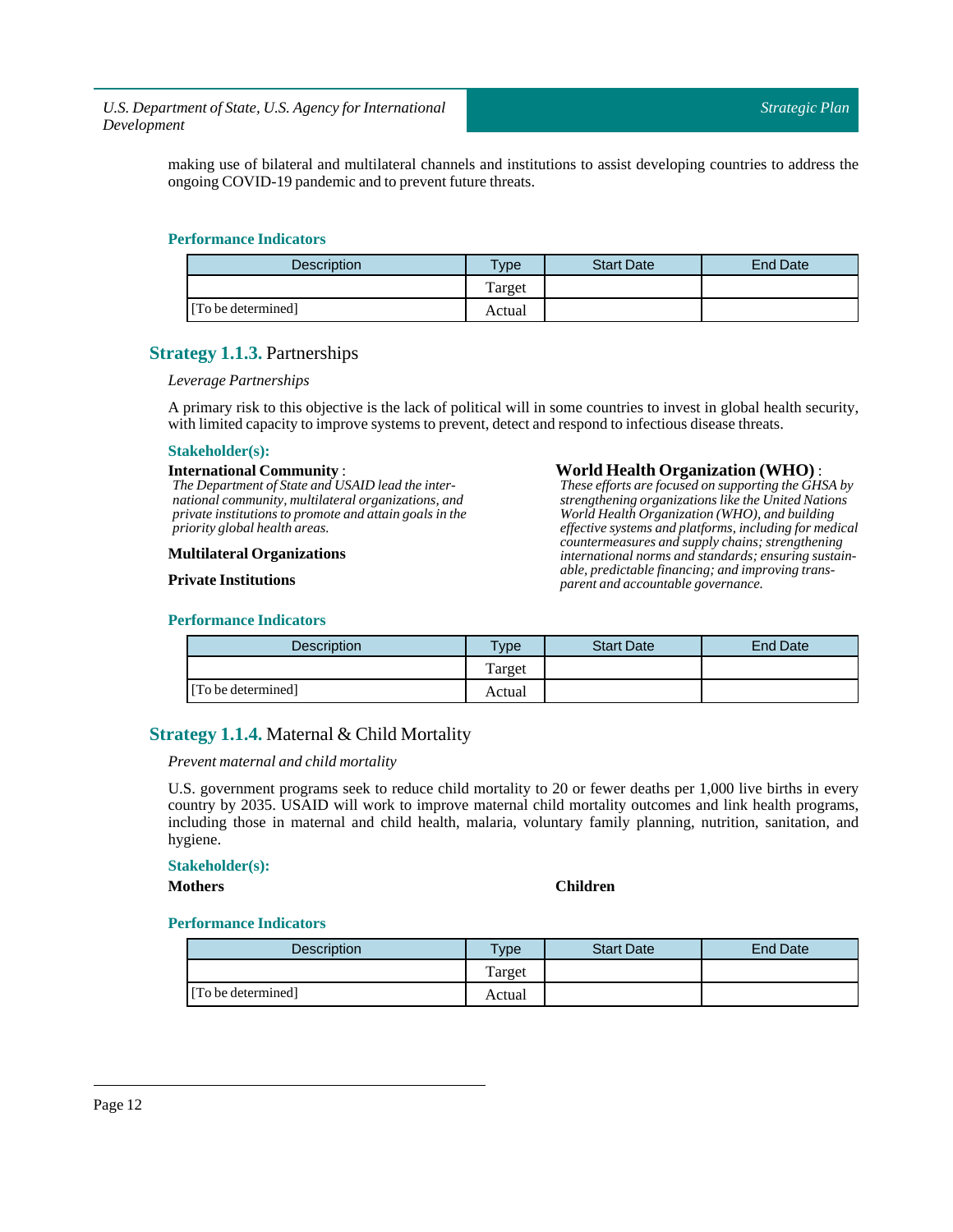### <span id="page-12-0"></span>**Strategy 1.1.5.** HIV/AIDS

### *Achieve the 95-95-95 Goal*

The U.S. has made the largest commitment by any nation to address a single disease in history. Under American leadership, PEPFAR is partnering with over 50 countries to successfully control the HIV/AIDS pandemic without a vaccine or a cure. The U.S. is committed to maintaining this achievement by working in partnership to attain the UNAIDS 95-95-95 goal (95 percent of people living with HIV know their status, 95 percent of those with known status are on treatment, and 95 percent of those on treatment are virally suppressed) that lays out a blueprint for the possible eradication of HIV/AIDS.

### **Performance Indicators**

| Description        | $T$ <sub>ype</sub> | <b>Start Date</b> | End Date |
|--------------------|--------------------|-------------------|----------|
|                    | Target             |                   |          |
| [To be determined] | Actual             |                   |          |

### <span id="page-12-1"></span>**1.2.** Climate

*Secure ambitious climate mitigation and adaptation outcomes, including supporting effective Paris Agreement implementation (Joint)*

The United States and the world face an existential climate crisis that can only be mitigated through aggressive, ambitious global action. More than 85 percent of the greenhouse gas (GHG) emissions driving the planet's warming come from beyond U.S. borders – a figure forecasted to rise as emerging economies lead global emissions growth. The global community will need to act urgently to transform economies and reduce GHG emissions dramatically by 2030 to avoid the most catastrophic impacts of climate change, from disasters and extreme weather events to new waves of climate-related displacement. To meet this challenge, the Department of State and USAID will accelerate urgent climate actions and integrate climate considerations across their foreign policy, development, and humanitarian work, including to address the impact of climate change on global economic, security, and health outcomes. The Paris Agreement, which the United States played a leading role in negotiating, is the framework for the global response to this crisis and sets the goal of holding the temperature increase to well below 2 degrees Celsius and pursuing efforts to limit it to 1.5 degrees Celsius. The Department of State and USAID will work with their partners to secure ambitious commitments and support the implementation of substantial emission reductions in this critical decade. Actions to secure new or improved commitments on emissions reductions will go hand-in-hand with increased ambition on climate adaptation to strengthen the resilience of populations vulnerable to climate variability and change that is already occurring. Development and humanitarian assistance will strengthen U.S. international climate leadership and play a crucial role in supporting adaptation, advancing locally led climate solutions, improving resilience, and mobilizing the necessary finance.

### **Stakeholder(s):**

**Bureau of Oceans and International Environmental and Scientific Affairs** : *DOS Lead Agency*

**Bureau for Development, Democracy, and Innovation** : *USAID Lead Agency*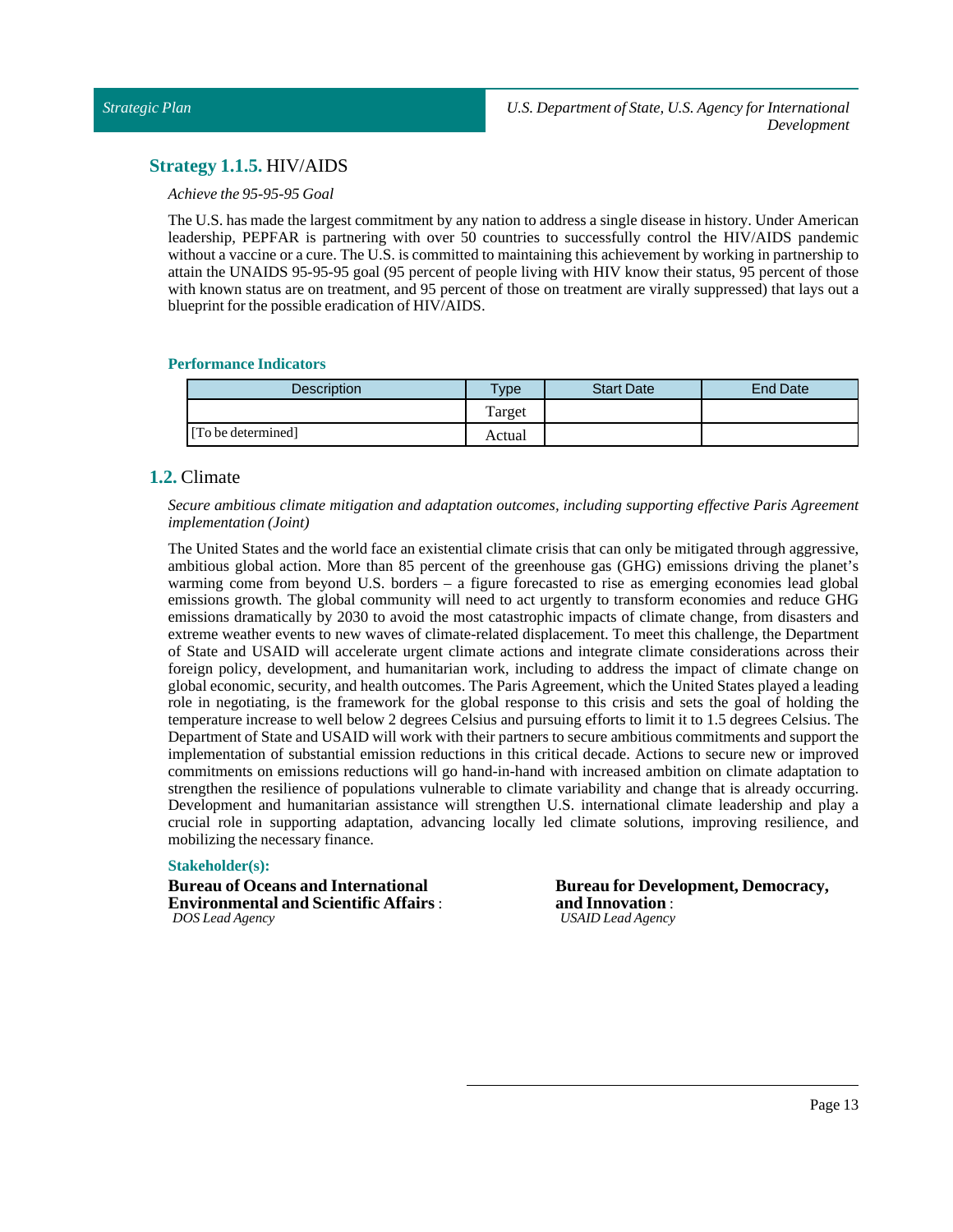### **Performance Indicators**

### **Performance Goal 1.2.1 Net Zero Emissions Development**

| <b>Description</b>                                                                                                                         | Type   | <b>Status</b> | <b>Start Date</b> | <b>End Date</b> |
|--------------------------------------------------------------------------------------------------------------------------------------------|--------|---------------|-------------------|-----------------|
| Climate Change (Joint Agency                                                                                                               | Target | Advanced      |                   |                 |
| Priority Goal) ~ Combat global<br>climate change by advancing<br>climate-resilient, net zero<br>emissions development around<br>the world. | Actual |               |                   |                 |

### **Performance Goal 1.2.1.1 NAP Countries**

| Description                                                                                                                                                                                                                                                                                                                                                                                                                                                                                                                                      | <b>Type</b> | <b>Status</b>     | <b>Start Date</b> | <b>End Date</b> | <b>Number</b> |
|--------------------------------------------------------------------------------------------------------------------------------------------------------------------------------------------------------------------------------------------------------------------------------------------------------------------------------------------------------------------------------------------------------------------------------------------------------------------------------------------------------------------------------------------------|-------------|-------------------|-------------------|-----------------|---------------|
| Adaptation: By                                                                                                                                                                                                                                                                                                                                                                                                                                                                                                                                   | Target      | <b>Target Met</b> |                   | 2023-09-30      | 75            |
| September 30, 2023,<br>the United States<br>establishes or<br>strengthens<br>collaboration with 75<br>countries resulting in<br>the development and<br>implementation of<br>National Action<br>Plans (NAPs) or<br>other national<br>adaptation planning<br>documents,<br>including those that<br>may be reflected in<br>Nationally<br>Determined<br>Contributions<br>$(NDCs)$ or other<br>adaptation<br>communications, to<br>increase adaptive<br>capacity, enhance<br>resilience, and<br>reduce vulnerability<br>to climate change by<br>2030. | Actual      |                   |                   | 2023-09-30      |               |

### **Performance Goal 1.2.1.2 Collaborating Countries**

| <b>Description</b>                                                                                                                                                                                                                                  | Type   | <b>Status</b>     | <b>Start Date</b> | <b>End Date</b> | <b>Number</b> |
|-----------------------------------------------------------------------------------------------------------------------------------------------------------------------------------------------------------------------------------------------------|--------|-------------------|-------------------|-----------------|---------------|
| Mitigation: By                                                                                                                                                                                                                                      | Target | <b>Target Met</b> |                   | 2023-09-30      | 27            |
| September 30, 2023,<br>the United States<br>establishes or<br>strengthens<br>collaborations with<br>27 countries that will<br>result in support for<br>enhanced<br>implementation of at<br>least 24 NDCs and/or<br>net zero emission<br>strategies. | Actual |                   |                   | 2023-09-30      |               |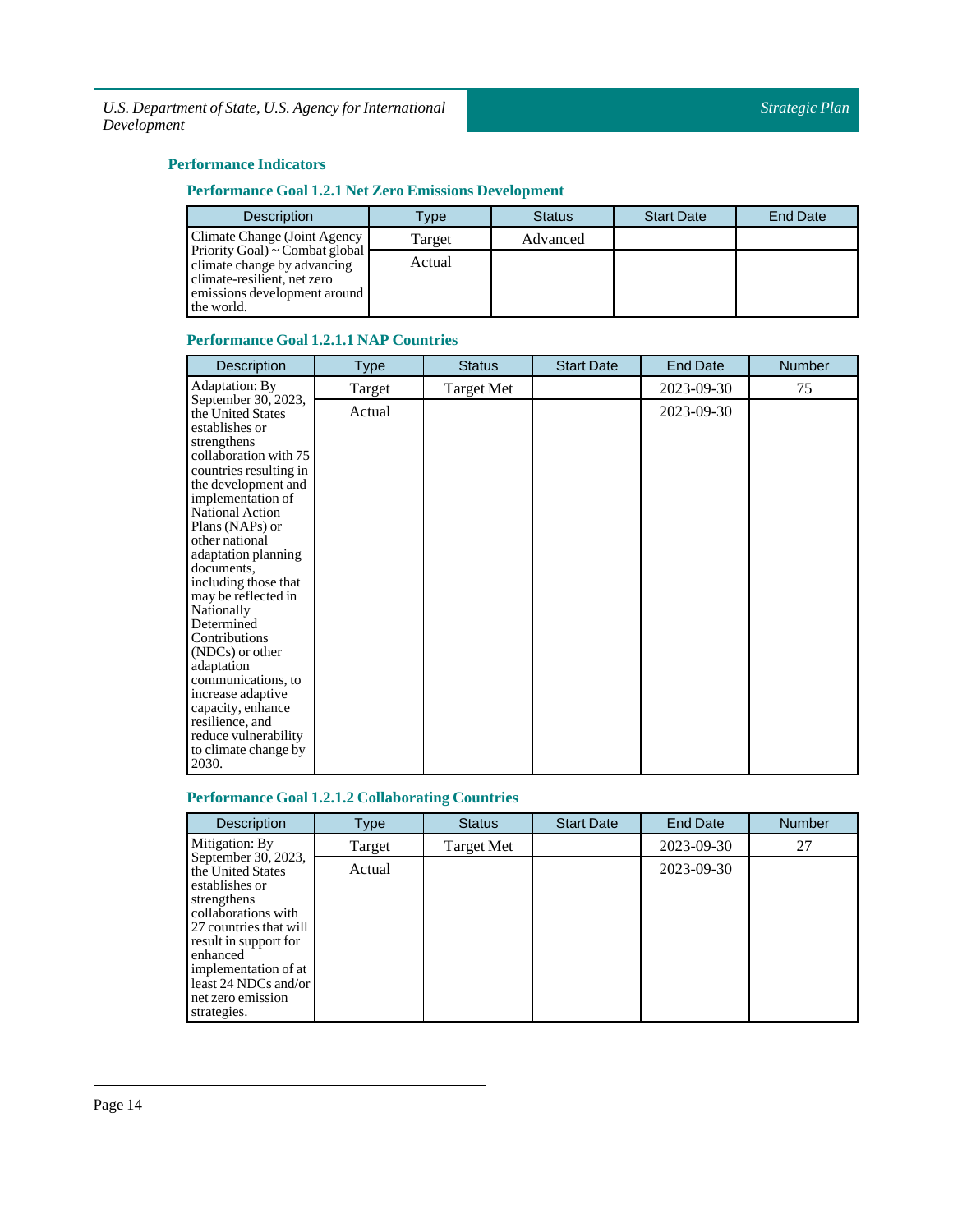### **Performance Goal 1.2.1.3Supported Countries**

| <b>Description</b>                                                                                                                                                                                                                                                                                                                 | <b>Type</b> | <b>Status</b>     | <b>Start Date</b> | <b>End Date</b> | <b>Number</b> |
|------------------------------------------------------------------------------------------------------------------------------------------------------------------------------------------------------------------------------------------------------------------------------------------------------------------------------------|-------------|-------------------|-------------------|-----------------|---------------|
| Reporting: By                                                                                                                                                                                                                                                                                                                      | Target      | <b>Target Met</b> |                   | 2023-09-30      | 30            |
| September 30, 2023,<br>the United States has<br>provided technical,<br>financial, and<br>diplomatic support to<br>30 countries to<br>enhance the<br>institutional<br>frameworks and<br>capacity in order to<br>deliver the first<br>National Inventory<br>Reports and Biennial<br>Transparency<br>Reports by<br>December 31, 2024. | Actual      |                   |                   | 2023-09-30      |               |

### <span id="page-14-0"></span>**Strategy 1.2.1.** Engagement & Mitigation

### *Coordinate Climate Engagement and Mitigation*

The Department of State and USAID leadership will guide coordinated climate engagement with priority countries that leverage the strength and expertise of each organization. Both agencies will harness their diplomatic, development, and technical expertise, as well as their experience partnering with the private sector, to help increase the climate ambition of other countries – particularly major emitting economies – to achieve substantial emission reductions now and facilitate a future net-zero emission world.

### **Performance Indicators**

| <b>Description</b> | $v_{\rm p}$ | <b>Start Date</b> | End Date |
|--------------------|-------------|-------------------|----------|
|                    | Target      |                   |          |
| [To be determined] | Actual      |                   |          |

### <span id="page-14-1"></span>**Strategy 1.2.2.** Adaptation & Resilience

### *Enhance Climate Adaptation and Resilience*

The Department of State and USAID will embed climate adaptation across their international programs and operations; enhance developing country national adaptation planning and implementation; accelerate the flow of and access to finance; support the efforts of Indigenous Peoples, other racially and ethnically underserved communities, women, youth, and both marginalized and front-line communities and populations; and propel regional, sectoral, and global efforts to enhance climate adaptation.

### **Stakeholder(s): Indigenous Peoples Racially Underserved Communities Women Youth**

**Ethnically Underserved Communities**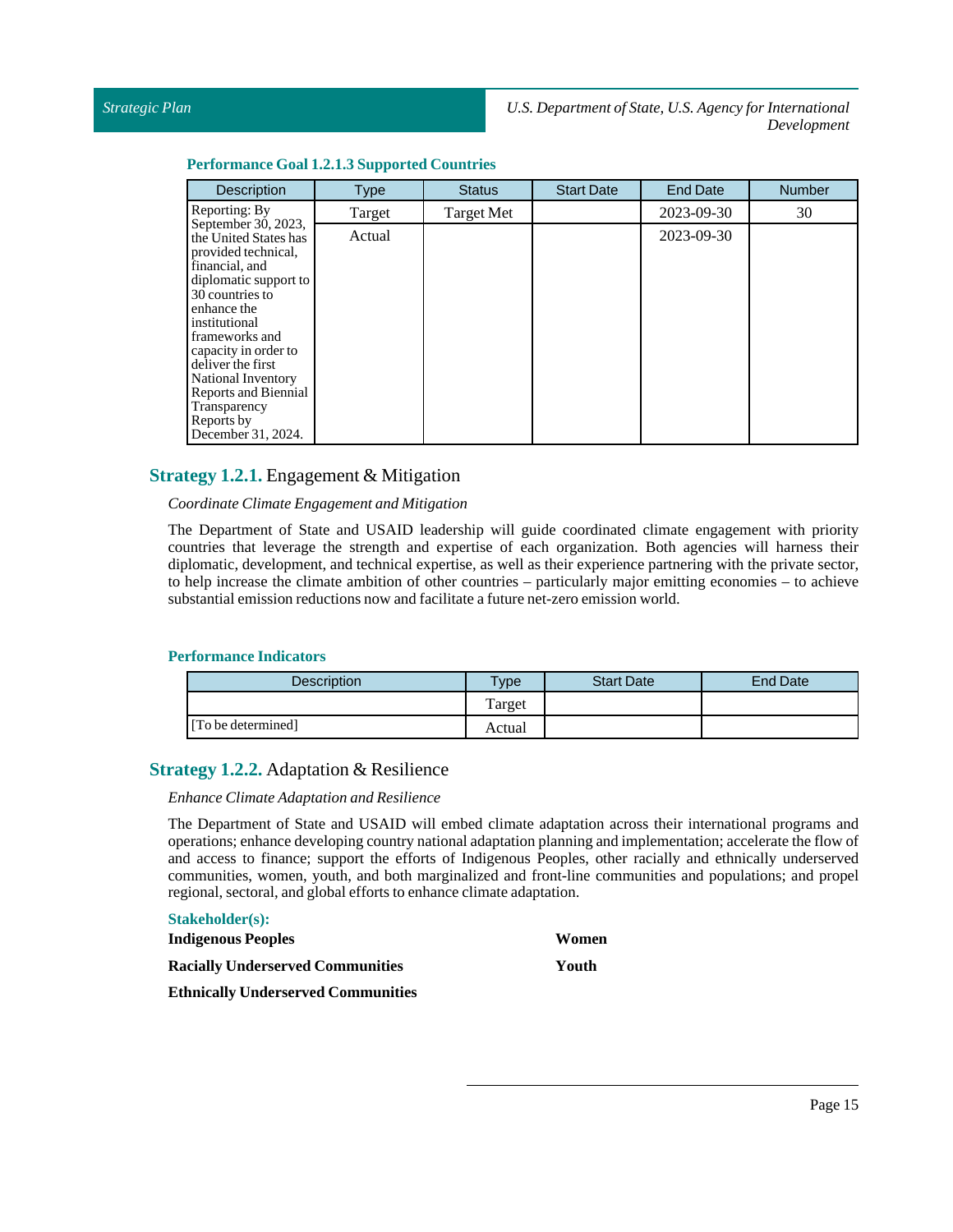### **Performance Indicators**

| <b>Description</b> | <b>Type</b> | <b>Start Date</b> | End Date |
|--------------------|-------------|-------------------|----------|
|                    | Target      |                   |          |
| [To be determined] | Actual      |                   |          |

### <span id="page-15-0"></span>**Strategy 1.2.3.** Justice

*Promote A JustTransition*

The Paris Agreement recognized the importance of aligning the interests of workers and communities so the path to decarbonization provides fair incomes for workers and better prospects for communities. The Department of State and USAID will consider the indirect and often complex social and inequality impacts of climate mitigation and adaptation policies.

### **Performance Indicators**

| <b>Description</b> | $T$ ype | <b>Start Date</b> | End Date |
|--------------------|---------|-------------------|----------|
|                    | Target  |                   |          |
| [To be determined] | Actual  |                   |          |

### <span id="page-15-1"></span>**1.3.** Disasters & Crises

*Reinvigorate U.S. humanitarian leadership and provide lifesaving protection and assistance in response to international disasters and humanitarian crises overseas (Joint)*

At a time of unprecedented and overlapping crises, the United States will continue to prioritize saving lives, responding to international disasters and crises, and protecting refugees. The scale of global humanitarian needs has grown rapidly in the past decade, with an estimated 274 million people – including over 80 million forcibly displaced people – in need of humanitarian assistance. The United States remains the world's largest donor of humanitarian aid. The COVID-19 pandemic and the climate crisis have exacerbated the vulnerability of millions and, for the first time in more than 20 years, extreme poverty is on the rise. U.S. humanitarian leadership is essential to drive and sustain international responses and ensure shared responsibility among governments... Achieving and sustaining durable solutions requires a holistic approach across their diplomatic, development, and relief efforts and effective linkages between humanitarian and development programs.

### **Stakeholder(s):**

### **Bureau of Population, Refugees, and Migration** : *DOS Agency Lead*

**Bureau for Humanitarian Assistance** : *USAID Agency Lead*

### **Refugees** :

*Department of State and USAID humanitarian assistance, coupled with active diplomacy, helps meet the basic needs of refugees, victims of conflict and disasters, and other vulnerable populations through the provision of food, water and sanitation, nutrition, healthcare, livelihoods support, and emergency shelter, while also preventing and responding to gender-based violence and child protection issues.*

### **Victims of Conflict**

### **Victims of Disasters**

### **Children**

### **Vulnerable Populations** :

*The Department and USAID strive to ensure that humanitarian principles are respected in U.S. foreign policy and advocate for the protection of the most vulnerable populations in crises, including refugees, conflict victims, internally displaced and stateless persons, and individuals from marginalized racial, ethnic, indigenous, and religious communities, persons with disabilities, LGBTQI+ individuals, women, and older persons.*

### **Internally Displaced Persons**

### **Stateless Persons**

*— continued next page*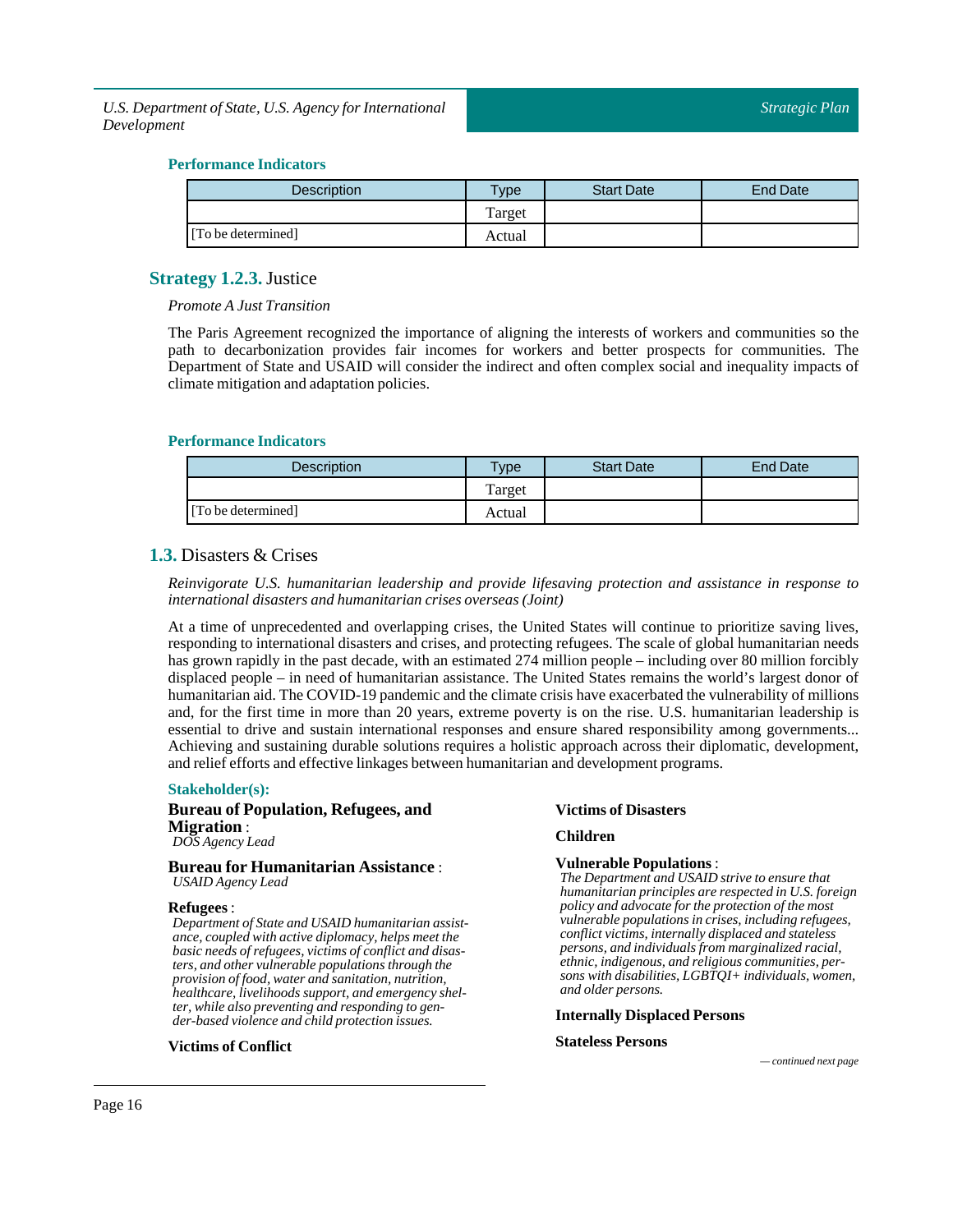### *Strategic Plan*

*Stakeholders (continued)*

| <b>Marginalized Communities</b> | <b>Persons with Disabilities</b> |
|---------------------------------|----------------------------------|
| <b>Racial Communities</b>       | LGBTOI+ Individuals              |
| <b>Ethnic Communities</b>       | Women                            |
| <b>Indigenous Communities</b>   | <b>Older Persons</b>             |
| <b>Religious Communities</b>    |                                  |

### **Performance Indicators**

### **Performance Goal 1.3.1 Physical Well-Being**

| <b>Description</b>                                                                                                                                                                                                                                                                                                                                                   | <b>Type</b> | <b>Status</b> | <b>Start Date</b> | <b>End Date</b> |
|----------------------------------------------------------------------------------------------------------------------------------------------------------------------------------------------------------------------------------------------------------------------------------------------------------------------------------------------------------------------|-------------|---------------|-------------------|-----------------|
| Humanitarian Assistance                                                                                                                                                                                                                                                                                                                                              | Target      | Increased     |                   | 2026-09-30      |
| $(State) \sim By September 30$ ,<br>2026, U.S. government<br>assistance provides refugees,<br>stateless persons, asylum<br>seekers and others<br>experiencing forced<br>displacement, measurable<br>increases in physical<br>well-being, from the baseline<br>established for FY 2022, in line<br>with the Global Compact on<br>Refugees and relevant<br>guidelines. | Actual      |               |                   | 2026-09-30      |

### **Performance Goal 1.3.2 Disaster Response**

| <b>Description</b>                                                                                                                                                                                                    | Type   | <b>Status</b>     | <b>Start Date</b> | End Date   |
|-----------------------------------------------------------------------------------------------------------------------------------------------------------------------------------------------------------------------|--------|-------------------|-------------------|------------|
| Humanitarian Assistance                                                                                                                                                                                               | Target | Rapid & Effective |                   | 2026-09-30 |
| $(CSAID) \sim By September 30$ ,<br>2026, the United States<br>responds quickly to U.S.<br>government-declared<br>international disasters.<br>supporting a rapid and<br>effective response to new onset<br>disasters. | Actual |                   |                   | 2026-09-30 |

### <span id="page-16-0"></span>**Strategy 1.3.1.** Partnerships

*Partner Engagement and Diplomacy*

The Department of State and USAID will work through multilateral systems to build global partnerships and to ensure compliance with international norms and standards and foster improved coordination among humanitarian actors and stakeholders. Additionally, both agencies will promote best practices in humanitarian response and advance reforms thatimprove the efficiency and effectiveness of aid.

### **Stakeholder(s):**

### **Humanitarian Actors Music Equation 2.1 Million 2.1 Million 2.1 Million 2.1 Million 2.1 Million 2.1 Million 2.1 Million 2.1 Million 2.1 Million 2.1 Million 2.1 Million 2.1 Million 2.1 Million 2.1 Million 2.1 Million 2.1**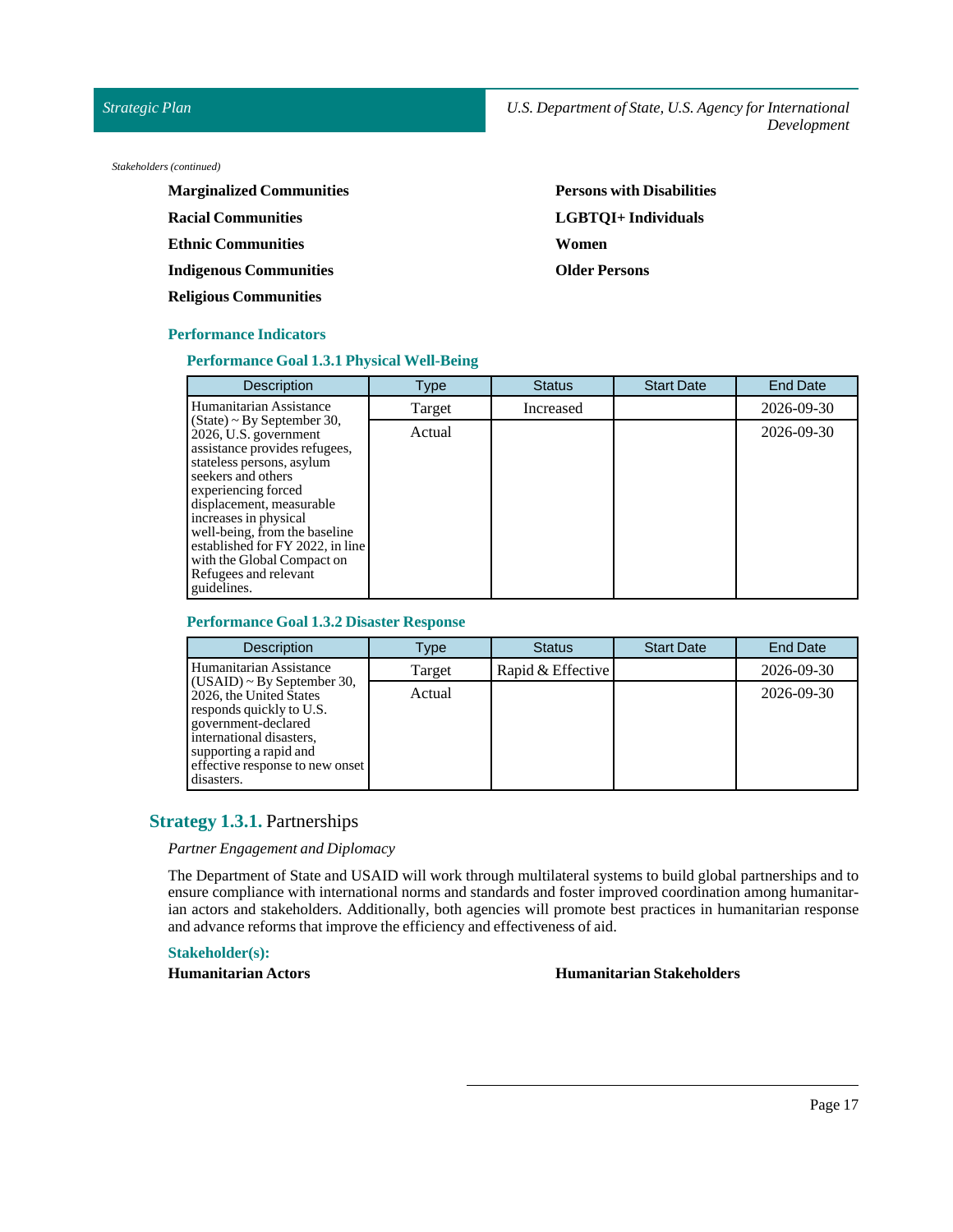### **Performance Indicators**

| <b>Description</b> | $T$ ype | <b>Start Date</b> | End Date |
|--------------------|---------|-------------------|----------|
|                    | Target  |                   |          |
| [To be determined] | Actual  |                   |          |

### <span id="page-17-0"></span>**Strategy 1.3.2.** Research

### *Leverage Research*

The Department of State will support effective humanitarian diplomacy by using research insights to inform communications with strategically important foreign audiences, using content and messaging strategies that achieve diplomatic objectives.

#### **Stakeholder(s):**

#### **Foreign Audiences**

### **Performance Indicators**

| <b>Description</b> | $v$ pe | <b>Start Date</b> | End Date |
|--------------------|--------|-------------------|----------|
|                    | Target |                   |          |
| [To be determined] | Actual |                   |          |

### <span id="page-17-1"></span>**Strategy 1.3.3.** Collaboration

### *Collaborate with Donor and Host Countries*

The Department of State and USAID will work with donors and host countries to identify solutions to displacement, protect people at risk, encourage relief-development coherence, promote disaster risk reduction, and foster resilience. Both agencies will give particular attention to mitigating gender-based violence, sexual exploitation, and abuse in emergency contexts.

### **Stakeholder(s):**

### **Donor Countries Host Countries**

### **Performance Indicators**

| <b>Description</b> | <b>Vpe</b> | <b>Start Date</b> | <b>End Date</b> |
|--------------------|------------|-------------------|-----------------|
|                    | l'arget    |                   |                 |
| [To be determined] | Actual     |                   |                 |

### <span id="page-17-2"></span>**1.4.** Alliances & Partnerships

*Lead allies and partners to address shared challenges and competitors; prevent, deter, and resolve conflicts; and promote international security (Joint)*

The United States' unmatched network of alliances and partnerships is among our greatest competitive advantages and central to America's enduring security and prosperity. When the U.S. strengthens alliances, it amplifies our ability to keep pace with competitors, deter aggression, and disrupt threats before they can reach our shores. Together with their partners – including local partners – the Department of State and USAID will promote international peace and security, champion universal values, and address enduring threats such as terrorism, transnational crime, and the proliferation of nuclear weapons and other weapons of mass destruction. Through active engagement in multilateral fora, the Department of State and USAID will shape the rules and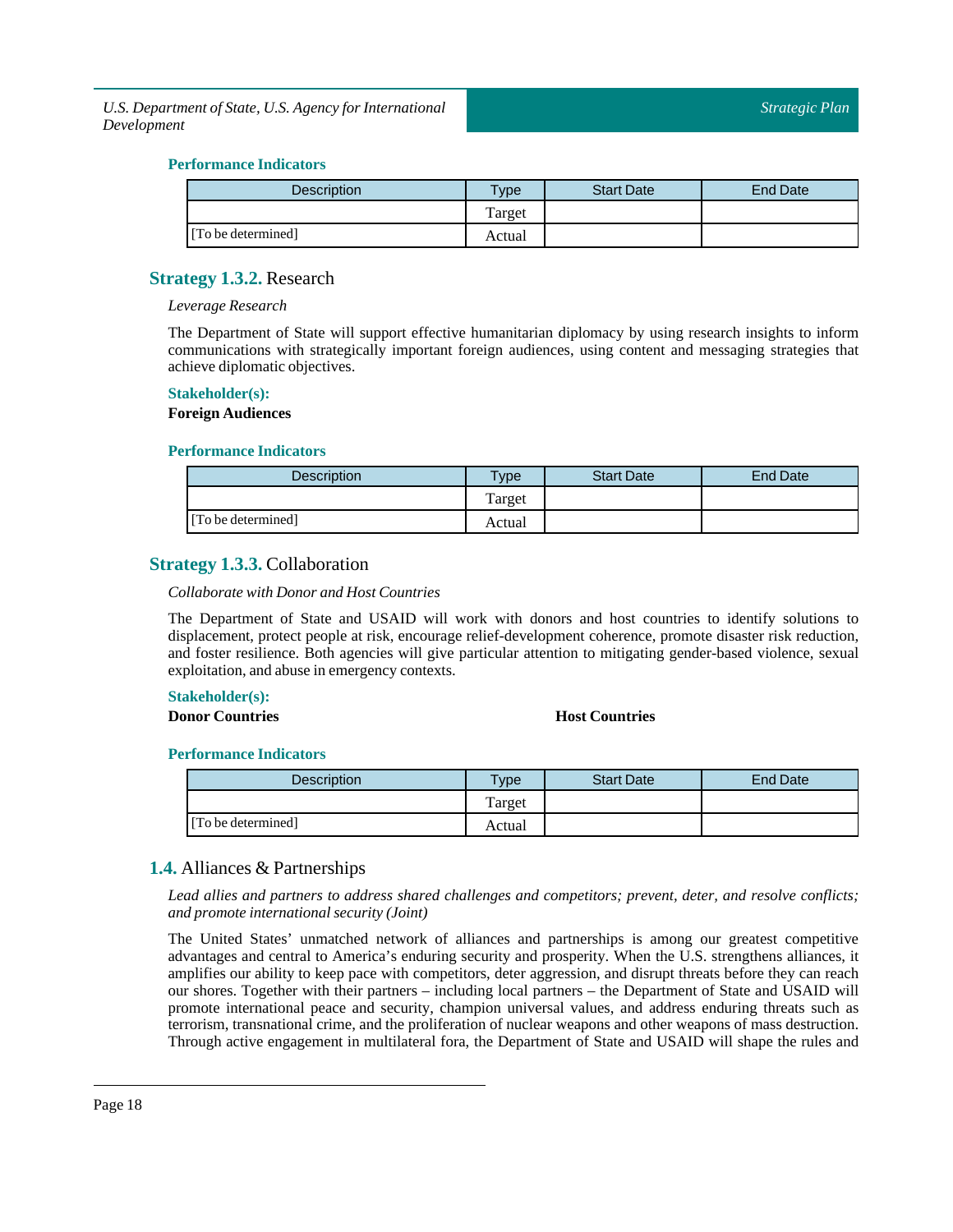### *Strategic Plan*

norms of the international order and prevent others from advancing ideas and policies that are contrary to our national interests.

#### **Stakeholder(s):**

### **Bureau of Conflict and Stabilization Operations** : *DOS Lead Agency*

### **Bureau of Arms Control, Verification and Compliance** : *DOS Lead Agency*

**Bureau of International Security and Nonproliferation** :

*DOS Lead Agency*

**Bureau of Political-Military Affairs** : *DOS Lead Agency*

### **Bureau for Conflict Prevention and Stabilization** :

*USAID Lead Agency*

### **NATO** :

*The U.S. has reaffirmed our ironclad commitment to NATO and are working with our Allies to ensure we can take on the evolving threats of today and tomorrow.*

#### **Allies**

#### **European Union** :

*We have renewed our engagement with the European Union and ...*

#### **Partners** :

*elevated new partnerships, such as ...*

### **The Quad**:

*the quadrilateral cooperation between Australia, India, Japan, and the United States ("the Quad"), to meet current and emerging challenges.*

### **Australia**

### **India**

**Japan**

#### **Regional Institutions**:

*The Department of State and USAID are re-engaging with regional institutions from the Association of Southeast Asian Nations (ASEAN) to the African Union to the Organization of American States to spur joint action on shared priorities.*

### **Association of Southeast Asian Nations (ASEAN)**

### **African Union**

#### **Organization of American States**

#### **Multilateral Institutions**:

*Importantly, the Department of State is resuming its leadership role in multilateral institutions and working to meet its financial obligations on time and in full, even as the Department works to update these institutions to better meet the challenges of this century.*

#### **Local Partners** :

*Both agencies will also work with their local partners to prevent and resolve conflicts and mitigate their destabilizing effects. The Department and USAID will seek to address the causes of regional and intra-state conflicts, extremism, and instability, such as deteriorating or inequitable economies, weak or illegitimate political institutions, and competition over natural resources. The Department and USAID will also work to ensure that their partners'security sectors, including law enforcement and defense institutions, have strong governance that reflects democratic values and rule of law.*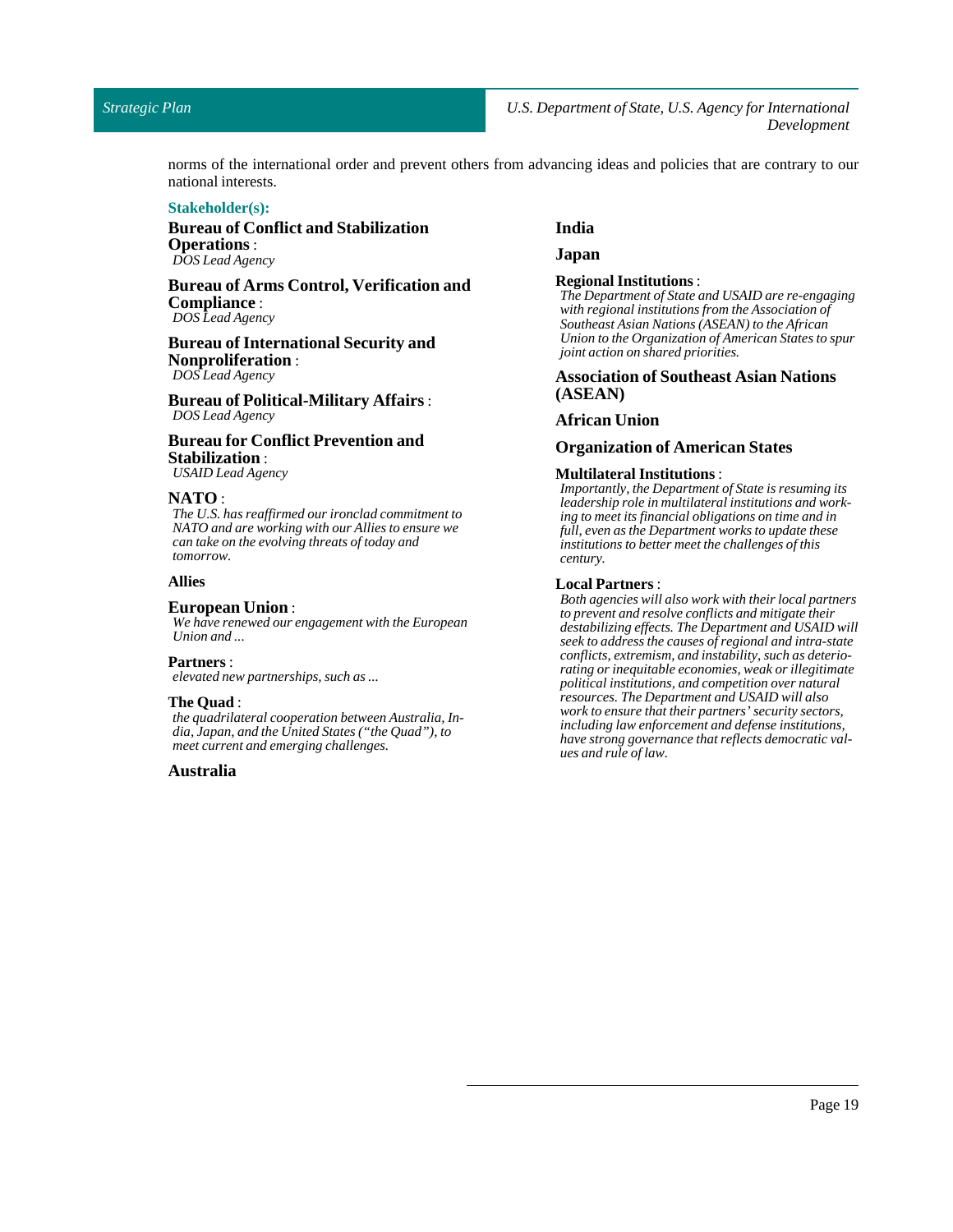### **Performance Indicators**

### **Performance Goal 1.4.1 Countries**

| <b>Description</b>                                                                                                                                                                                                                                   | Type   | <b>Status</b>            | <b>Start Date</b> | <b>End Date</b> | <b>Number</b> |
|------------------------------------------------------------------------------------------------------------------------------------------------------------------------------------------------------------------------------------------------------|--------|--------------------------|-------------------|-----------------|---------------|
| <b>Improved Peace and</b><br>Security through<br>Partnerships (Joint) $\sim$                                                                                                                                                                         | Target | Capacity<br>Strengthened |                   | 2026-09-30      |               |
| By September 30,<br>2026, build the<br>capacity of at least<br>five priority<br>countries or regions<br>aligned with U.S.<br>national interests, to<br>prevent and resolve<br>conflict and violence,<br>address fragility, and<br>promote stability. | Actual |                          |                   | 2026-09-30      |               |

### **Performance Goal 1.4.2 Cyberspace**

| <b>Description</b>                                                                                                                                                                                                                                                                                                                                                                        | Type   | <b>Status</b> | <b>Start Date</b> | <b>End Date</b> |
|-------------------------------------------------------------------------------------------------------------------------------------------------------------------------------------------------------------------------------------------------------------------------------------------------------------------------------------------------------------------------------------------|--------|---------------|-------------------|-----------------|
| Promote a Stable Cyberspace                                                                                                                                                                                                                                                                                                                                                               | Target | Stable        |                   | 2026-09-30      |
| $(State)$ ~ By September 30,<br>2026, sustain and enhance<br>international cooperation to<br>promote the U.S. vision of an<br>open, interoperable, reliable,<br>and secure internet and a stable<br>cyberspace; and strengthen the<br>capacity of the United States<br>and partner nations to detect,<br>deter, mitigate, and respond to<br>international cyber threats and<br>incidents. | Actual |               |                   | 2026-09-30      |

### <span id="page-19-0"></span>**Strategy 1.4.1.** Alliances & Institutions

### *Modernize alliances and investin internationalinstitutions*

The Department of State and USAID will continue to reinvigorate U.S. leadership of the multilateral system by providing forward-looking, values-based leadership to address global challenges, advance shared interests, and deter common threats.

### **Performance Indicators**

| <b>Description</b> | $v$ pe | <b>Start Date</b> | End Date |
|--------------------|--------|-------------------|----------|
|                    | Target |                   |          |
| [To be determined] | Actual |                   |          |

### <span id="page-19-1"></span>**Strategy 1.4.2.** Security Challenges

*Address Shared Security Challenges*

The Department of State and USAID will support security sector governance, law enforcement, and criminal justice capacity-building and accountability. Both agencies will lead efforts to formulate, negotiate, sustain, verify, and promote compliance with arms control, nonproliferation, disarmament agreements and commit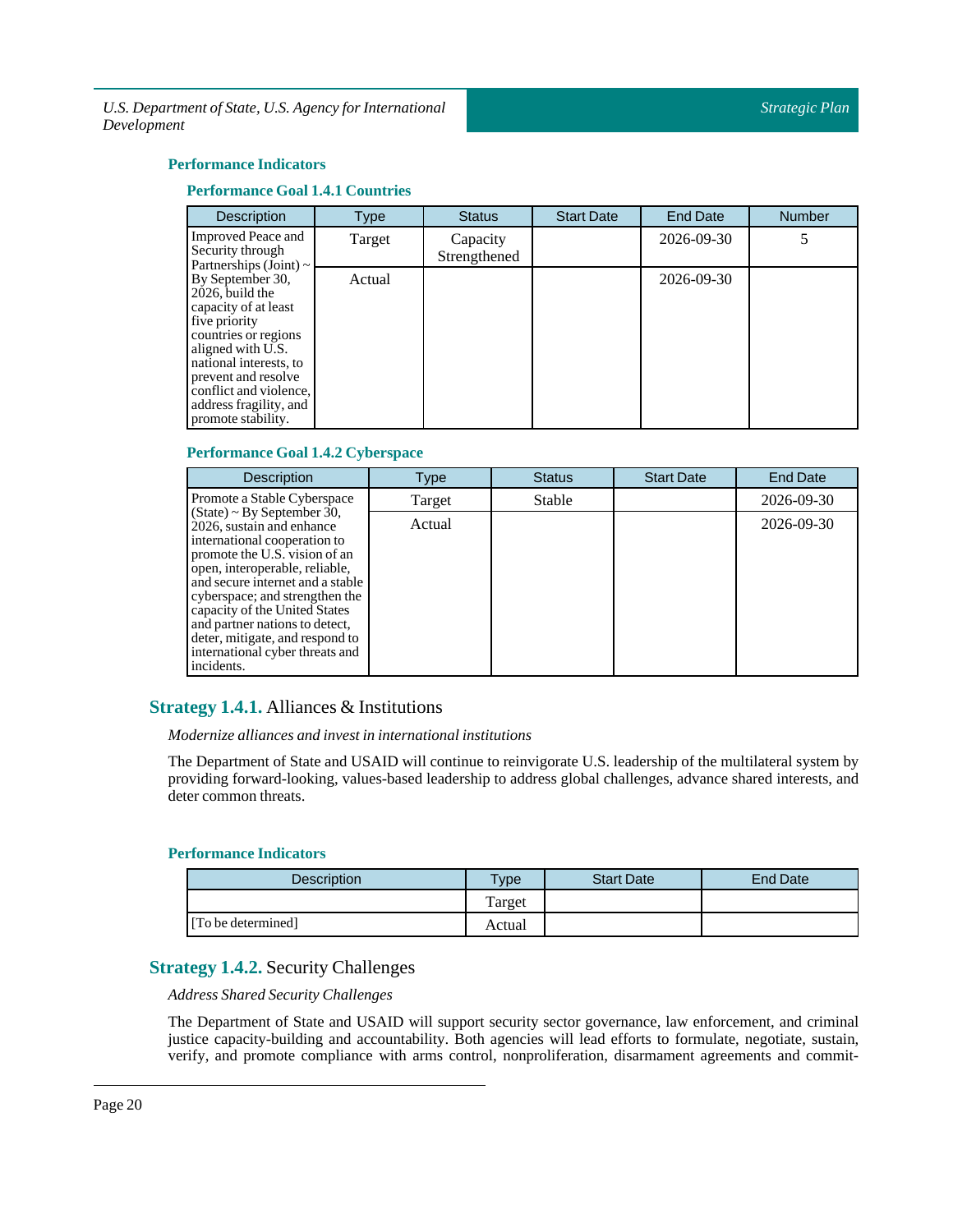ments, and international drug control treaties. These efforts will deter insurgents and terrorists from establishing themselves, prevent the corrupt diversion of arms, minimize the impact of transnational organized crime, promote stability while promoting accountability and a rules-based international environment, and enable local civilian leaders to exert authority over their forces in pursuit of joint security interests.

### **Stakeholder(s):**

### **Local Civilian Leaders**

### **Performance Indicators**

| <b>Description</b> | <b>Type</b> | <b>Start Date</b> | End Date |
|--------------------|-------------|-------------------|----------|
|                    | Target      |                   |          |
| [To be determined] | Actual      |                   |          |

### <span id="page-20-0"></span>**Strategy 1.4.3.** Violence

### *Break Cycles of Violence*

The Department of State and USAID will lead an integrated U.S. government response to address conflict and fragility which will aim to elevate prevention, address the political drivers of fragility, and support locally driven solutions to instability, guided by the Global Fragility Act of 2019 and the U.S. Strategy to Prevent Conflict and Promote Stability; the Women, Peace, and Security Act of 2017 and U.S. Strategy on Women, Peace, and Security; and the Elie Wiesel Genocide and Atrocities Prevention Act of 2018. U.S. efforts will lead with diplomatic engagement, supported by building the core capacities of key partners and stakeholders to prevent, mitigate, and respond to conflict and insecurity, including via support for peace building and reconciliation, countering violent extremism, and atrocity prevention; effective civil-military cooperation; and ensuring the unique protection needs, meaningful participation, and leadership of women, youth, persons with disabilities, individuals from marginalized racial, ethnic, indigenous, and religious communities, and LGBTQI+ persons in building peace and security.

| <b>Stakeholder(s):</b>           |                               |
|----------------------------------|-------------------------------|
| Women                            | <b>Ethnic Communities</b>     |
| Youth.                           | <b>Indigenous Communities</b> |
| <b>Persons with Disabilities</b> | <b>Religious Communities</b>  |
| <b>Marginalized Communities</b>  | <b>LGBTOI+ Persons</b>        |
|                                  |                               |

### **Racial Communities**

### **Performance Indicators**

| Description        | $T$ <sub>ype</sub> | <b>Start Date</b> | End Date |
|--------------------|--------------------|-------------------|----------|
|                    | Target             |                   |          |
| [To be determined] | Actual             |                   |          |

### <span id="page-20-1"></span>**Strategy 1.4.4.** Security Cooperation

### *Strengthen Security Cooperation*

The Department of State will strengthen defense, deepen security and law enforcement cooperation with allies and partners, enable citizen security, and reinforce commitment to the rule of law and respect for human rights through international cooperation and collective action. The Department will revitalize its approach to emerging security challenges and lead, along with our allies and partners, in addressing emerging security threats, such as bolstering security in outer space and countering malign cyber activities.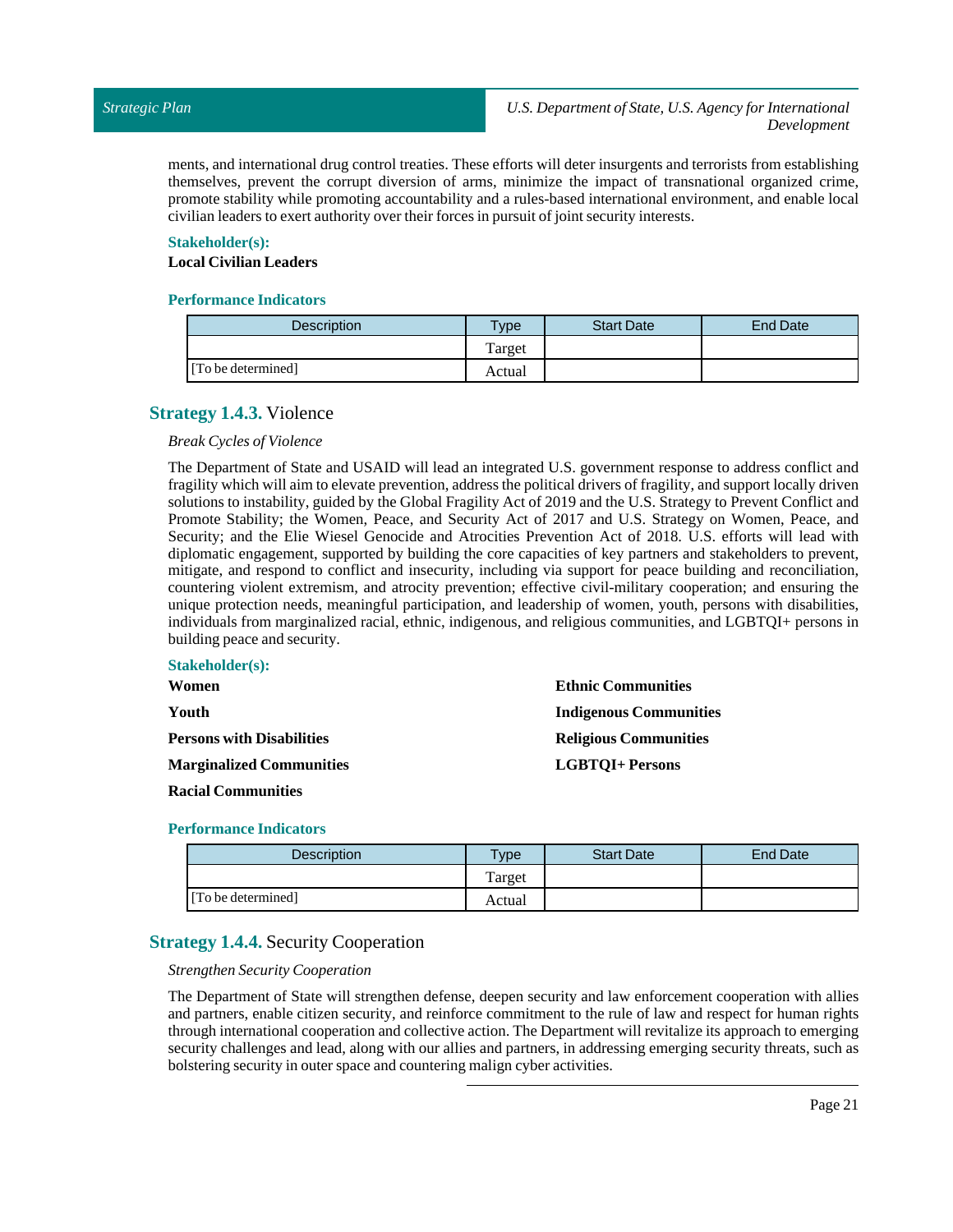### **Performance Indicators**

| <b>Description</b> | Type   | <b>Start Date</b> | End Date |
|--------------------|--------|-------------------|----------|
|                    | Target |                   |          |
| [To be determined] | Actual |                   |          |

### <span id="page-21-0"></span>**1.5.** Values & Policies

*Enhance foreign publics' understanding of and supportfor the values and policies ofthe United States (Joint)*

Building understanding and support for U.S. policies and values among foreign publics and their governments furthers U.S. foreign policy goals, advances U.S. interests and values, and enhances U.S. national security... Both agencies will work to bolster public perceptions of U.S. credibility on key issues, including democracy, inclusion, equity, tolerance, and representative forms of government. Breaking through the "noise" of false or distorted views of the United States, often a result of state-sponsored disinformation campaigns, will take the highest professional capacity from our country's representatives overseas. The Department of State and USAID accomplish these goals through strategically oriented public diplomacy, engagement, and development efforts to understand, inform, and influence foreign publics; shape information environments; and build relationships between the people of the United States and the rest of the world.

### **Stakeholder(s):**

**Under Secretary for Public Diplomacy and Public Affairs**: *DOS Lead Agency*

**Bureau for Legislative and Public Affairs**: *USAID Lead Agency*

### **Foreign Audiences** :

*The Department of State and USAID will reinforce and strengthen their outreach to and engagement with foreign audiences in an increasingly complex information environment, employing modern tools that expand their reach, enhance people-to-people ties, counter disinformation and support a trustworthy information environment, and enable data-driven analysis. It is essential that we listen, as well as inform.*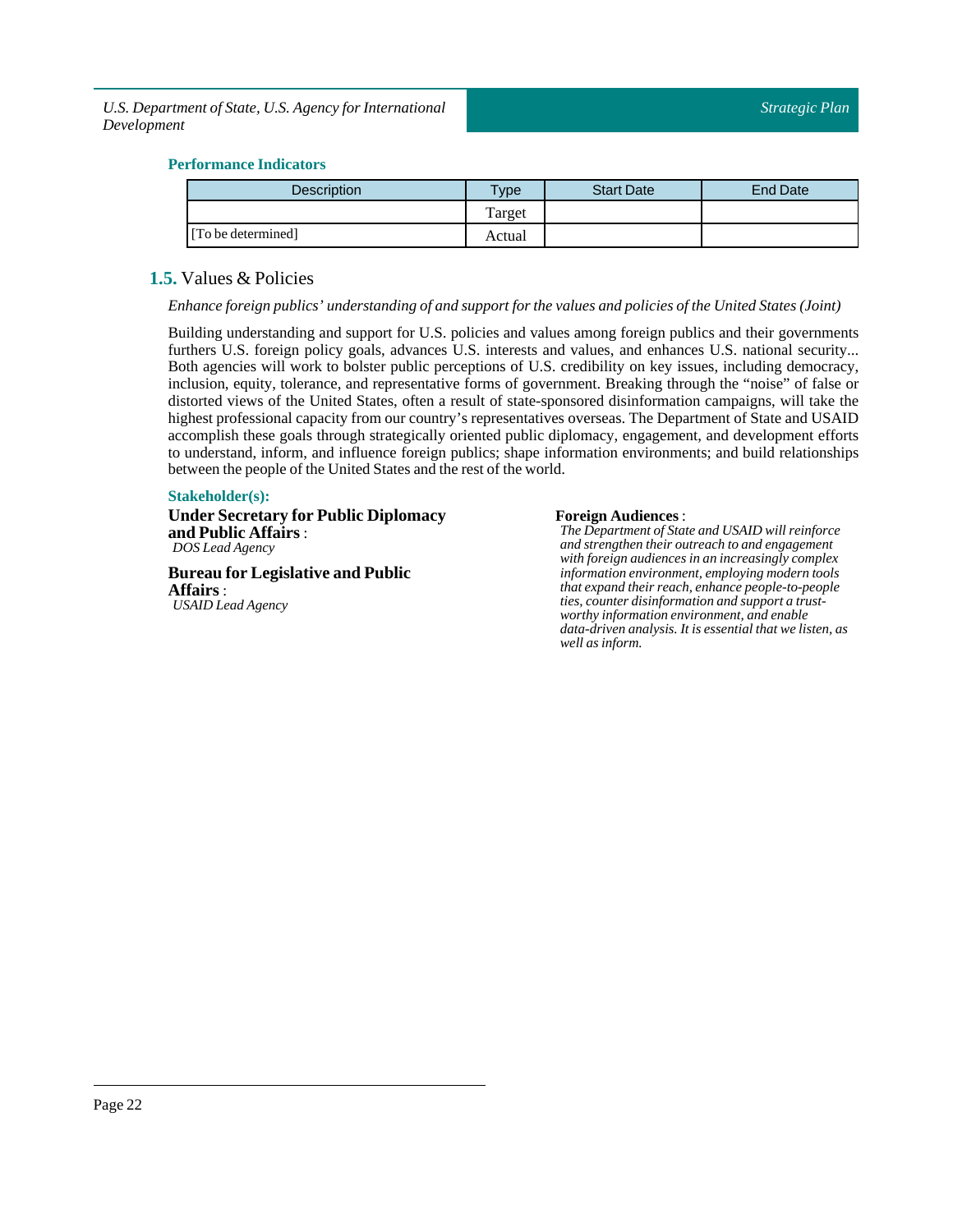### **Performance Indicators**

| <b>Description</b>                                                                                                                                                | Type   | <b>Start Date</b> | End Date |
|-------------------------------------------------------------------------------------------------------------------------------------------------------------------|--------|-------------------|----------|
| U.S. Values and Foreign Policy (State) $\sim$ By                                                                                                                  | Target |                   |          |
| September 30, 2026, increase support among<br>foreign publics for U.S. foreign policies and the<br>democratic values at the heart of the American<br>way of life. | Actual |                   |          |

### **Performance Goal 1.5.2 Relationships**

| <b>Description</b>                                                                                                                                                                                                                                                          | Type   | <b>Status</b> | <b>Start Date</b> | <b>End Date</b> |
|-----------------------------------------------------------------------------------------------------------------------------------------------------------------------------------------------------------------------------------------------------------------------------|--------|---------------|-------------------|-----------------|
| <b>Strengthen Relationships</b>                                                                                                                                                                                                                                             | Target | Strengthened  |                   | 2026-09-30      |
| $(Joint) \sim By September 30,$<br>2026, establish or strengthen<br>relationships between<br>American people and foreign<br>publics, as well as American<br>and foreign institutions or<br>groups of institutions to<br>increase alliances at all levels<br>of interaction. | Actual |               |                   | 2026-09-30      |

### <span id="page-22-0"></span>**Strategy 1.5.1.** Networks

### *Build Networks of Champions*

The Department of State and USAID will build the capacity and networks of individuals, organizations, and states who share and advance democratic values by fostering open and resilient information environments where democracies can thrive; leading the global distribution of accurate information about U.S. policy, development efforts, and shared values; and modernizing their public diplomacy and development outreach capabilities to compete effectively. Both agencies will conduct audience research and analysis, crafting targeted development efforts and public diplomacy initiatives and activities, formulating nuanced messaging, conducting rigorous monitoring and evaluation activities that foster organizational learning, countering mis- and disinformation, and designing programs that bring influential foreign participants into direct contact with American life and values.

### **Stakeholder(s):**

**Individuals**:

*who share and advance democratic values*

**States** :

*who share and advance democratic values*

### **Organizations**:

*who share and advance democratic values*

### **Performance Indicators**

| <b>Description</b> | $v$ pe | <b>Start Date</b> | End Date |
|--------------------|--------|-------------------|----------|
|                    | Target |                   |          |
| [To be determined] | Actual |                   |          |

### <span id="page-22-1"></span>**Strategy 1.5.2.** Ideation

### *Facilitate International Exchanges of Ideas*

It is vital that the Department of State and USAID provide opportunities for American citizens to engage directly with their foreign counterparts to build a global network of future leaders who share firsthand positive experiences and personal connections to America's policies, values, and people. The Department and USAID will create crucial opportunities for American citizens – our Nation's greatest resource – to engage directly with their foreign counterparts, build Americans' networks, create economic partnership opportunities for Americans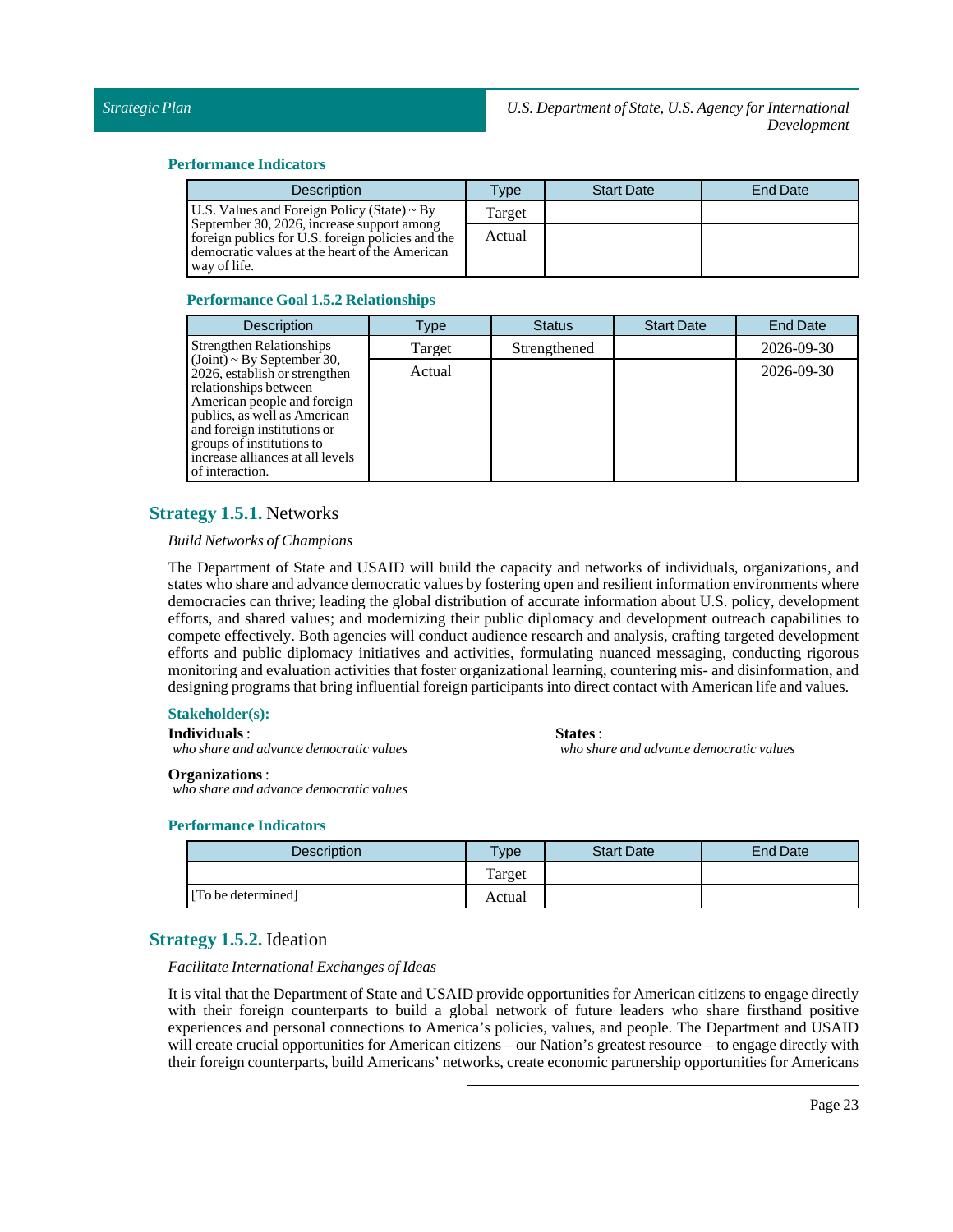and foreign publics, and promote the growth of global skills and professional opportunities. Both agencies will work to ensure foreign publics are aware of the generosity of the American people to continue to promote American values such as free markets, free press, and democratic ideals.

### **Performance Indicators**

| <b>Description</b> | $T$ ype | <b>Start Date</b> | <b>End Date</b> |
|--------------------|---------|-------------------|-----------------|
|                    | Target  |                   |                 |
| [To be determined] | Actual  |                   |                 |

### <span id="page-23-0"></span>**Strategy 1.5.3.** Factuality

### *Foster Facts First*

Failing to capture audience attention with accurate, fact-based information in today's congested, competitive information landscape is the paramount risk to any public diplomacy and development outreach effort. The Department of State and USAID will be scrupulous in their use of fact-based information platforms, training programs and strategic communications, so they cannot credibly be accused of engaging in misinformation and disinformation. Lagging access to technology and cultural gaps will continue to impede the mutual benefits long associated with in-person public diplomacy.

| <b>Description</b> | <b>Type</b> | <b>Start Date</b> | End Date |
|--------------------|-------------|-------------------|----------|
|                    | Target      |                   |          |
| [To be determined] | Actual      |                   |          |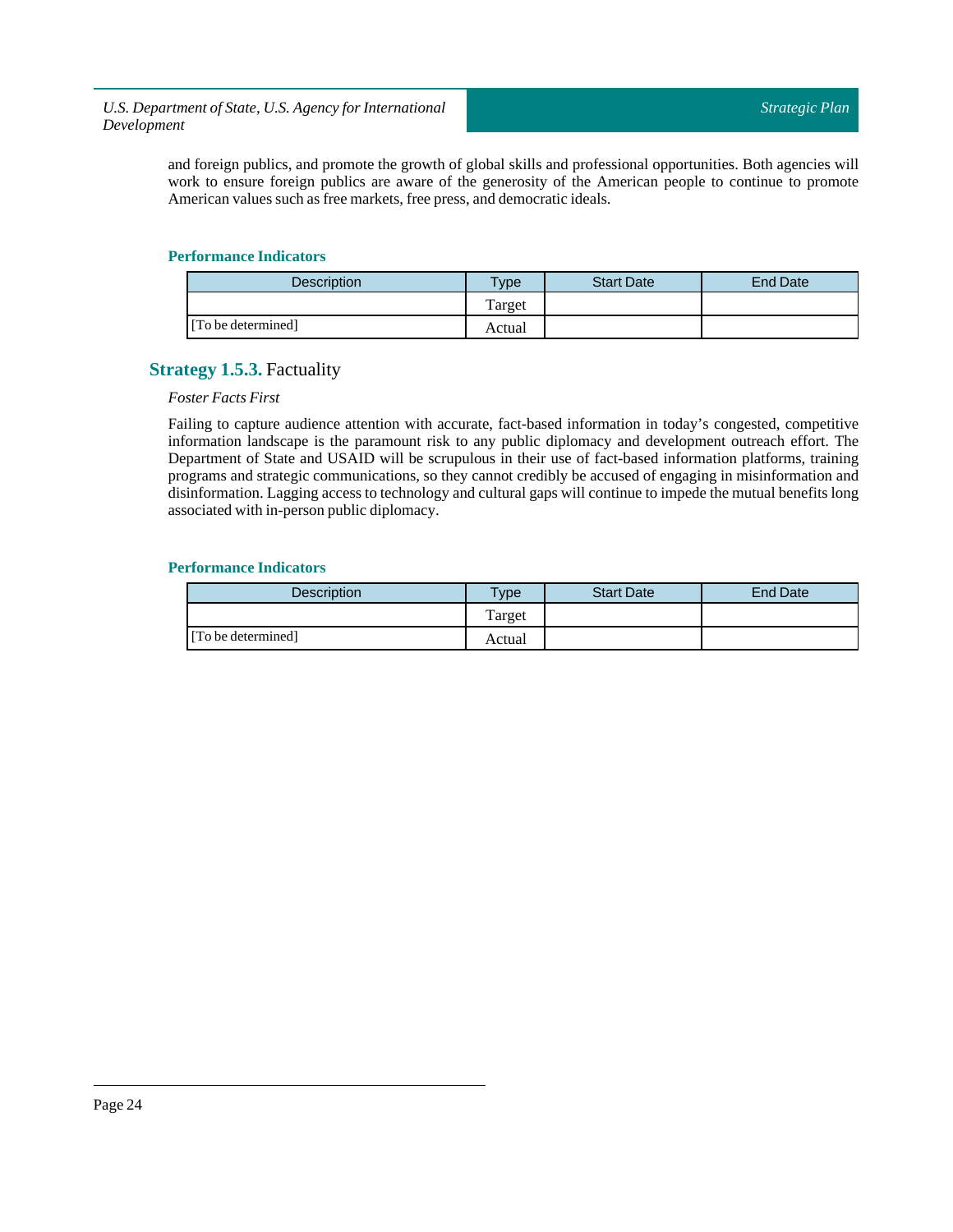### <span id="page-24-0"></span>**2. Prosperity**

### *PROMOTE GLOBAL PROSPERITY AND SHAPE AN INTERNATIONAL ENVIRONMENT IN WHICH THE UNITED STATES CAN THRIVE*

### **Stakeholder(s)**

### **U.S. Middle Class** :

*A strong U.S. middle class, resilient and equitable democracy, domestic competitiveness, and national security are mutually reinforcing.*

#### **Foreign Partners** :

*At the same time, the COVID-19 pandemic and its disruptions to economic systems, communities, and livelihoods across the globe have illustrated more clearly than ever that our domestic prosperity is intertwined with the success and stability of our partners abroad.*

### **International Community** :

*The Department and USAID will lead the international community in ensuring that the promise of transformative new technologies delivers for people, including by shaping* *norms and standards to ensure they protect U.S. interests, boost our competitiveness, and uphold our values.*

#### **Supply Chains** :

*And both agencies will work to increase economic resilience at home and abroad, diversify and protect critical supply chains, and defend against cyber threats and other disruptions that directly impact U.S. citizens' lives and livelihoods.*

### **Future Generations**:

*All of these efforts will be grounded in a commitment to future generations to protect the environment; promote democratic values; combat corruption; develop human capital, including science, technology, engineering and mathematics (STEM) skills for the workers of the future; and enhance diversity, equity, inclusion, and accessibility for all.*

Trends in inequality and stresses on middle-class livelihoods have emerged as defining challenges for democratic governments around the world. Together with our partners, the Department and USAID will promote inclusive, sustainable growth, and build economic, environmental, and technology systems and infrastructure that are resilient to present and future shocks and challenges, delivering for all our citizens while improving lives overseas. To enable sustainable, inclusive growth at home and abroad, the United States must maintain its leading edge in innovation and entrepreneurship, while using foreign assistance to make smart and effective investments that will build open, market-based economies around the globe. The Department and USAID will support a level playing field, fair competition, and the rule of law, and build the networks and coalitions to support these aims.

### <span id="page-24-1"></span>**2.1.** Economy

#### *Promote a global economy that creates opportunities for all Americans (Joint)*

In today's world, economic security is national security. The Department of State and USAID must protect and promote U.S. competitiveness and ensure that the global economy delivers for all Americans. The U.S. should pursue an international approach to economic policies – on issues from trade and investment to commercial and labor diplomacy, international tax issues, and anti-corruption – that aim to raise standards of living, create new and well-paying U.S. jobs, enable needed public investments, and secure and diversify critical supply chains upon which the American people rely.

#### **Stakeholder(s):**

**Bureau of Economic and Business Affairs**: *DOS Lead Agency*

### **Bureau for Development, Democracy, and Innovation** : *USAID Lead Agency*

#### **U.S. Workers** :

*Diplomacy will aim to level the playing field for U.S. workers and businesses, including small and medium-sized enterprises and those from underrepresented or disadvantaged communities.*

#### **U.S. Businesses**

#### **International Economic Institutions**:

*The Department and USAID will re-engage in international economic and trade institutions and work with likeminded partners to empower workers, combat unfair and coercive trade practices including forced labor and intellectual property theft, and create opportunities for all U.S. citizens.*

### **International Trade Institutions**

#### **American Families** :

*And we will place a high priority on detecting, preventing, and managing global economic shocks that hit American families hard.*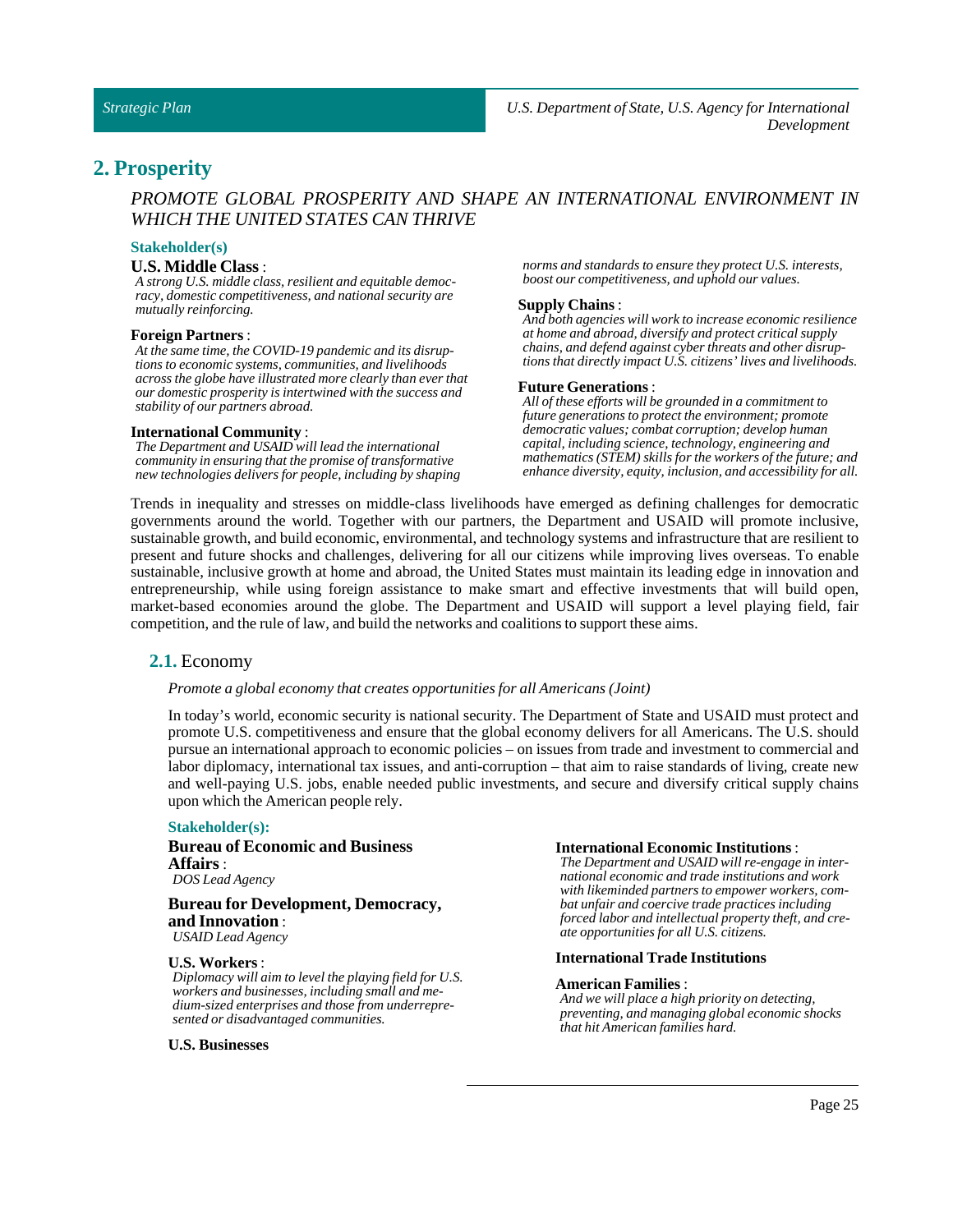### **Performance Indicators**

### **Performance Goal 2.1.1 Trade Barriers**

| <b>Description</b>                                                                                                                                                                                                                                                 | Type   | <b>Status</b> | <b>Start Date</b> | <b>End Date</b>  |
|--------------------------------------------------------------------------------------------------------------------------------------------------------------------------------------------------------------------------------------------------------------------|--------|---------------|-------------------|------------------|
| International Economic                                                                                                                                                                                                                                             | Target | Reduced       |                   | 2026-09-30       |
| Leadership (Joint) $\sim$ By<br>September 30, 2026,<br>demonstrate support for U.S.<br>exports and related economic<br>policy priorities through<br>progress concerning<br>standards-related barriers to<br>trade reported through<br>international organizations. | Actual |               |                   | $2026 - 09 - 30$ |

### **Performance Goal 2.1.2 Trade Preference Increase**

| <b>Description</b>                                                                                                                                                                 | Type   | <b>Status</b> | <b>Start Date</b> | <b>End Date</b>  | Percentage |
|------------------------------------------------------------------------------------------------------------------------------------------------------------------------------------|--------|---------------|-------------------|------------------|------------|
| Global Economic                                                                                                                                                                    | Target | Increased     |                   | 2026-09-30       | 10         |
| Partnerships (State)<br>$\sim$ By September 30,<br>2026, preference for<br>the U.S. as an<br>economic partner<br>increases by 10<br>percent over the<br>baseline of 39<br>percent. | Actual |               |                   | $2026 - 09 - 30$ |            |

### <span id="page-25-0"></span>**Strategy 2.1.1.** Innovation & Competition

### *Maintain a Competitive and Innovative Edge*

The Department of State and USAID will conduct U.S. foreign and international economic policy with the welfare of the American people in mind by linking U.S. domestic and foreign economic policy through our trade partnerships, investments in research and development, and intellectual property protections. The U.S. will maintain its competitive and innovative edge by championing strategic and standards-setting policies internationally and expanding opportunities in critical and emerging technologies at home and abroad. We will work to strengthen transparency and accountability of economies; revitalize markets for U.S. goods, services, and businesses; promote a fair and rules-based system; and create jobs at home.

### **Stakeholder(s):**

### **U.S. Businesses U.S. Workers**

| Description        | <b>Type</b> | <b>Start Date</b> | End Date |
|--------------------|-------------|-------------------|----------|
|                    | Target      |                   |          |
| [To be determined] | Actual      |                   |          |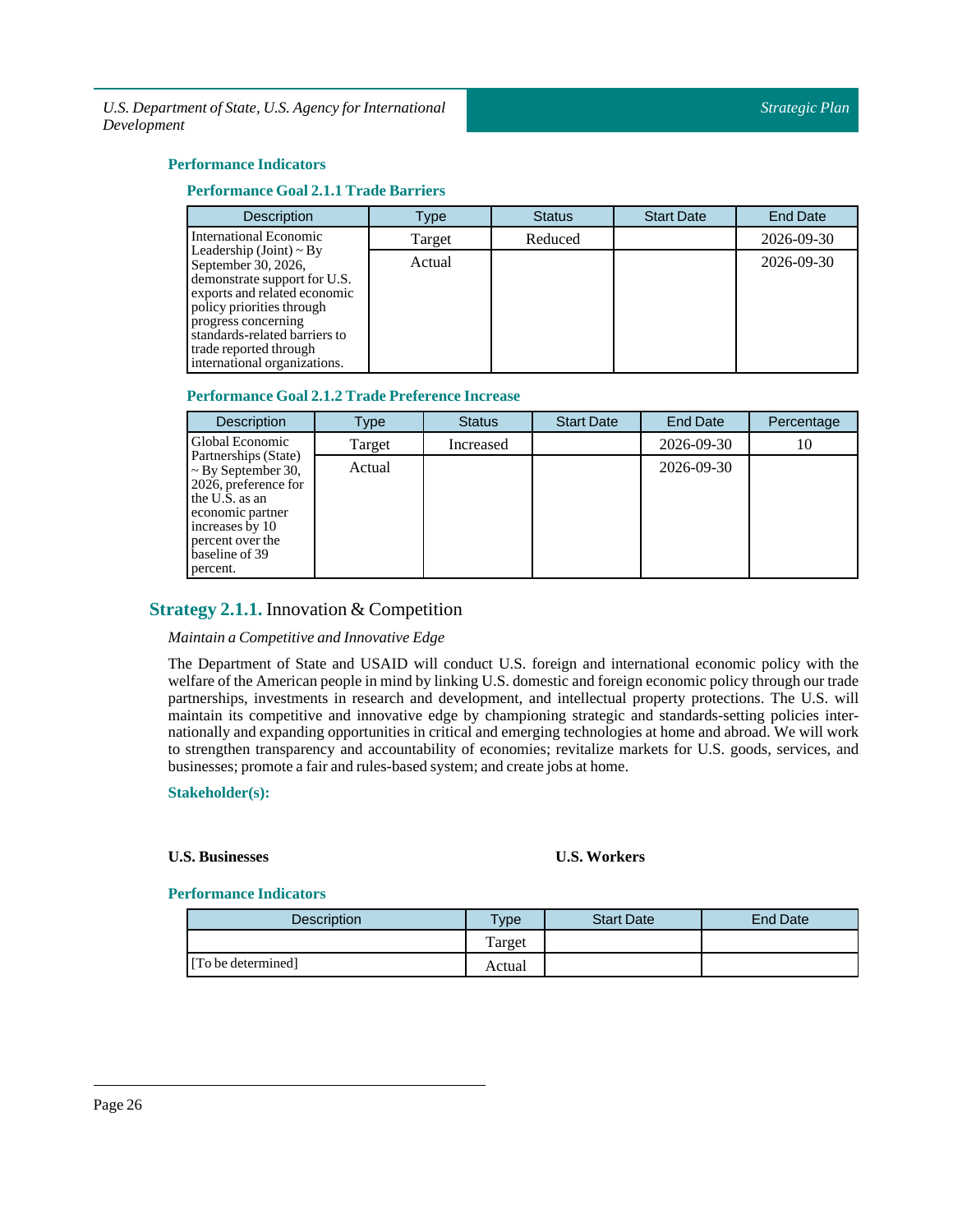### <span id="page-26-0"></span>**Strategy 2.1.2.** Middle Class

*Advance a Foreign Policy for the Middle Class*

The Department and USAID will utilize diplomatic and foreign policy tools to protect, advance, and accelerate U.S. domestic renewal... The Department will elevate and expand labor diplomacy and engage a broader range of U.S. stakeholders on the global issues that impact them at home.

### **Stakeholder(s):**

### **Middle Class** :

*Underpinned by an updated approach to international economic policy that focuses on creating opportunities for all Americans, both agencies will prioritize in U.S. bilateral and multilateral relationships the issues that would level the playing field and advance the well-being of the middle class, including* *enforcement of labor and environmental trade standards, intellectual property protections, illegal subsidies, currency manipulation, international tax policies, legal and regulatory reforms, and anti-trust laws.*

### **Performance Indicators**

| <b>Description</b> | <b>Type</b> | <b>Start Date</b> | End Date |
|--------------------|-------------|-------------------|----------|
|                    | Target      |                   |          |
| [To be determined] | Actual      |                   |          |

### <span id="page-26-1"></span>**Strategy 2.1.3.** Infrastructure

*Investin High-Standard Infrastructure*

### **Stakeholder(s):**

### **G7 Partners**:

*The Department and USAID will support the "Build Back Better World" initiative that the United States is undertaking with G7 partners to meet infrastructure needs in low- and middle-income countries, particularly in the areas of climate, health, digital technology, and gender equity.*

### **American Firms**:

*Through this initiative, the Department and USAID will help enable partners to build the infrastructure necessary for modern society while raising labor and environmental standards, promoting transparency and anti-corruption, and ensuring American firms and workers compete globally on every aspect of infrastructure.*

### **American Workers**

### **Performance Indicators**

| <b>Description</b> | <b>Vpe</b> | <b>Start Date</b> | End Date |
|--------------------|------------|-------------------|----------|
|                    | Target     |                   |          |
| [To be determined] | Actual     |                   |          |

### <span id="page-26-2"></span>**2.2.** Growth & Opportunity

*Supportinclusive and sustainable economic growth and opportunity for communities around the globe (Joint)*

The Department and USAID support the growth of a strong, sustainable, and inclusive global economy. Inclusive economic growth is the most effective means of addressing the unprecedented increase in poverty caused by the COVID 19 pandemic, particularly in low- and middle-income countries. Economic inequality and disparities in health, education, or access to food or basic services are closely linked to insecurity, conflict, and irregular migration, and with the rise of autocracies. A global economy founded on greenhouse gas emissions, or which pollutes our air, land, or waters, threatens our livelihoods and wellbeing, both at home and abroad, and both now and in the future. Reducing inequality and reducing our collective environmental footprint is critical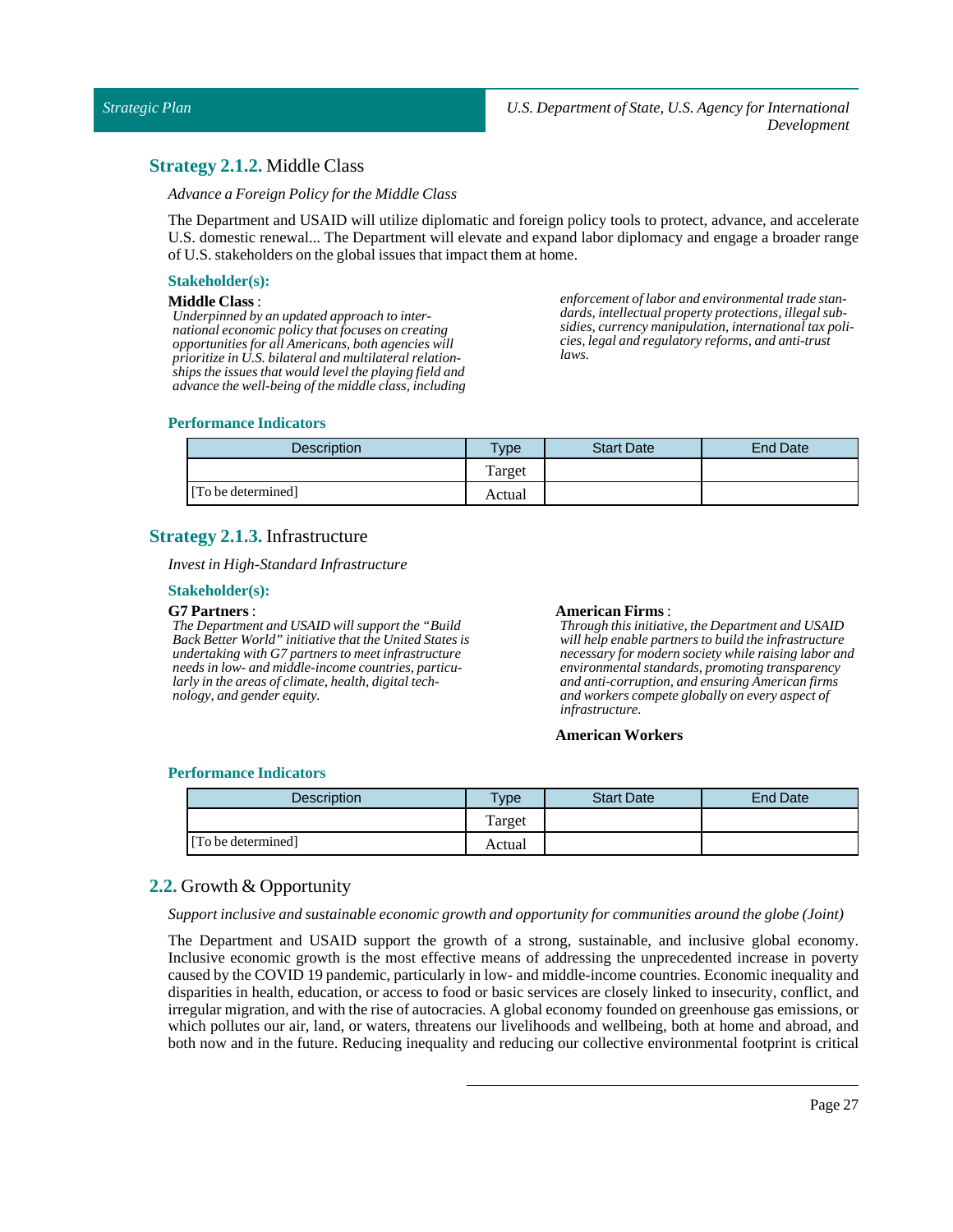> for fostering more equitable, democratic, and sustainable economies while expanding markets for American goods and knowledge.

### **Stakeholder(s):**

**Bureau of Oceans and International Environmental and Scientific Affairs** : *DOS Lead Agency*

**Bureau of Economic and Business Affairs**: *DOS Lead Agency*

### **Bureau for Resilience and Food Security** :

*USAID Lead Agency* **Low-Income Countries Middle-Income Countries**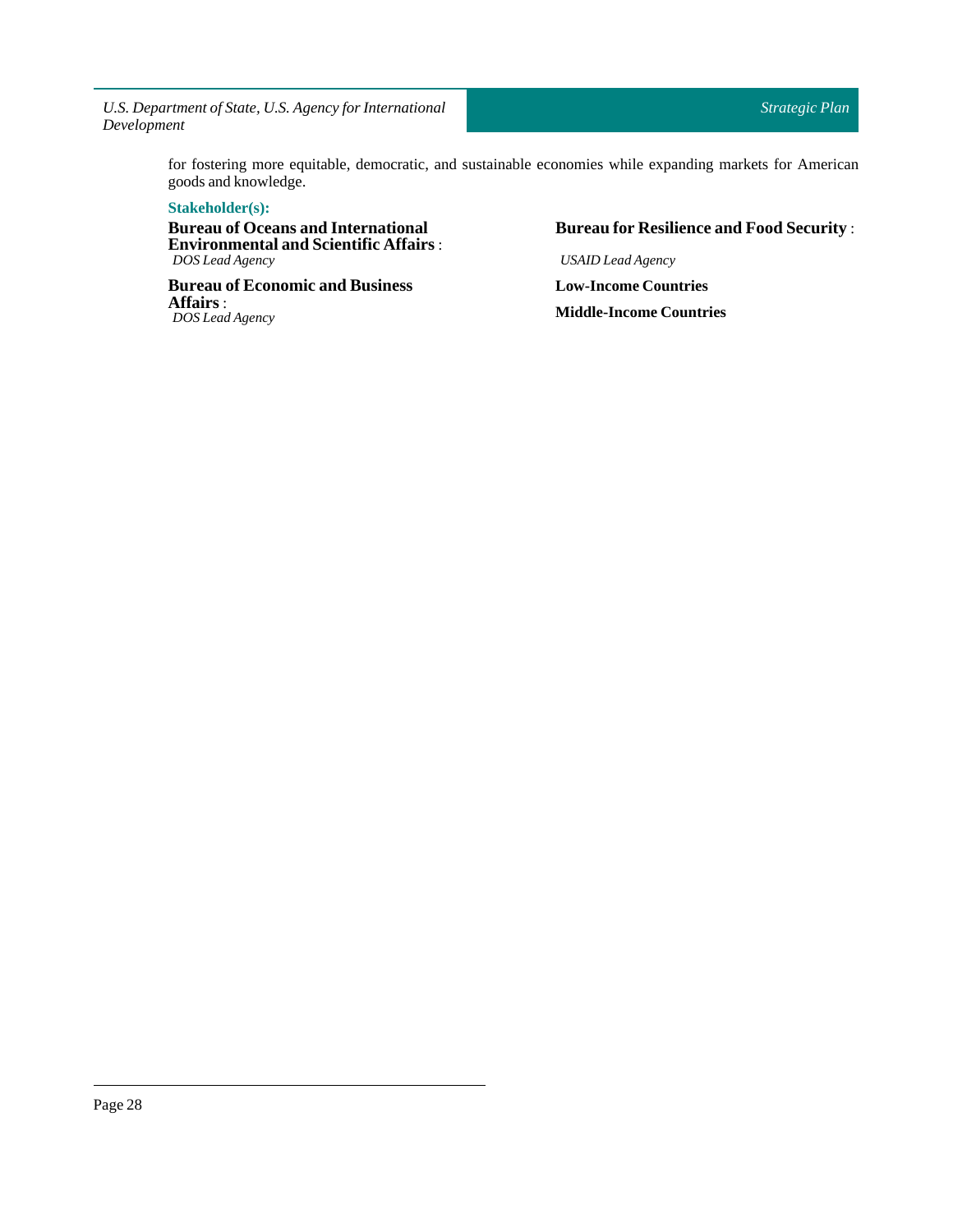### **Performance Indicators**

**Performance Goal 2.2.1Sales Assisted**

| <b>Description</b>                                                                                                                                                                                                                                                                                                                                                                                                                  | <b>Type</b> | <b>Status</b> | <b>Start Date</b> | <b>End Date</b> | <b>Billion Dollars</b> |
|-------------------------------------------------------------------------------------------------------------------------------------------------------------------------------------------------------------------------------------------------------------------------------------------------------------------------------------------------------------------------------------------------------------------------------------|-------------|---------------|-------------------|-----------------|------------------------|
| Sales by Farms and                                                                                                                                                                                                                                                                                                                                                                                                                  | Target      | Target Met    |                   | 2023-09-30      | 3                      |
| Firms in Agriculture<br>and Food System<br>(USAID Agency<br>Priority Goal) $\sim$<br>Facilitate inclusive,<br>resilient growth in<br>the agriculture and<br>food system to<br>sustainably reduce<br>poverty, food<br>insecurity, and<br>malnutrition. By<br>September 30, 2023,<br>annual sales by<br>assisted farms and<br>firms in the<br>agriculture and food<br>system will exceed<br>the pre-pandemic<br>level of \$3 billion. | Actual      |               |                   | 2023-09-30      |                        |

### **Performance Goal 2.2.2 People Benefitting**

| <b>Description</b>                                                                                                                                                                                                                                                                        | <b>Type</b> | <b>Status</b>     | <b>Start Date</b> | <b>End Date</b> | <b>Number</b> |
|-------------------------------------------------------------------------------------------------------------------------------------------------------------------------------------------------------------------------------------------------------------------------------------------|-------------|-------------------|-------------------|-----------------|---------------|
| <b>Economic Benefits</b>                                                                                                                                                                                                                                                                  | Target      | <b>Target Met</b> |                   | 2026-09-30      | 600,000       |
| from Natural<br>Resource<br>Management and<br>Conservation (Joint)<br>$\sim$ By September 30,<br>2026, on average,<br>more than $600,000$<br>people annually will<br>derive economic<br>benefits from<br>sustainability<br>managing natural<br>resources or<br>conserving<br>biodiversity | Actual      |                   |                   | 2026-09-30      |               |

### **Performance Goal 2.2.3 Laws, Policies & Regulations**

| <b>Description</b>                                                                                                                                                                                                                                                               | Type   | <b>Status</b> | <b>Start Date</b> | <b>End Date</b>  |
|----------------------------------------------------------------------------------------------------------------------------------------------------------------------------------------------------------------------------------------------------------------------------------|--------|---------------|-------------------|------------------|
| Inclusive and Sustainable                                                                                                                                                                                                                                                        | Target | Implemented   |                   | 2026-09-30       |
| Economic Growth (State) $\sim$ By<br>September 30, 2026, U.S.<br>leadership in multilateral and<br>bilateral discussions and<br>negotiations will result in<br>implementation of laws.<br>policies, and regulations that<br>achieve inclusive and<br>sustainable economic gains. | Actual |               |                   | $2026 - 09 - 30$ |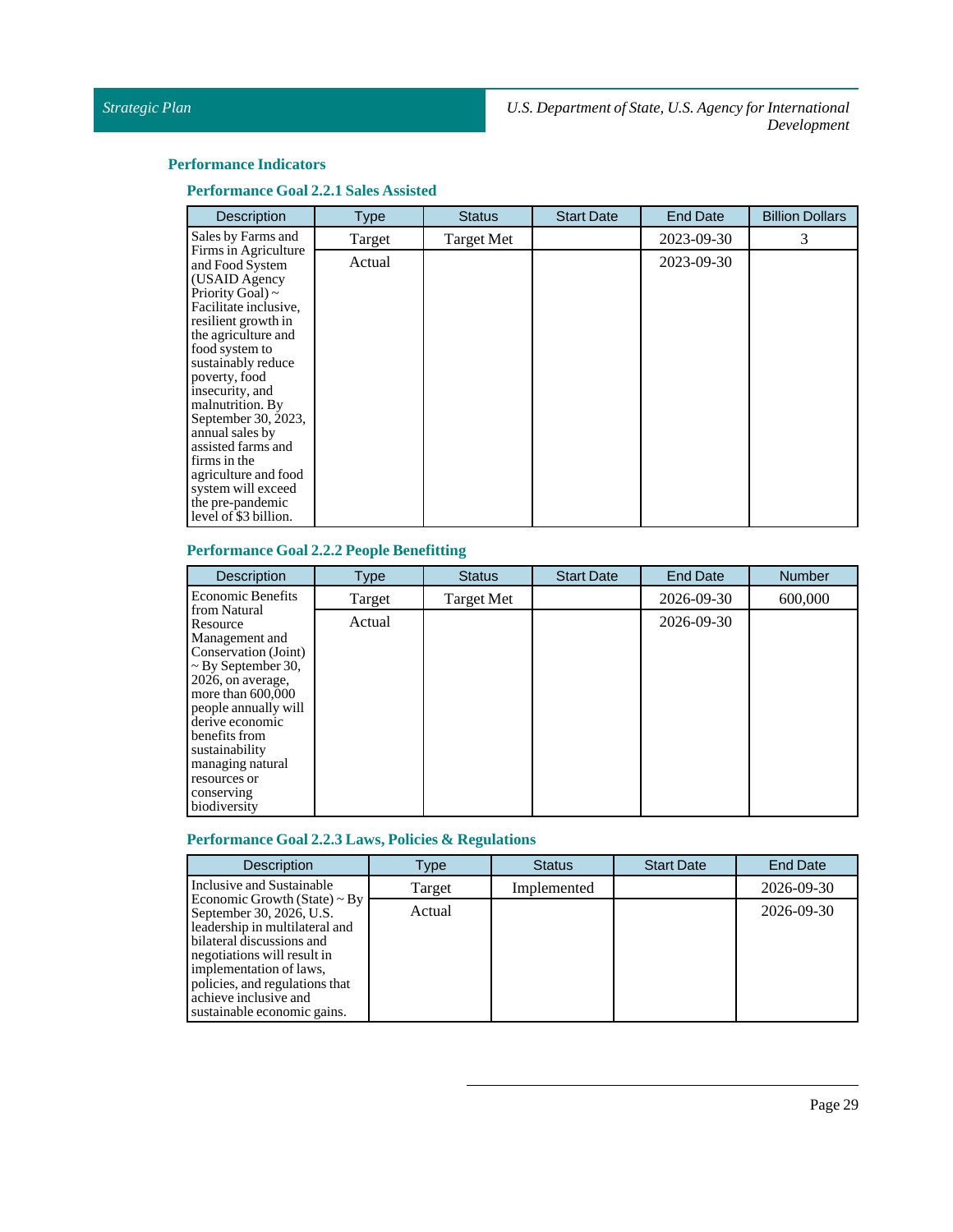### <span id="page-29-0"></span>**Strategy 2.2.1.** Policies & Programs

### *Broaden Policy and Program Reach*

### **Stakeholder(s):**

### **Workers**:

*The Department and USAID will support inclusive and sustainable global economic growth and invest in policies and programs that support workers, families, and middle-class livelihoods around the world.*

### **Families**

### **Middle-Class**

### **Marginalized Peoples** :

*Both agencies will support the full and empowered participation and prosperity of the world's most marginalized peoples and small and medium enterprises; and promote economic ecosystems based on transparency, efficiency, and the rule of law.*

### **Small Enterprises**

### **Medium Enterprises**

### **Performance Indicators**

| Description        | $v_{\rm p}$ | <b>Start Date</b> | End Date |
|--------------------|-------------|-------------------|----------|
|                    | Target      |                   |          |
| [To be determined] | Actual      |                   |          |

### <span id="page-29-1"></span>**Strategy 2.2.2.** Local Capacity

### *BuildLocal Capacity*

The Department of State and USAID will build local capacities to support and propel inclusive growth, and to tackle local problems with local ingenuity and solutions. Both agencies will mobilize public and private sector actors to improve the enabling environment and informal norms, leveraging the business case for these changes.

### **Stakeholder(s):**

**Localities**

### **Private Sector Actors**

**Public Sector Actors** 

| <b>Description</b> | $T$ <sub>V</sub> $pe$ | <b>Start Date</b> | End Date |
|--------------------|-----------------------|-------------------|----------|
|                    | Target                |                   |          |
| [To be determined] | Actual                |                   |          |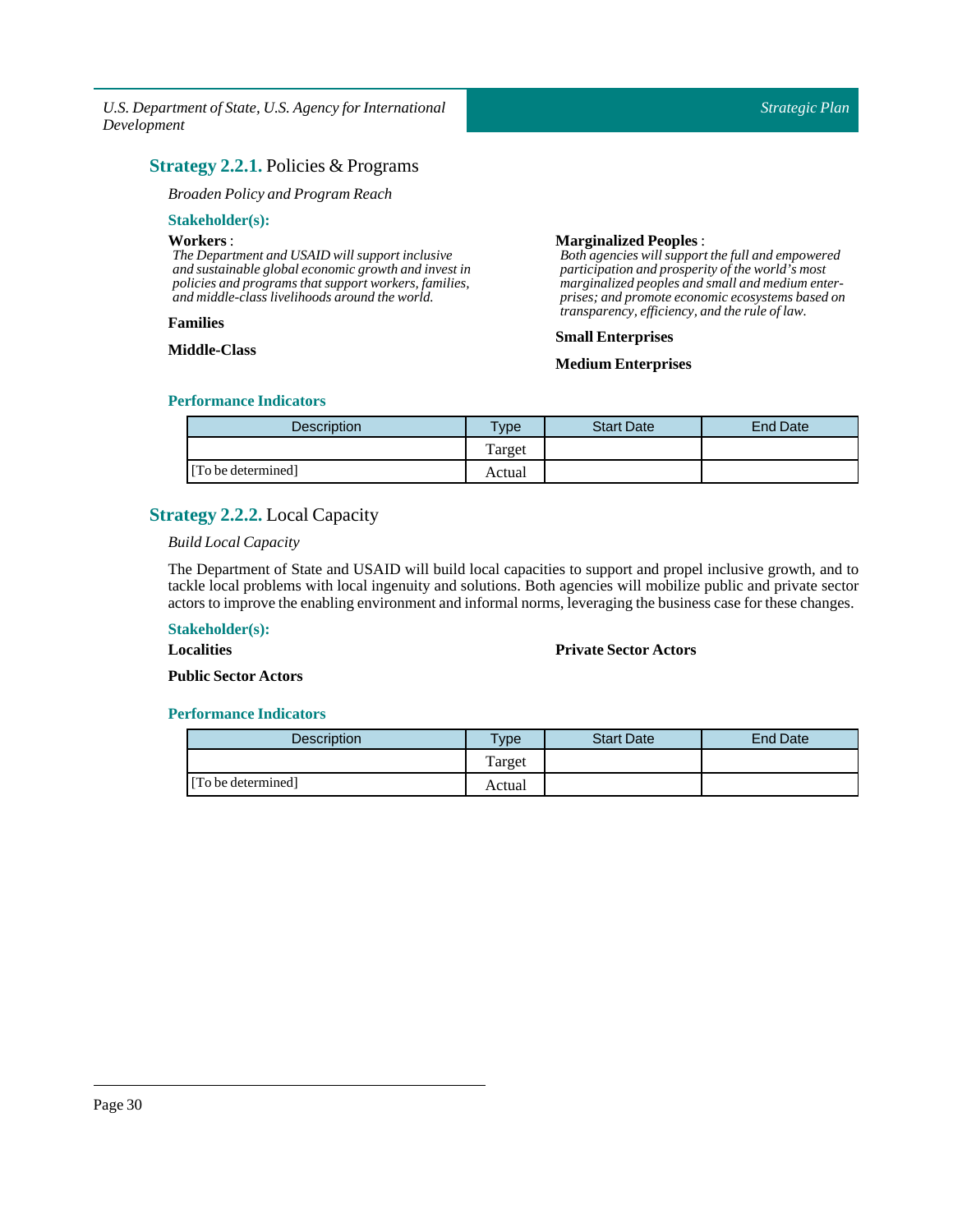### <span id="page-30-0"></span>**Strategy 2.2.3.** Economic Leadership

### *Bolster Multilateral EconomicLeadership*

The Department of State and USAID will also reestablish U.S. leadership in multilateral processes, multi-stakeholder partnerships, and international agreements that support both economic growth and the inclusive and sustainable governance and management of land and natural resources. They will promote the use and uptake of U.S. innovations in green and blue technology and develop solutions that enable climate change adaptation and mitigation, protect and restore natural systems, and safeguard global health security while simultaneously supporting growing economies and household incomes.

### **Stakeholder(s):**

### **International Fora** :

*The Department and USAID will strengthen U.S. leadership in international fora through concerted effort to elect leaders and place experts in multilateral and international organizations, particularly in technical bodies charged with standards- and rules-setting responsibilities.*

**Multilateral Organizations International Organizations Technical Bodies**

| Description        | Type   | <b>Start Date</b> | <b>End Date</b> |
|--------------------|--------|-------------------|-----------------|
|                    | Target |                   |                 |
| [To be determined] | Actual |                   |                 |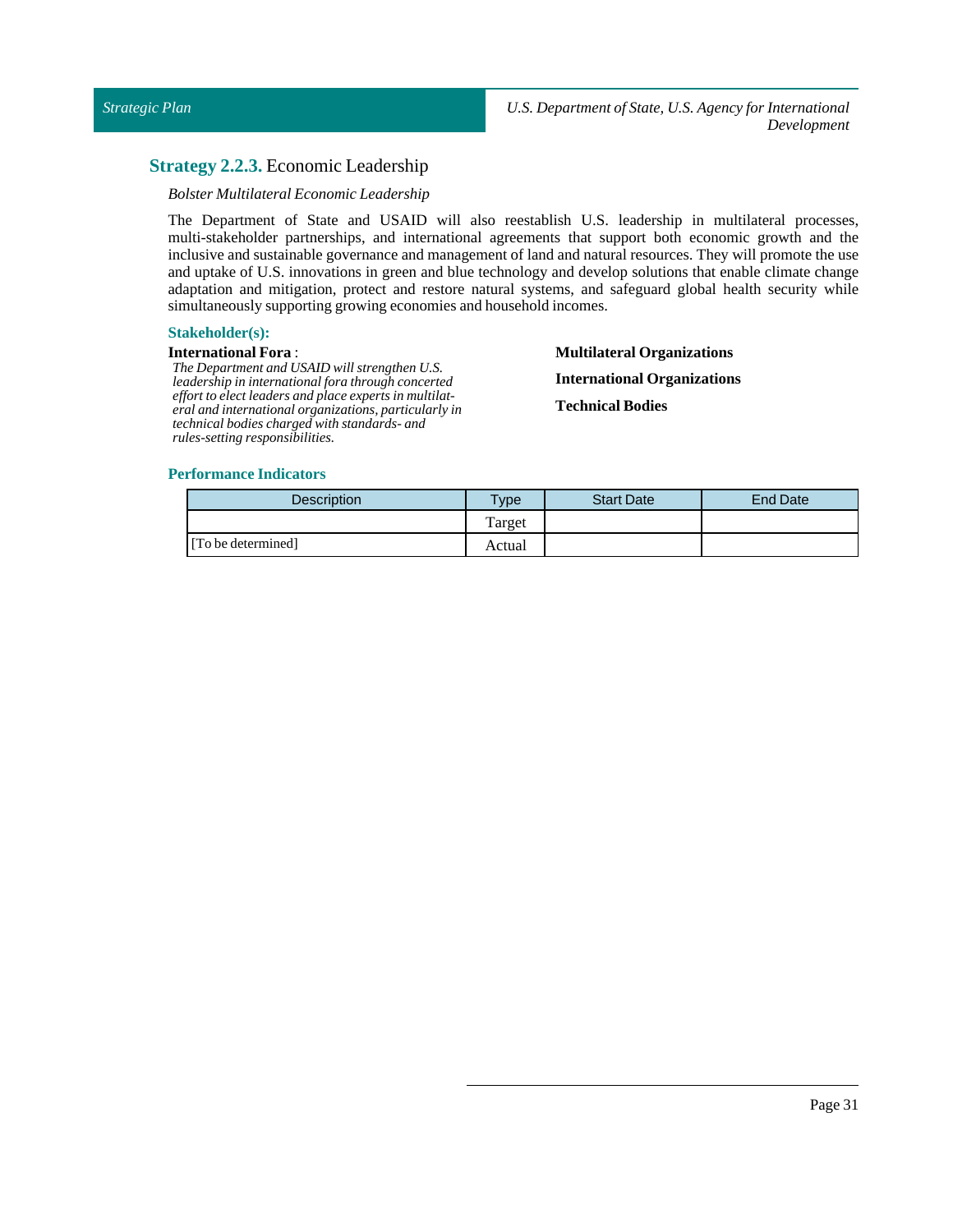### <span id="page-31-0"></span>**2.3.** Innovation, Technology & Competitiveness

*Support U.S.technologicalleadership, strengthen competitiveness, and enhance and protectthe U.S.innovation base while leveraging technology to improve lives around the world (Joint)*

Technology and innovation empower us to address some of the world's most pressing challenges, and the United States' longstanding scientific, technological, and innovation edge is a strategic asset that underpins U.S. national security, economic strength, and democratic values. A global digital technology revolution is underway, with leading powers racing to develop and deploy emerging technologies like artificial intelligence and quantum computing that will shape our lives and the 21st-century global economy. The United States has a major stake in ensuring that the ongoing technological and digital transformations serve our people, protect our interests, boost our competitiveness, and uphold our values. The internet must remain a transformative force for learning, connection, and economic growth – not a tool of repression. The Department of State and USAID are committed to designing and deploying technology for the benefit of all people, strengthening open and interoperable systems, encouraging the freedom of thought and expression at the heart of innovation, and defending against the harms of technology theft, misuse, and accidents. The Department and USAID will work to shape the standards that govern new technology, so they ensure quality; protect consumer health and safety; facilitate trade; and respect people's rights and human dignity. The Department of State and USAID will facilitate improved development and use of key enabling digital technologies, platforms, and services across sectors (e.g., health, agriculture, education, finance). Both agencies will build resilience to counter digital repression, protect against disinformation, stand up for internet freedom, oppose the misuse of surveillance technology, and work to prevent malicious cyber activity that puts our people, networks, companies, and critical infrastructure at risk. Both agencies will strengthen regulatory and enabling environments for digital ecosystems so that they align with highest global standards and facilitate sustainable growth. We will ensure that protection of human rights and promotion of democratic values remain at the center of future innovation and technological advances. In all these efforts, the Department of State and USAID will work hand in hand with their likeminded partners.

### **Stakeholder(s):**

**Office of the Science and Technology Advisor** : *DOS Lead Agency*

**Bureau of Economic and Business Affairs**: *DOS Lead Agency*

**Bureau of Oceans and International Environmental and Scientific Affairs** : *DOS Lead Agency*

**Bureau of Energy Resources**: *DOS Lead Agency*

### **Bureau of Cyberspace and Digital Policy** :

*DOS Lead Agency*

**Bureau of Arms Control, Verification and Compliance** : *DOS Lead Agency*

**Bureau for Development, Democracy, and Innovation** : *USAID Lead Agency*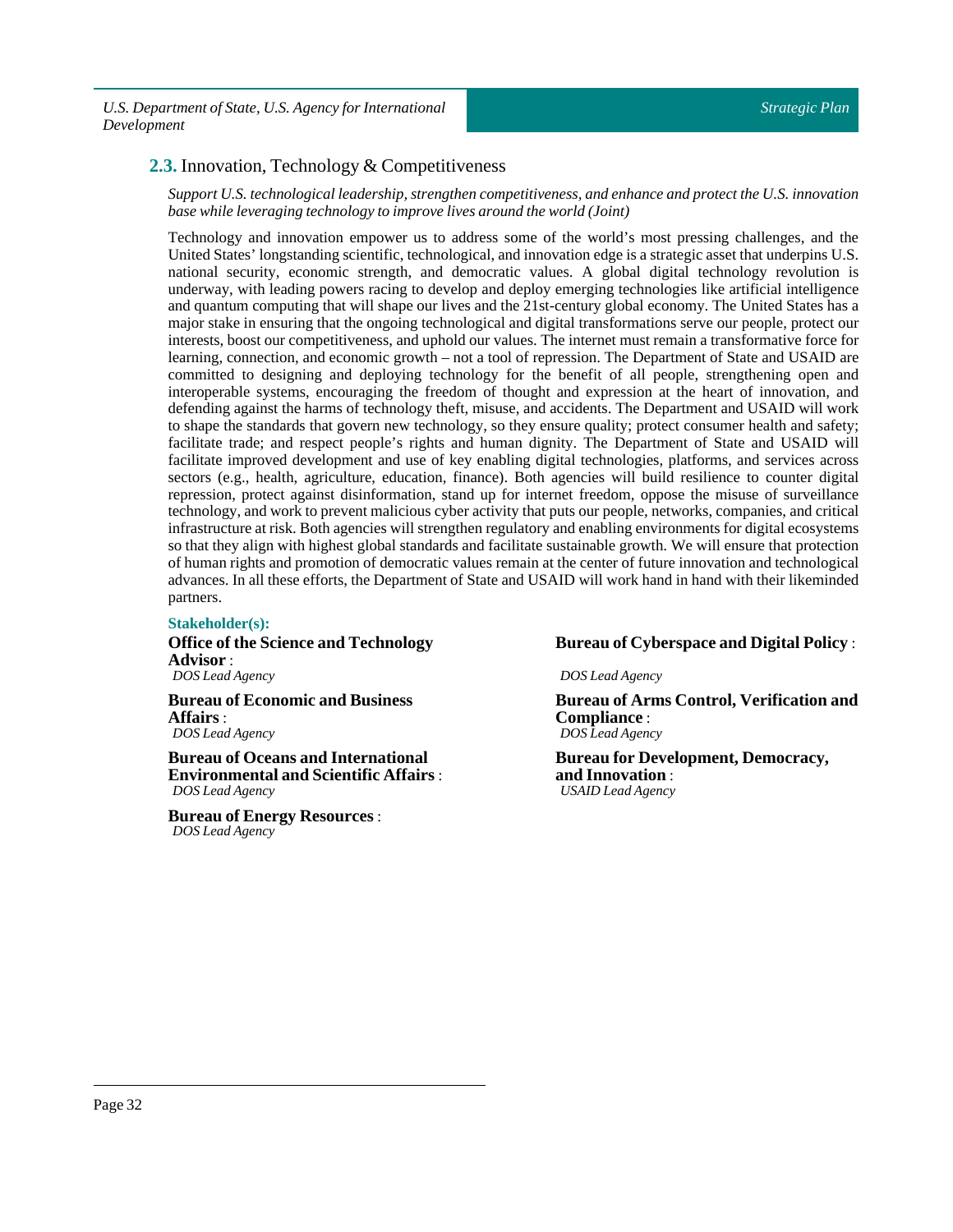### **Performance Indicators**

| <b>Description</b>                                                                                                                                                                                                                                                                                         | Type   | <b>Start Date</b> | <b>End Date</b> |
|------------------------------------------------------------------------------------------------------------------------------------------------------------------------------------------------------------------------------------------------------------------------------------------------------------|--------|-------------------|-----------------|
| Strengthen U.S. Leadership and<br>Competitiveness in Technology (Joint) $\sim$ By                                                                                                                                                                                                                          | Target |                   |                 |
| September 30, 2026, strengthen and expand our<br>international partnerships and alliances to help<br>drive American innovation and support<br>responsible innovation by like-minded partners<br>while protecting U.S. technology through<br>existing export control regimes and bilateral<br>arrangements. | Actual |                   |                 |

### **Performance Goal 2.3.2 Research & Technologies**

| <b>Description</b>                                                                                                                                                                                                                      | Type   | <b>Status</b>                | <b>Start Date</b> | <b>End Date</b> |
|-----------------------------------------------------------------------------------------------------------------------------------------------------------------------------------------------------------------------------------------|--------|------------------------------|-------------------|-----------------|
| Leverage Technology to<br>Improve Lives Around the<br>World (Joint) $\sim$ By September                                                                                                                                                 | Target | Deployed, Used<br>& Governed |                   | 2026-09-30      |
| 30, 2026, drive the responsible<br>development, deployment, use,<br>and governance of rigorous<br>scientific research and<br>trustworthy technologies, and<br>secure U.S. innovation against<br>theft, abuse, misuse, and<br>accidents. | Actual |                              |                   | 2026-09-30      |

### <span id="page-32-0"></span>**Strategy 2.3.1.** Leadership & Alliances

*Strengthen GlobalLeadership and Alliances*

### **Stakeholder(s):**

### **Congress**:

*With the support of Congress, the Department of State will establish a new bureau for cyberspace and digital policy headed by an ambassador-at-large and name a new special envoy for critical and emerging technology to coordinate international cyber and digital policy.*

#### **Networks** :

*The Department of State and USAID will work to strengthen and expand the networks of countries, companies, civil society organizations, and higher education institutions united by a determination to use technology in a way that serves all people, protects U.S. interests, enhances our national security, and upholds our democratic values.*

**Countries**

**Companies**

**CivilSociety Organizations**

### **Higher Education Institutions**

### **International Fora** :

*The Department of State and USAID will continue to promote U.S. leadership and support the participation of likeminded partners in international fora, including standards-setting bodies, and in the responsible development, deployment, and governance of technology.*

### **Standards-Setting Bodies**

| <b>Description</b> | $T$ <sub>V</sub> pe | <b>Start Date</b> | <b>End Date</b> |
|--------------------|---------------------|-------------------|-----------------|
|                    | m<br>Target         |                   |                 |
| [To be determined] | Actual              |                   |                 |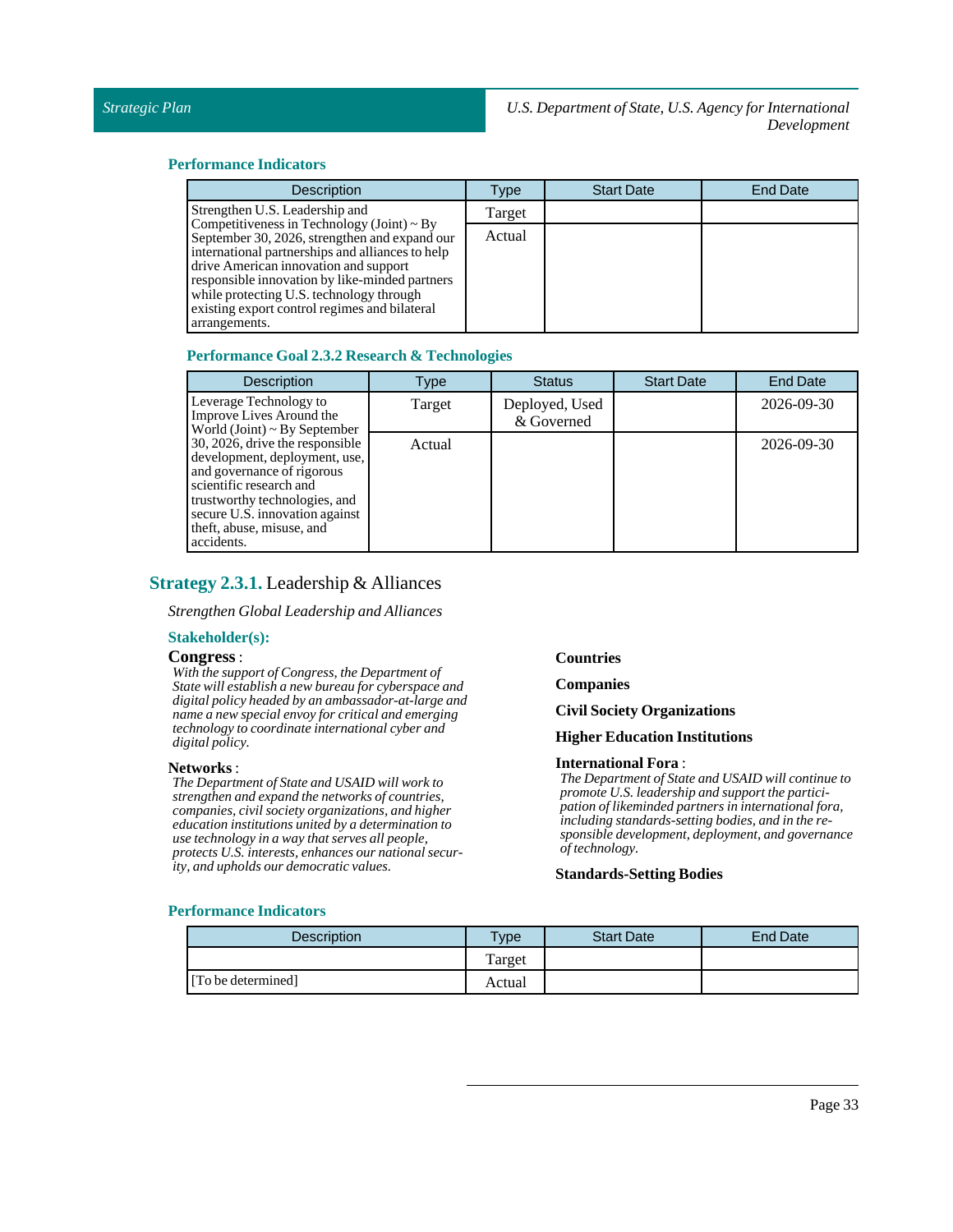### <span id="page-33-0"></span>**Strategy 2.3.2.** Industry & Infrastructure

*Bolster U.S. and Allied Industry and Infrastructure*

#### **Stakeholder(s): Supply Chains** : *The Department and USAID will coordinate efforts to protect intellectual property and promote reliable and responsible supply chains from diverse sources, with a special focus on diversifying supply chains in key sectors, including semiconductors, critical minerals, and batteries.* **Semiconductors Sector Critical Minerals Sector Batteries Sector Internet Users**: *The Department and USAID will work with allies, partner countries, and companies to promote an open, interoperable, reliable, and secure internet; protect their communications and information infrastructure from disruption; and responsibly advance emerging network infrastructure technologies.* **Allies Partners Countries**

### **Performance Indicators**

| <b>Description</b> | $T$ vpe | <b>Start Date</b> | <b>End Date</b> |
|--------------------|---------|-------------------|-----------------|
|                    | l'arget |                   |                 |
| [To be determined] | Actual  |                   |                 |

### <span id="page-33-1"></span>**Strategy 2.3.3.** Technology & Innovation

*Harness and ProtectTechnology and Innovation*

The Department and USAID will support the development of institutional capacity, policy reforms, and human capital. These are critical to drive technological innovation that is durable over the long term, protects human rights and dignity, delivers services for communities, and creates an enabling environment to catalyze private sector investment.

### **Stakeholder(s):**

### **Allies**:

*The Department of State and USAID will work closely with allies and partners to harness critical and emerging technologies to promote U.S. national security and address the challenges of this century.*

### **Partners** :

*Both agencies will mobilize to address attacks on their physical and digital infrastructure, enterprises, and citizens and they will work to support allies and likeminded partners to oppose similar attacks.*

### **USAID Chief Digital Development Officer** :

*USAID has recently established the Chief Digital Development Officer, who will lead on the implementation of the Agency's Digital Strategy.*

### **DOS Bureau of Cyberspace and Digital Policy** :

*Meanwhile, the Department is establishing a new Bureau of Cyberspace and Digital Policy and a new Special Envoy for Critical and Emerging Technology.*

### **DOSSpecial Envoy for Critical and Emerging Technology**

### **Regional Technology Officer Program** :

*The Department will use its newly established Regional Technology Officer Program, to assess trends and develop networks among academia, research labs, start-ups, and government agencies in order to coordinate with Embassy colleagues, liaise with the Washington-based interagency, participate in policy development, and engage persuasively in these bodies.*

### **Embassies**

**Academia**

- **Research Labs**
- **Start-Ups**
- **Government Agencies**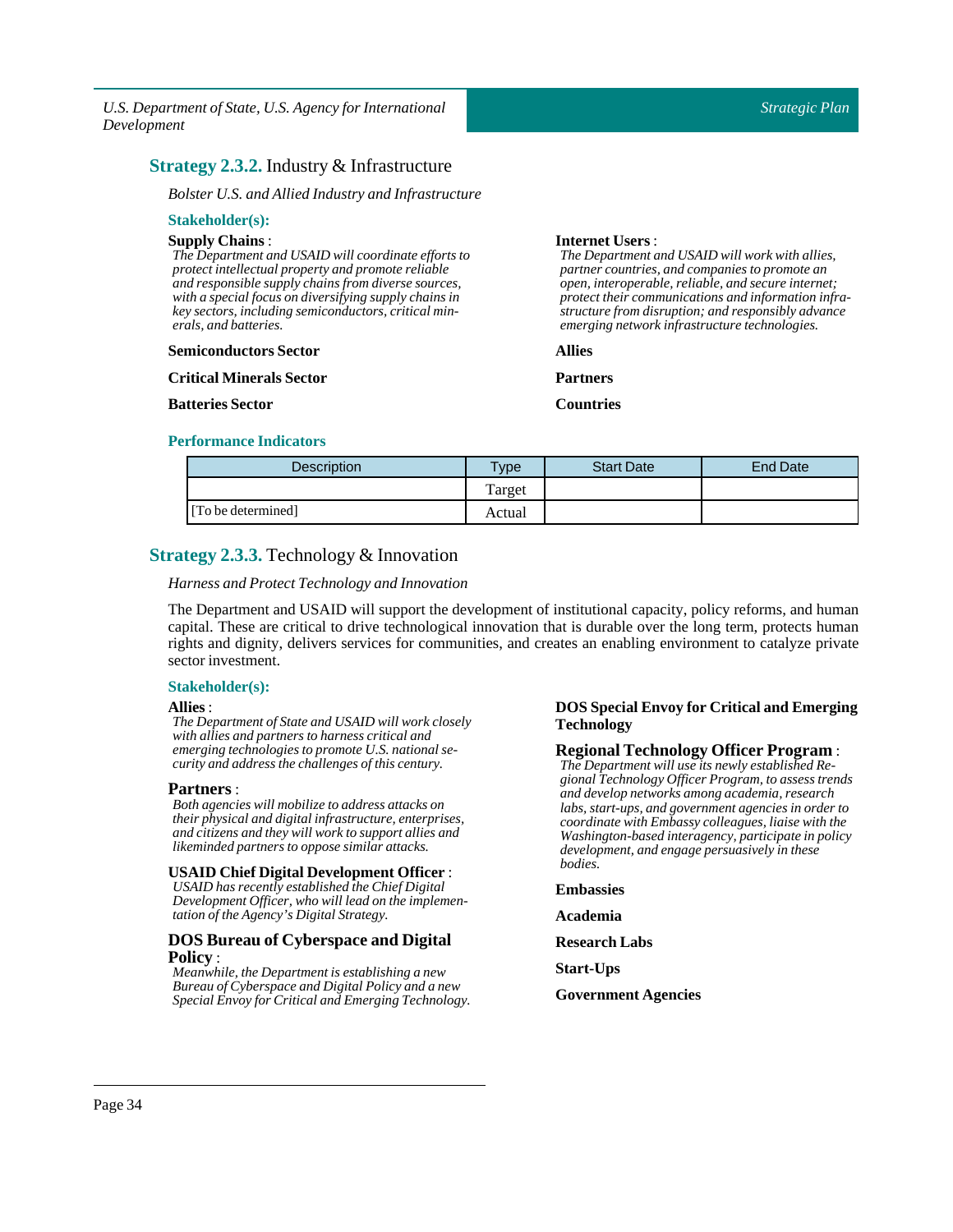### **Performance Indicators**

| Description        | <b>VDe</b> | <b>Start Date</b> | End Date |
|--------------------|------------|-------------------|----------|
|                    | Target     |                   |          |
| [To be determined] | Actual     |                   |          |

### <span id="page-34-0"></span>**2.4.** Resilience

*Strengthen U.S. and global resilience to economic, technological, environmental, and other systemic shocks (Joint)*

The COVID-19 pandemic underscored the interconnectedness of the major systems on which we rely. Shocks and stressors have been increasing in frequency and severity, from acute events such as disease outbreaks and extreme weather to protracted issues such as weak governance, social exclusion, environmental degradation, and climate change. Chronic poverty and recurrent shocks are driving communities into crisis year after year. Recent supply chain disruptions and cyber threats have revealed the extent to which economic integration and technological change have increased U.S. interdependence with both partners and competitors. Strengthening resilience both at home and abroad is essential to protect communities, sustain growth, reduce world hunger, and prevent conflict and democratic backsliding. The Department and USAID will seek to prepare their own systems – economic, political, financial, ecological, health, technological, and social – and those of partners to withstand the challenges and crises of today and tomorrow.

### **Stakeholder(s):**

**Bureau of Oceans and International Environmental and Scientific Affairs** : *DOS Lead Agency*

**Bureau of Economic and Business Affairs**: *DOS Lead Agency*

**Office of the Chief Economist** : *DOS Lead Agency*

**Bureau for Resilience and Food Security** :

*USAID Lead Agency*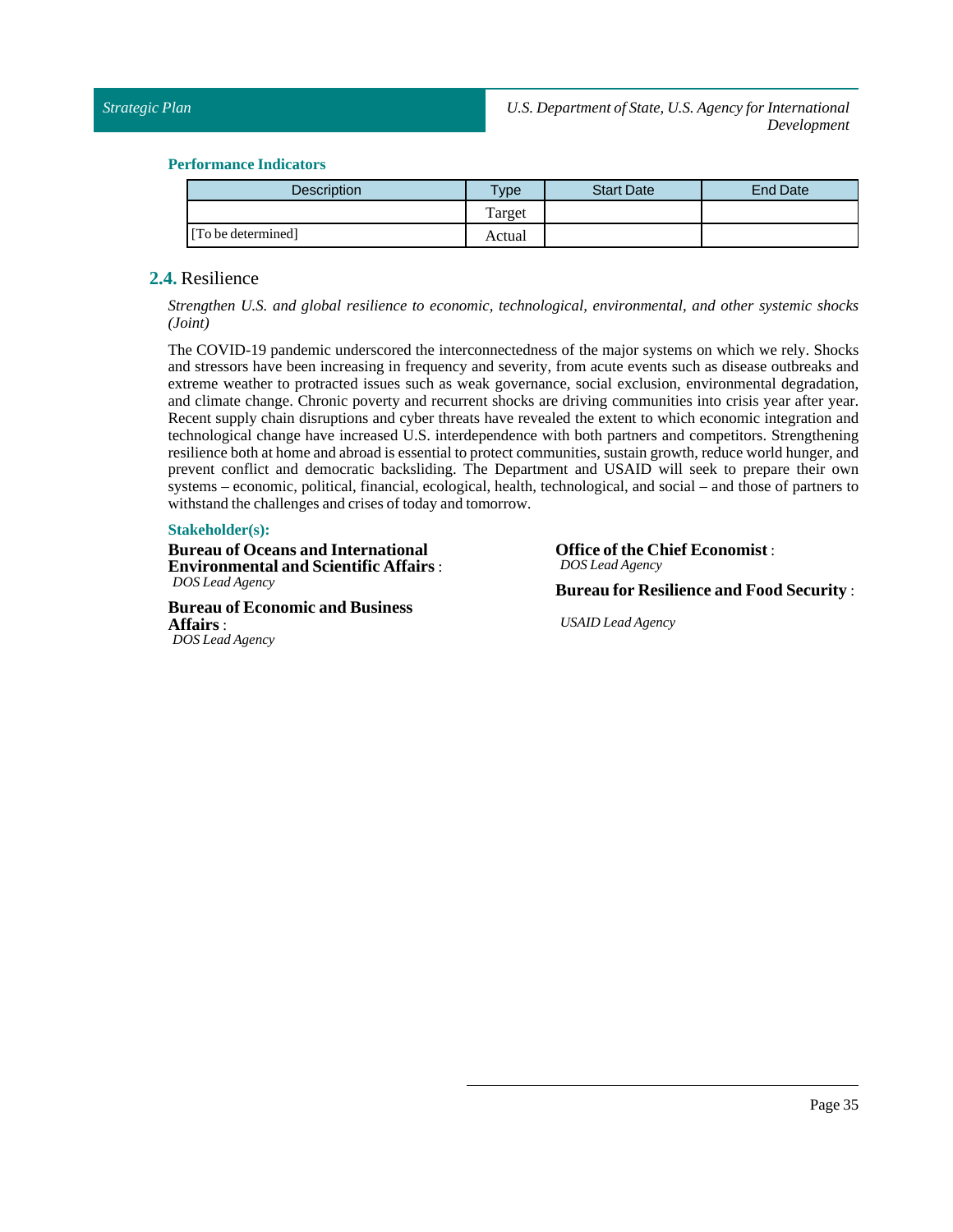### **Performance Indicators**

### **Performance Goal 2.4.1 Biologically Significant Areas**

| Description                                                                                                                                                                                                                                     | Type   | <b>Status</b>          | <b>Start Date</b> | <b>End Date</b> | <b>Million Hectares</b> |
|-------------------------------------------------------------------------------------------------------------------------------------------------------------------------------------------------------------------------------------------------|--------|------------------------|-------------------|-----------------|-------------------------|
| <b>Biologically</b><br>Significant Areas<br>under Natural                                                                                                                                                                                       | Target | Improved<br>Management |                   | 2026-09-30      | 200                     |
| Resource<br>Management (Joint)<br>$\sim$ By September 30,<br>2026, on average,<br>more than two<br>hundred million<br>hectares of<br>biologically<br>significant areas will<br>be under improved<br>natural resource<br>management<br>annually. | Actual |                        |                   | 2026-09-30      |                         |

### **Performance Goal 2.4.2 Cultivated Area**

| <b>Description</b>                                                                                                                | Type   | <b>Status</b>         | <b>Start Date</b> | <b>End Date</b> | <b>Million Hectares</b> |
|-----------------------------------------------------------------------------------------------------------------------------------|--------|-----------------------|-------------------|-----------------|-------------------------|
| Cultivated Area with<br>Climate Adaptation<br>$(USAID) \sim By$                                                                   | Target | Improved<br>Practices |                   | 2026-09-30      | 2.5                     |
| September 30, 2026,<br>more than 2.5 million<br>cultivated hectares<br>will be under<br>improved climate<br>adaptation practices. | Actual |                       |                   | 2026-09-30      |                         |

### <span id="page-35-0"></span>**Strategy 2.4.1.** Shocks

### *Build Capacity to Anticipate and Prevent Shocks*

The Department of State and USAID will invest in building the capacity of people, groups, and systems to manage and address the dynamic challenges of today's global environmental, economic and technology systems, and in more resilient communities. They will build and support local adaptive capacities, and ensure that institutions, communities, and systems are both strong and sufficiently supported. The Department and USAID will prioritize systems for identifying political, economic, environmental, or technological shocks or disruptions at their earliest stages. Where possible, the Department and USAID will mobilize resources to address potentially global disturbances at their source, where they may be addressed at relatively low cost, or before they threaten the American public or its allies and partners.

| Description        | <b>Type</b> | <b>Start Date</b> | End Date |
|--------------------|-------------|-------------------|----------|
|                    | Target      |                   |          |
| [To be determined] | Actual      |                   |          |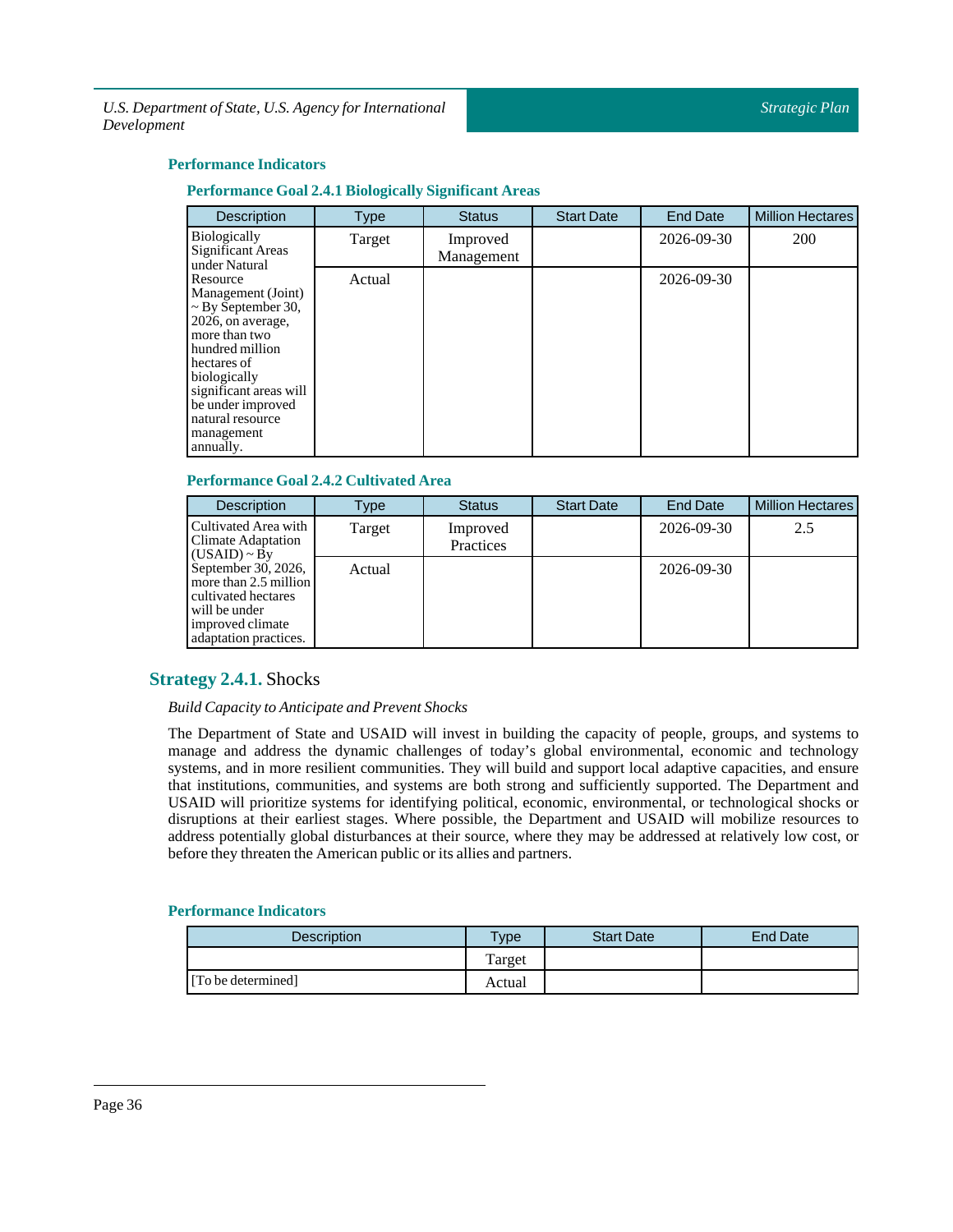### <span id="page-36-0"></span>**Strategy 2.4.2.** Supply Chains, Data & Infrastructure

*Secure critical supply chains, data, and infrastructure*

The Department of State and USAID will address U.S. vulnerabilities by countering threats to critical U.S. data and infrastructure and encouraging diversified supply chains through support for on-shoring, near-shoring, and friend-shoring opportunities where it makes economic sense and can strengthen ties with likeminded partners. The Department and USAID will foster a dynamic and resilient innovation ecosystem to drive new areas of economic activity in products, processes, and services. And both will cultivate productive, creative relationships with the private sector and civil society to leverage their work with partners and allies to encourage global economic growth that is values-driven and sustainable.

| <b>Description</b> | Type   | <b>Start Date</b> | <b>End Date</b> |
|--------------------|--------|-------------------|-----------------|
|                    | Target |                   |                 |
| [To be determined] | Actual |                   |                 |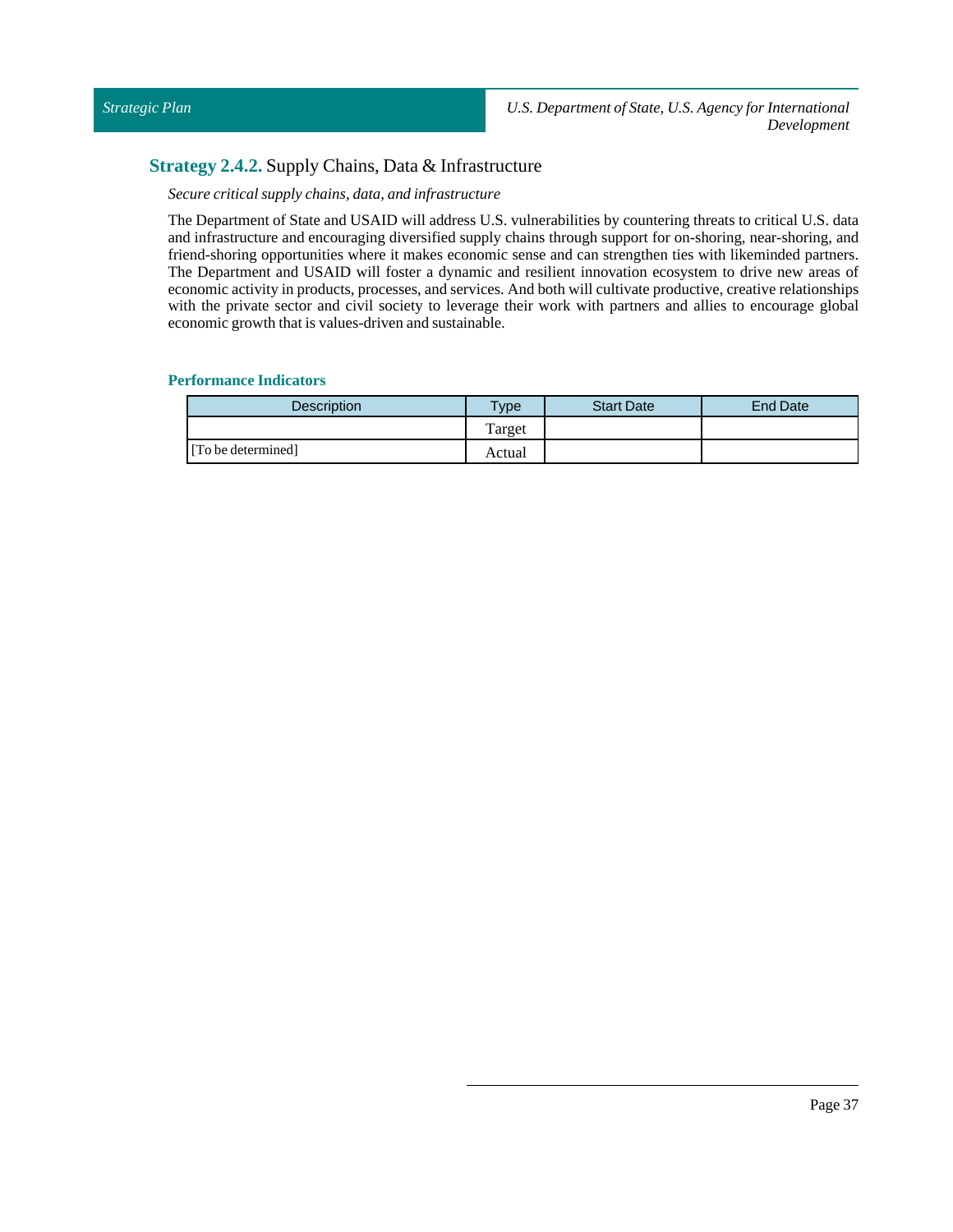### <span id="page-37-0"></span>PLACEHOLDER\_52 **3. Democracy, Values & Dignity**

*STRENGTHEN DEMOCRATIC INSTITUTIONS, UPHOLD UNIVERSAL VALUES, AND PRO-MOTE HUMAN DIGNITY*

### **Stakeholder(s)**

**Under Secretary for Civilian Security, Democracy, and Human Rights** : *DOS Lead Agency*

**Bureaufor Development, Democracy, and Innovation**: *USAID Lead Agency*

Our world is at an inflection point. 2020 marked the 15th consecutive year of global democratic decline, and the pace of decline has accelerated. Sixty-eight percent of the world's population now lives in autocracies. Meanwhile, pro-democracy movements are facing the headwinds instigated by new emergency laws instituted in the name of public health, and other means of "legally justified" autocratic repression. Authoritarian competitors to the United States seek to challenge the very ideas inspiring democratic institutions, human rights, and societal cohesion on the global stage and at international fora – both to protect regimes abusing the concept of sovereignty to cloak their domestic abuses and to discredit U.S. global leadership. The affirmative case for democracy, however, remains strong. The attendant principles of consent of the governed, limits on executive authority, transparency and accountability, and the rule of law, continue to underpin the peaceful advancement of societies, especially in terms of global stability and prosperity. In this context, the revitalization of democracy in the 21st century has been elevated as a top national security priority. The Department of State and USAID are committed to revitalizing democracies that are accountable to and deliver for their citizens. To this end, the Department and USAID will join in common cause with likeminded allies and partners the world over to promote and protect democracy while helping democracies deliver for their citizens, elevate human rights, combat corruption, and humanely manage migration.

### <span id="page-37-1"></span>**3.1.** Governance

*Promote good governance and defend strong, accountable, and resilient democracies that deliver for their citizens (Joint)*

The authoritarian assault on democratic principles, processes, and institutions is happening not only at the national and sub-national levels, but across borders and through multilateral relationships that shape global politics. To mitigate these risks and increase demand for democracy, foreign assistance and public diplomacy programs will demonstrate how democratic governance tangibly leads to improvements in citizens' daily lives; bolster judicial and legislative oversight; empower civil society to play a crucial watchdog role; and train and fund local media organizations to address disinformation in local and national contexts.

### **Stakeholder(s):**

**Bureau of Democracy, Human Rights, and Labor** : *DOS Lead Agency*

**Bureau for Development, Democracy, and Innovation** : *USAID Lead Agency*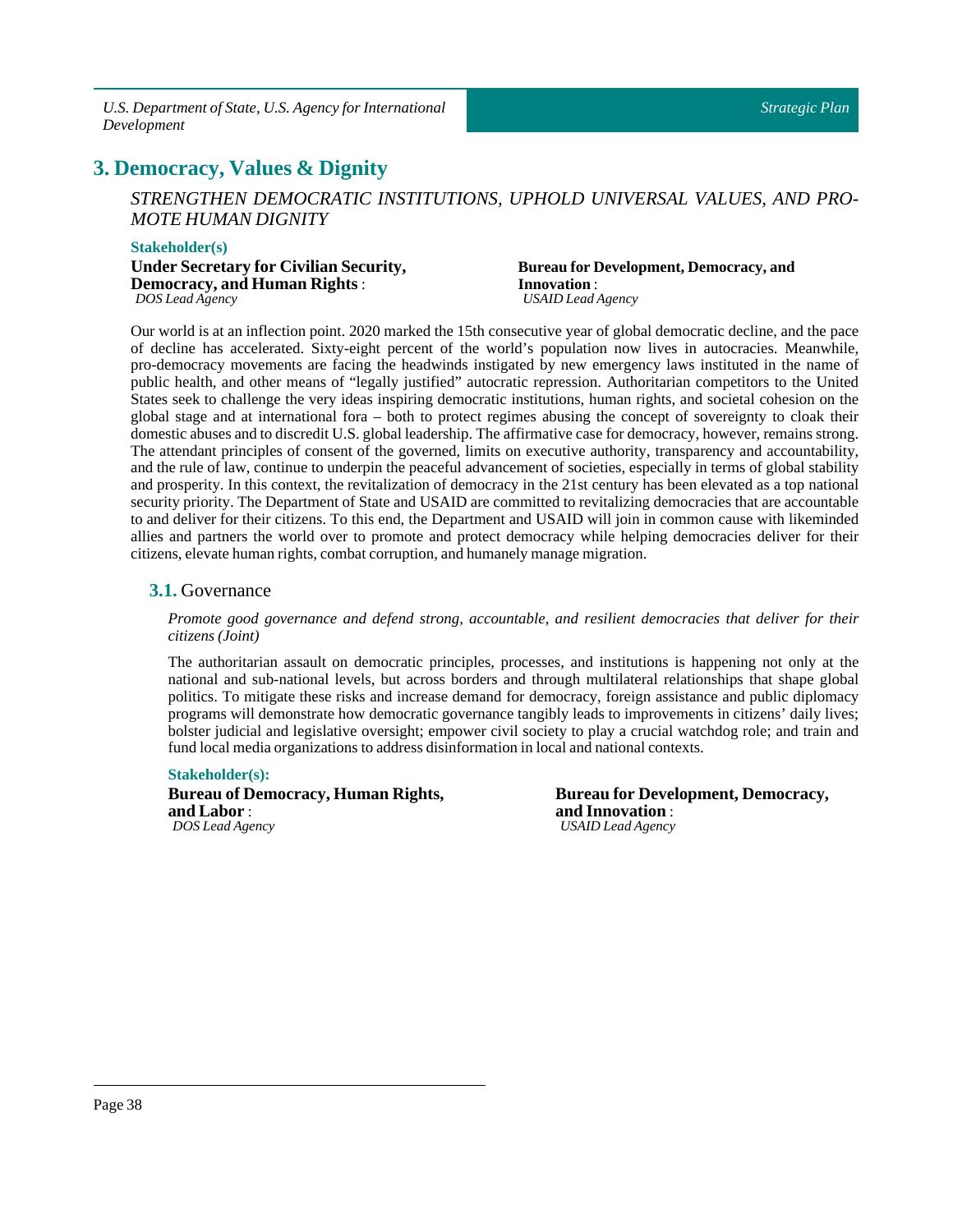### **Performance Indicators**

**Performance Goal 3.1.1 Gainin Confidence**

| Description                                                                                                                                                                                                                                                                                                                                                                                                                                                                                                                                                                                                                                                                                                                                    | <b>Type</b> | <b>Status</b>     | <b>Start Date</b> | <b>End Date</b> | Percentage |
|------------------------------------------------------------------------------------------------------------------------------------------------------------------------------------------------------------------------------------------------------------------------------------------------------------------------------------------------------------------------------------------------------------------------------------------------------------------------------------------------------------------------------------------------------------------------------------------------------------------------------------------------------------------------------------------------------------------------------------------------|-------------|-------------------|-------------------|-----------------|------------|
| Demand for                                                                                                                                                                                                                                                                                                                                                                                                                                                                                                                                                                                                                                                                                                                                     | Target      | <b>Target Met</b> |                   | 2026-09-30      | 5          |
| Democracy (Joint) $\sim$<br>By September 30,<br>2026, State and<br>USAID will see a 5<br>percent gain in<br>citizen confidence in<br>and demand for<br>democracy,<br>including<br>functioning<br>institutions that<br>respect open and<br>competitive political<br>processes, more<br>resilient and<br>legitimate civil<br>society<br>organizations.<br>enhanced media and<br>digital literacy,<br>enhanced ability to<br>counter<br>disinformation and<br>propaganda, and<br>more inclusive civic<br>engagement in<br>countries where they<br>operate as measured<br>by the V-dem liberal<br>democracy index.<br>This will be<br>reinforced by the<br>Presidential Initiative<br>for Democratic<br>Renewal launched at<br>the 2021 Summit for | Actual      |                   |                   | 2026-09-30      |            |
| Democracy and by<br>commitments to                                                                                                                                                                                                                                                                                                                                                                                                                                                                                                                                                                                                                                                                                                             |             |                   |                   |                 |            |
| protect and promote<br>democracy made by<br>participating<br>countries and donors                                                                                                                                                                                                                                                                                                                                                                                                                                                                                                                                                                                                                                                              |             |                   |                   |                 |            |
| at the Summit.                                                                                                                                                                                                                                                                                                                                                                                                                                                                                                                                                                                                                                                                                                                                 |             |                   |                   |                 |            |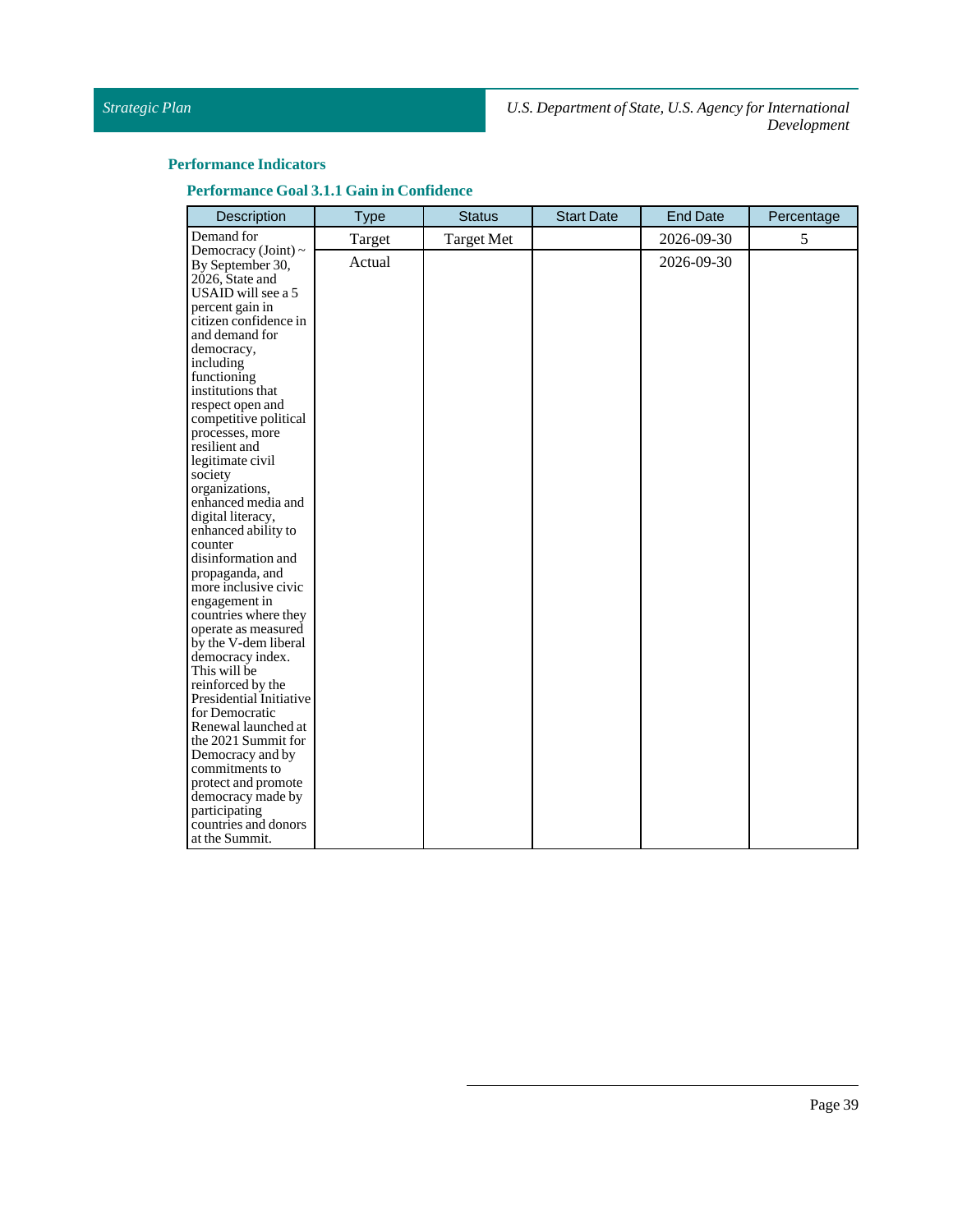### **Performance Goal 3.1.2 Number of Countries**

| Description                                                                                                                                                                                                                                                   | <b>Type</b> | <b>Status</b> | <b>Start Date</b> | <b>End Date</b> | Percentage<br>Increase |
|---------------------------------------------------------------------------------------------------------------------------------------------------------------------------------------------------------------------------------------------------------------|-------------|---------------|-------------------|-----------------|------------------------|
| Democracies that                                                                                                                                                                                                                                              | Target      |               |                   | 2026-09-30      |                        |
| Deliver (Joint) ~ By<br>September 30, 2026,<br>there is a 3 percent<br>gain in the total<br>number of countries<br>where citizens are<br>able to use the<br>executive,<br>legislative, and/or<br>judicial tools of<br>democracy to meet<br>their basic needs. | Actual      |               |                   | 2026-09-30      |                        |

### **Performance Goal 3.1.3 Participation Index Increase**

| <b>Description</b>                                                                                                                                                                                                                                                                                                                                                                                                                                                                                         | Type   | <b>Status</b> | <b>Start Date</b> | <b>End Date</b> | Percentage |
|------------------------------------------------------------------------------------------------------------------------------------------------------------------------------------------------------------------------------------------------------------------------------------------------------------------------------------------------------------------------------------------------------------------------------------------------------------------------------------------------------------|--------|---------------|-------------------|-----------------|------------|
| Democracy and                                                                                                                                                                                                                                                                                                                                                                                                                                                                                              | Target | Increased     |                   | 2023-09-30      | 5          |
| Governance (USAID<br><b>Agency Priority</b><br>$Goal$ ) ~ USAID will<br>seek to increase<br>democratic demand<br>in countries<br>experiencing<br>democratic openings.<br>By September 30,<br>2023, more effective<br><b>USAID</b><br>programming will<br>contribute to a 5<br>percent increase in<br>the V-Dem Civil<br>Society Participation<br>Index in these target<br>countries. (Target<br>country list includes<br>10-12 such countries<br>with recent<br>democratic openings<br>and is available on | Actual |               |                   | 2023-09-30      |            |
| Performance.Gov.)                                                                                                                                                                                                                                                                                                                                                                                                                                                                                          |        |               |                   |                 |            |

### <span id="page-39-0"></span>**Strategy 3.1.1.** Effectiveness

*Demonstrate Democracy Delivers*

The Department of State and USAID will help partner nations demonstrate that democracy can deliver for people around the world and at home. Both agencies will elevate diplomatic engagement and foreign assistance to protect and promote democratic values and alliances, competitive political processes, resilient and open information environments, technology that respects democracy and human rights, and responsive and accountable institutions that deliver for citizens.

**Stakeholder(s):**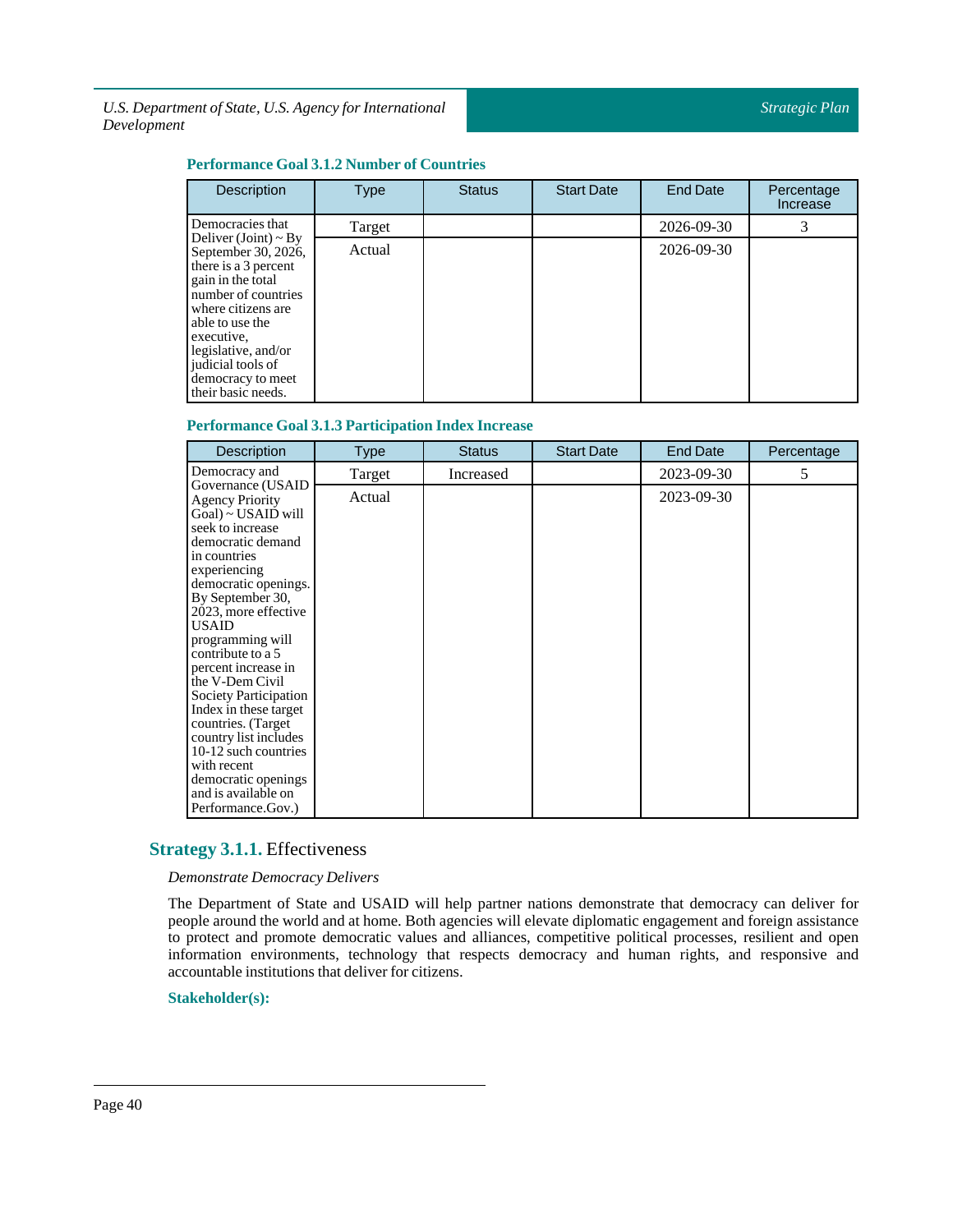**Local Organizations**

**Activists**

#### **Nascent Institutions**:

*The Department of State and USAID will provide technical and material assistance to nascent institutions, local organizations, and activists working to revitalize democracy around the world.*

### **Performance Indicators**

| <b>Description</b> | <b>Type</b> | <b>Start Date</b> | End Date |
|--------------------|-------------|-------------------|----------|
|                    | Target      |                   |          |
| [To be determined] | Actual      |                   |          |

### <span id="page-40-0"></span>**Strategy 3.1.2.** Collective Strength

*Employ Collective Strength*

#### **Stakeholder(s):**

### **Multilateral Fora** :

*The Department of State and USAID will continue to build alliances based on shared democratic values with likeminded partners and will use all opportunities to pool the collective strength of U.S. allies and partners in multilateral fora to promote democratic values, accountability, and equal rights for all.*

### **U.S. Allies**

### **U.S. Partners**

#### **Institutions** :

*Both agencies will also focus on supporting key areas for strengthening democratic values and institutions at the bilateral level.*

### **Political Parties**:

*For example, information integrity and countering disinformation and propaganda; election integrity and competitive political processes are all foundational to democratic legitimacy. U.S. diplomatic engagement and foreign assistance will support democratic political party development, bolster democratic political leadership, and improve election administration and oversight.*

#### **Political Leaders**

#### **Election Officials**

#### **Journalists** :

*Additionally, to maintain a resilient and open information environment worldwide, the Department of*

**Performance Indicators**

*State and USAID will continue to support interventions to counter disinformation/propaganda; protect the safety of journalists, the operation of independent media outlets, the integrity of the journalistic process, democratic and human rights principles across the digital realm; and the protection of accessible and free Internet.*

### **Media Outlets**

### **Civil Society Partners** :

*Crucially, the Department of State and USAID will seek to build accountable and inclusive institutions, including in the security and justice sectors, by engaging with civil society partners.*

#### **Security Sector**

#### **JusticeSector**

**United Nations Human Rights Council** : *Both agencies will also work with willing and credible partners to build capacity The Department of State will embrace international cooperation and multi-stakeholder diplomacy by reengaging the United Nations Human Rights Council, a key multilateral forum for furthering democracy and human rights protection. The Department will use this and other opportunities to pool the collective strength of our allies and partners in multilateral fora to promote information integrity, democratic values, accountability, and equal rights for all.*

| <b>Description</b> | $v$ <sub>ype</sub> | <b>Start Date</b> | <b>End Date</b> |
|--------------------|--------------------|-------------------|-----------------|
|                    | Target             |                   |                 |
| [To be determined] | Actual             |                   |                 |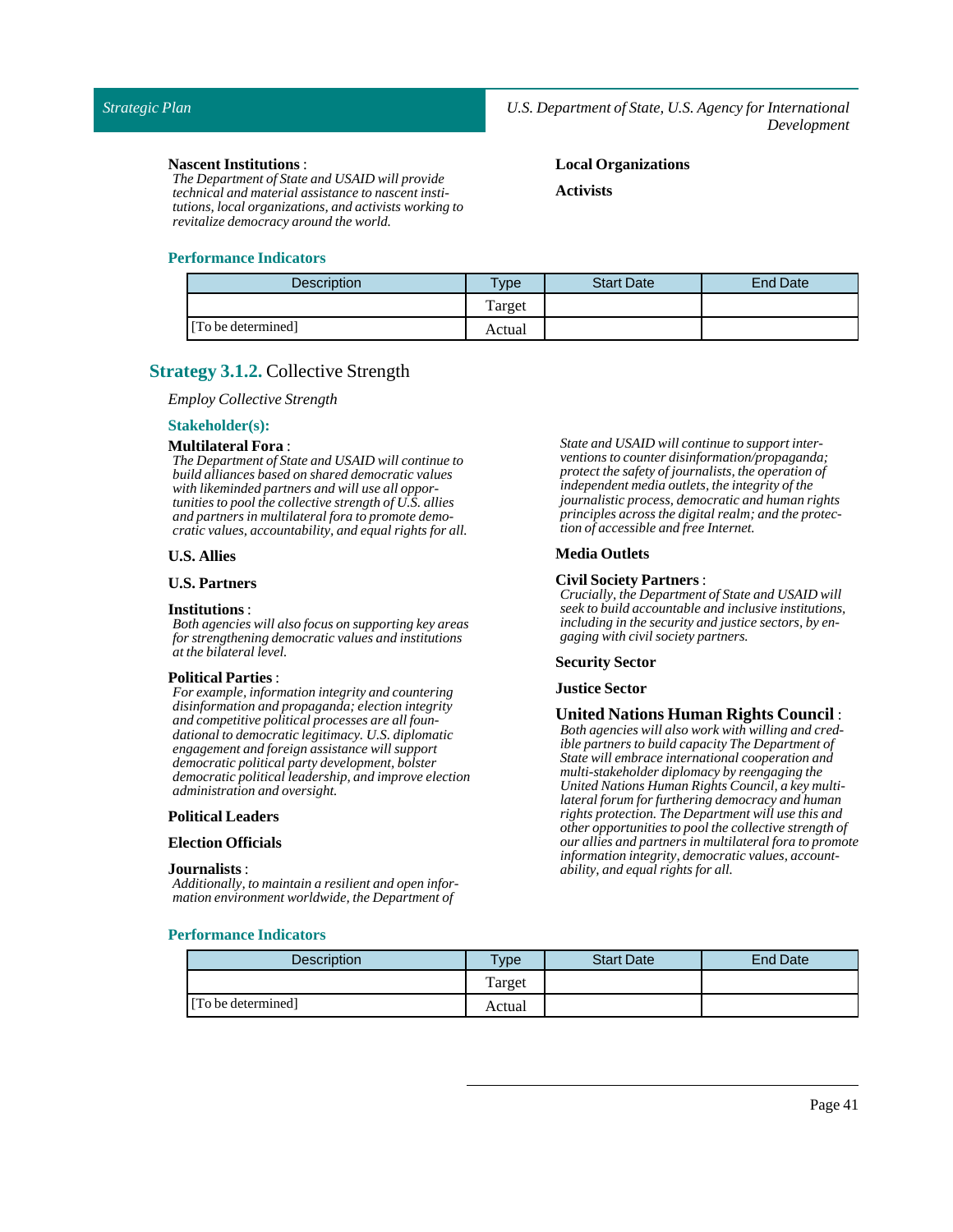### <span id="page-41-0"></span>**3.2.** Equity, Accessibility & Rights

*Advance equity, accessibility, and rights for all (Joint)*

Systemic inequality is a national security threat that exacerbates economic, health, and education disparities and contributes to violence, violent extremism, and restrictions on freedoms. The imperative to advance human rights and foster equitable, inclusive societies around the world has become even more urgent as U.S. strategic competitors seek to exploit fractures in democratic societies to challenge societal cohesion; foment polarization, disinformation, and instability; and ultimately undermine the credibility of democracy and universal human rights. Promoting diversity, equity, inclusion, and accessibility (DEIA) through diplomacy and development work advances U.S. interests and values and makes us better informed.

### **Stakeholder(s):**

**Secretary's Office of Global Women's Issues** : *DOS Lead Agency*

**Bureau for Development, Democracy, and Innovation** : *USAID Lead Agency*

### **Marginalized People** :

*The Department and USAID are committed to empowering marginalized people and communities and will ensure that DEIA is a critical part of their diplomatic engagement and assistance programming.*

**Marginalized Communities**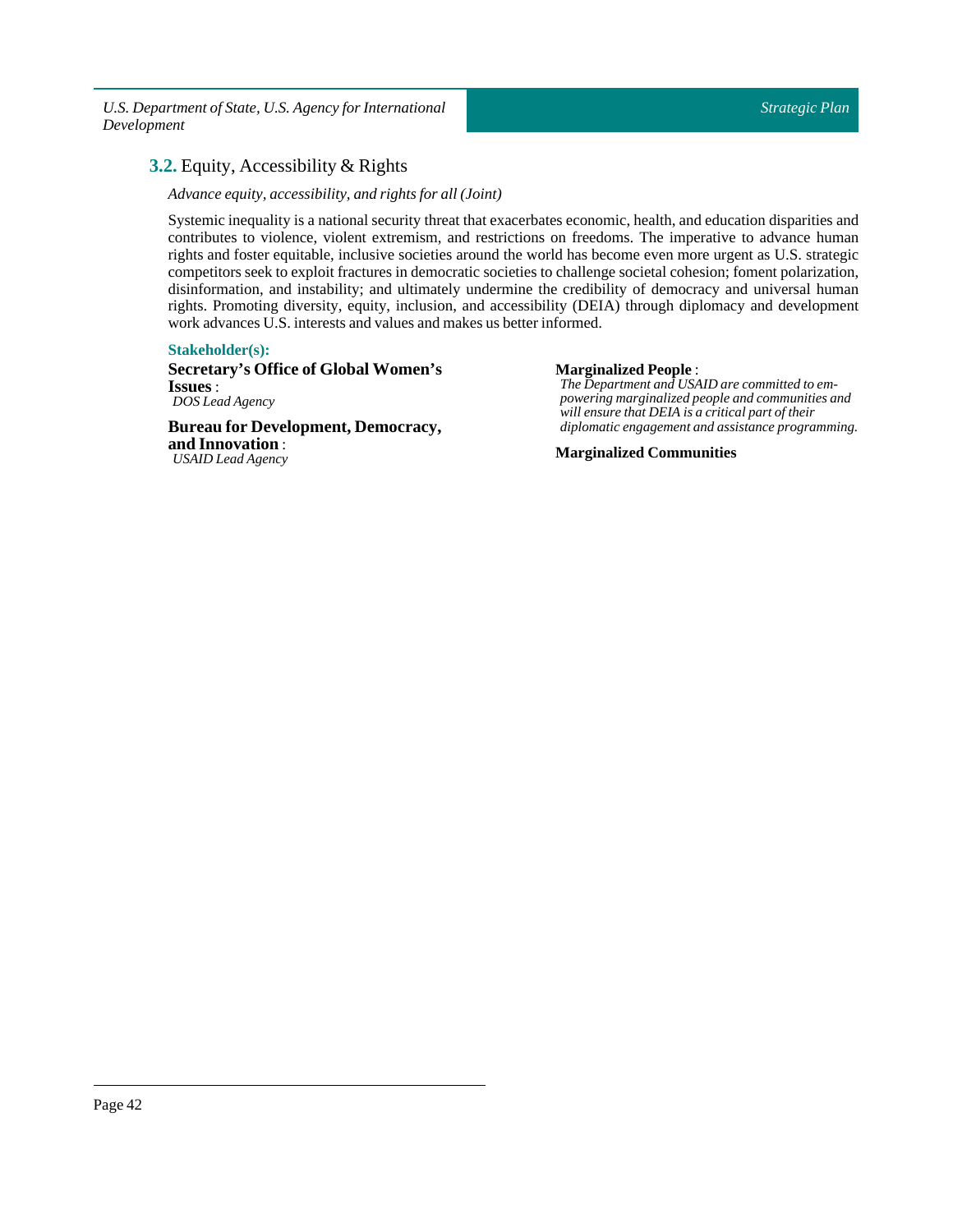### **Performance Indicators**

### **Performance Goal 3.2.1 Respect for Human Rights**

| <b>Description</b>                                                                                                                                                                                                                                                                                    | Type   | <b>Status</b> | <b>Start Date</b> | <b>End Date</b> |
|-------------------------------------------------------------------------------------------------------------------------------------------------------------------------------------------------------------------------------------------------------------------------------------------------------|--------|---------------|-------------------|-----------------|
| Human Rights (Joint) $\sim$ By                                                                                                                                                                                                                                                                        | Target | Enhanced      |                   | 2026-09-30      |
| September 30, 2026, enhance<br>respect for human rights of all,<br>with a particular focus on the<br>challenges and realities of the<br>most marginalized populations<br>by preventing human rights<br>abuses, protecting human<br>rights defenders, and<br>responding to human rights<br>violations. | Actual |               |                   | 2026-09-30      |

### **Performance Goal 3.2.2 Equity & Inclusion**

| <b>Description</b>                                                                                                                                                                                                                                                                                       | Type   | <b>Status</b> | <b>Start Date</b> | <b>End Date</b> |
|----------------------------------------------------------------------------------------------------------------------------------------------------------------------------------------------------------------------------------------------------------------------------------------------------------|--------|---------------|-------------------|-----------------|
| Equity and Inclusion (Joint) $\sim$                                                                                                                                                                                                                                                                      | Target | Increased     |                   |                 |
| By September 30, 2026,<br>increase U.S. government<br>actions across diplomacy and<br>foreign assistance to advance<br>accessibility, equity, and<br>inclusion of marginalized<br>populations in<br>decision-making spaces,<br>government service delivery,<br>and at multilateral and regional<br>fora. | Actual |               |                   |                 |

### **Performance Goal 3.2.3 Equity Infrastructure**

| <b>Description</b>                                                                                                                                                                                                                                                                                                                                                                                                                  | Type   | <b>Status</b> | <b>Start Date</b> | <b>End Date</b> |
|-------------------------------------------------------------------------------------------------------------------------------------------------------------------------------------------------------------------------------------------------------------------------------------------------------------------------------------------------------------------------------------------------------------------------------------|--------|---------------|-------------------|-----------------|
| <b>Equity Across Foreign Affairs</b>                                                                                                                                                                                                                                                                                                                                                                                                | Target | Developed     |                   | 2023-09-30      |
| <b>Work (State Agency Priority)</b><br>$Goal$ ) ~ Advance equity and<br>support for underserved<br>communities in the<br>development and conduct of<br>foreign policy. By September<br>30, 2023, the Department will<br>build an institution-wide<br>equity infrastructure by<br>developing assessment tools<br>and establishing<br>country-specific baselines,<br>measurements, and reporting<br>mechanisms for the<br>Department. | Actual |               |                   |                 |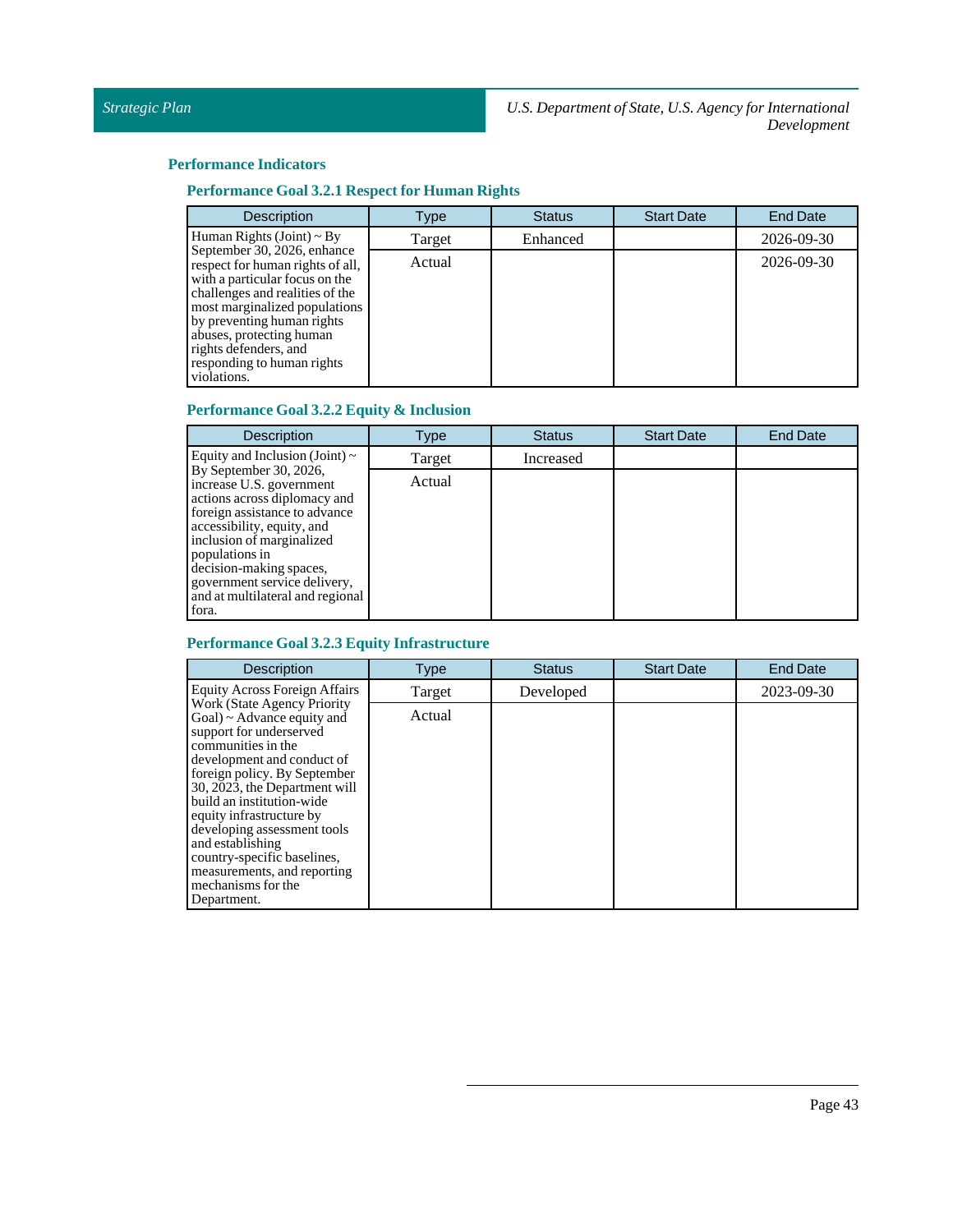| <b>Description</b>                                                                                                                                                                                                                                                                                                                                                                                                                                                                                                                                                                                                                                                                                     | <b>Type</b> | <b>Start Date</b> | <b>End Date</b> |
|--------------------------------------------------------------------------------------------------------------------------------------------------------------------------------------------------------------------------------------------------------------------------------------------------------------------------------------------------------------------------------------------------------------------------------------------------------------------------------------------------------------------------------------------------------------------------------------------------------------------------------------------------------------------------------------------------------|-------------|-------------------|-----------------|
| Diversity, Equity, Inclusion, and Accessibility in                                                                                                                                                                                                                                                                                                                                                                                                                                                                                                                                                                                                                                                     | Target      |                   |                 |
| <b>USAID Programs (USAID Agency Priority</b><br>$Goal$ $\sim$ Increase equitable outcomes with<br>USAID partners* globally. By September 2023,<br>USAID will conduct inclusive development<br>analyses and assessments in six additional<br>Missions, and 100 percent of USAID Missions<br>will have an Inclusive Development<br>Champion <sup>**</sup> to inform program design as<br>USAID implements the five actions prioritized<br>in USAID's Equity Action Plan. *Including<br>implementing partners **Inclusive<br>Development Champions include Inclusive<br>Development Advisors or other Mission points<br>of contact responsible for overseeing inclusive<br>development in program design. | Actual      |                   |                 |

### <span id="page-43-0"></span>**Strategy 3.2.1.** Outcomes

### *Advance Accountable, Equitable, and Inclusive Outcomes*

Advancing human rights and putting the United States' democratic values into practice requires real partnerships with groups that face vulnerabilities. This includes inviting their inputs and perspectives to help shape the design, implementation, and monitoring of the U.S. government's work and to help hold the U.S. accountable for equitable and inclusive outcomes.

### **Stakeholder(s):**

### **Marginalized Populations**:

*The U.S. government will partner with host country governments, civil society, and communities to ensure that the voices of marginalized populations are considered in the development of policies that might affect them, while promoting healthy interaction and dialogue.*

### **Host Country Governments**:

*In addition, the U.S. government will work with governments, civil society, the private sector, local actors including marginalized populations, and the international community to prevent human rights abuses, protect human rights defenders, and respond to human rights abuses/violations, including mass atrocities.*

### **Performance Indicators**

**CivilSociety**

**Communities**

**Private Sector** 

**Local Actors**

**International Community** : *Respect for human rights promotes fundamental democratic values and helps create a more secure, stable, and prosperous world for all.*

| Description        | <b>Type</b> | <b>Start Date</b> | <b>End Date</b> |
|--------------------|-------------|-------------------|-----------------|
|                    | Target      |                   |                 |
| [To be determined] | Actual      |                   |                 |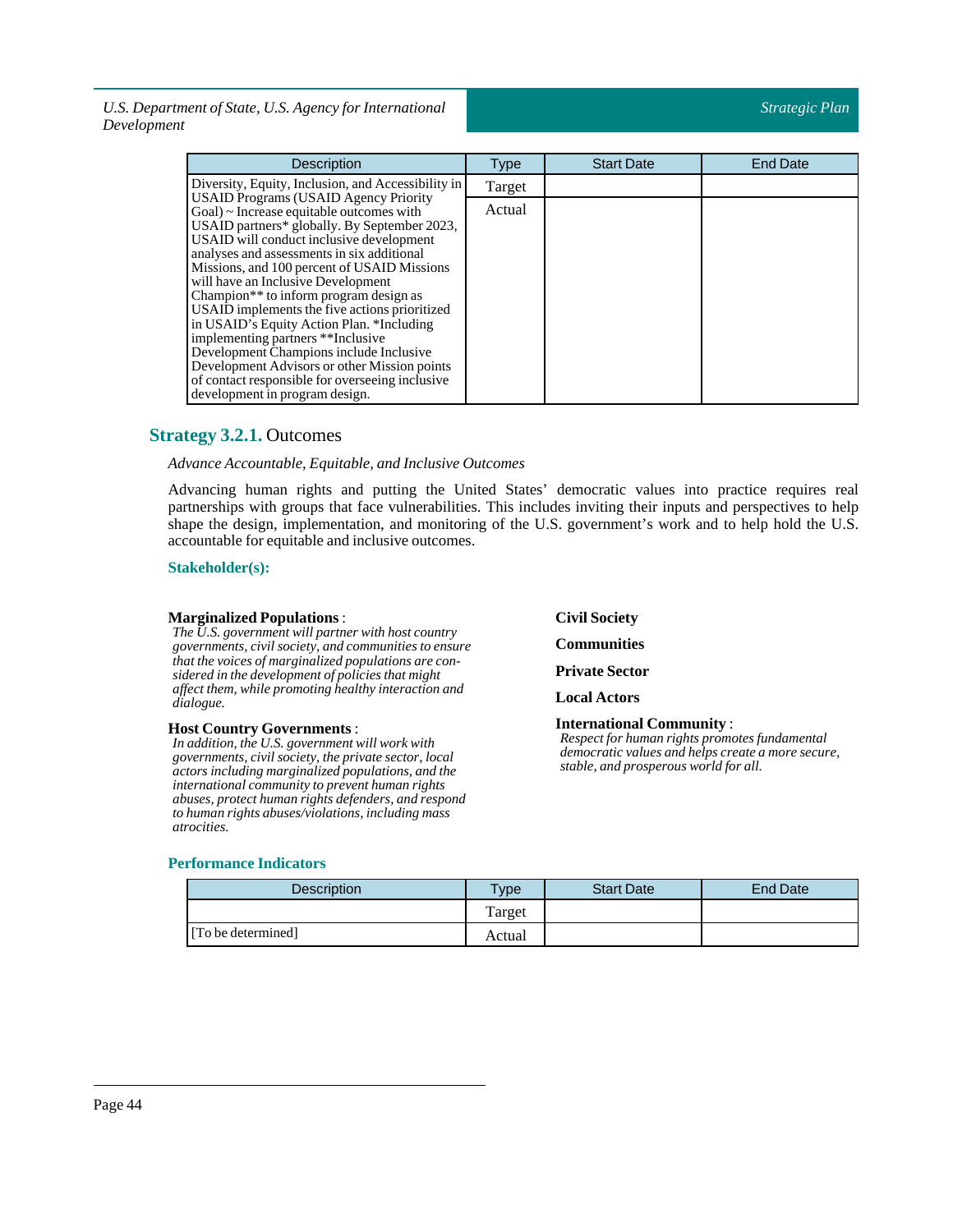### <span id="page-44-0"></span>**Strategy 3.2.2.** Marginalized Peoples

### *Support Marginalized Peoples*

This will extend to how the Department and USAID engage in strategic planning, policy formulation, budgeting, programming, training, outreach, learning, and reporting. This requires investments in efforts to redress inequities that serve as barriers to equal access and opportunity. This is in addition to ongoing commitments to the International Religious Freedom Act of 1998, the Convention on the Rights of Persons with Disabilities, and the Americans with Disability Act.

### **Stakeholder(s):**

#### **Marginalized Peoples** :

*The Department of State and USAID will further equity, inclusion, accessibility, support for human rights, and resilience of marginalized peoples, including individuals from marginalized racial, ethnic, indigenous, and religious communities, persons with disabilities, LGBTQI+ individuals, women, and older persons, by improving and adapting policy, public diplomacy, foreign assistance, and humanitarian aid.*

#### **Racial Communities**

**Ethnic Communities**

**Indigenous Communities**

### **Religious Communities**

**Persons with Disabilities**

**LGBTQI+ Individuals**

**Women**

### **Older Persons**

#### **USAID Staff** :

*Additionally, USAID intends to strengthen implementation of its nondiscrimination policy for beneficiaries to ensure that staff and contract and grant recipients do not discriminate against any beneficiary in the management or implementation of a program.*

### **USAID Contract Recipients**

### **USAID Grant Recipients**

### **Performance Indicators**

| <b>Description</b> | Type   | <b>Start Date</b> | End Date |
|--------------------|--------|-------------------|----------|
|                    | Target |                   |          |
| [To be determined] | Actual |                   |          |

### <span id="page-44-1"></span>**3.3.** Corruption

### *Prevent, expose, and reduce corruption (Joint)*

Corruption is a threat to U.S. national security, economic prosperity, and democracy itself. It wastes public resources, undermines development efforts, exacerbates inequalities in access to services and exercise of rights, fuels transnational crime, and is increasingly weaponized by authoritarian states to undermine democracy and governance... The Department of State and USAID are at the forefront of efforts to promote anticorruption, transparency, and good governance reforms; ensure effective oversight and enforcement; and galvanize action to impose costs and deter future corrupt acts.

#### **Stakeholder(s):**

### **Bureau of International Narcotics and Law Enforcement Affairs** : *DOS Lead Agency*

### **Bureau for Development, Democracy, and Innovation** :

*USAID Lead Agency*

### **International Businesses**:

*Corruption imposes costs and risks for international businesses and creates an unfair competitive environment for U.S. firms and workers. For all these — continued next page*

*reasons, the President has declared combating corruption a national security priority.*

**U.S. Firms**

### **U.S. Workers**

#### **Partner Governments**:

*The Department and USAID support and engage partner governments, multilateral institutions, civil society, the media, private sector, and other key*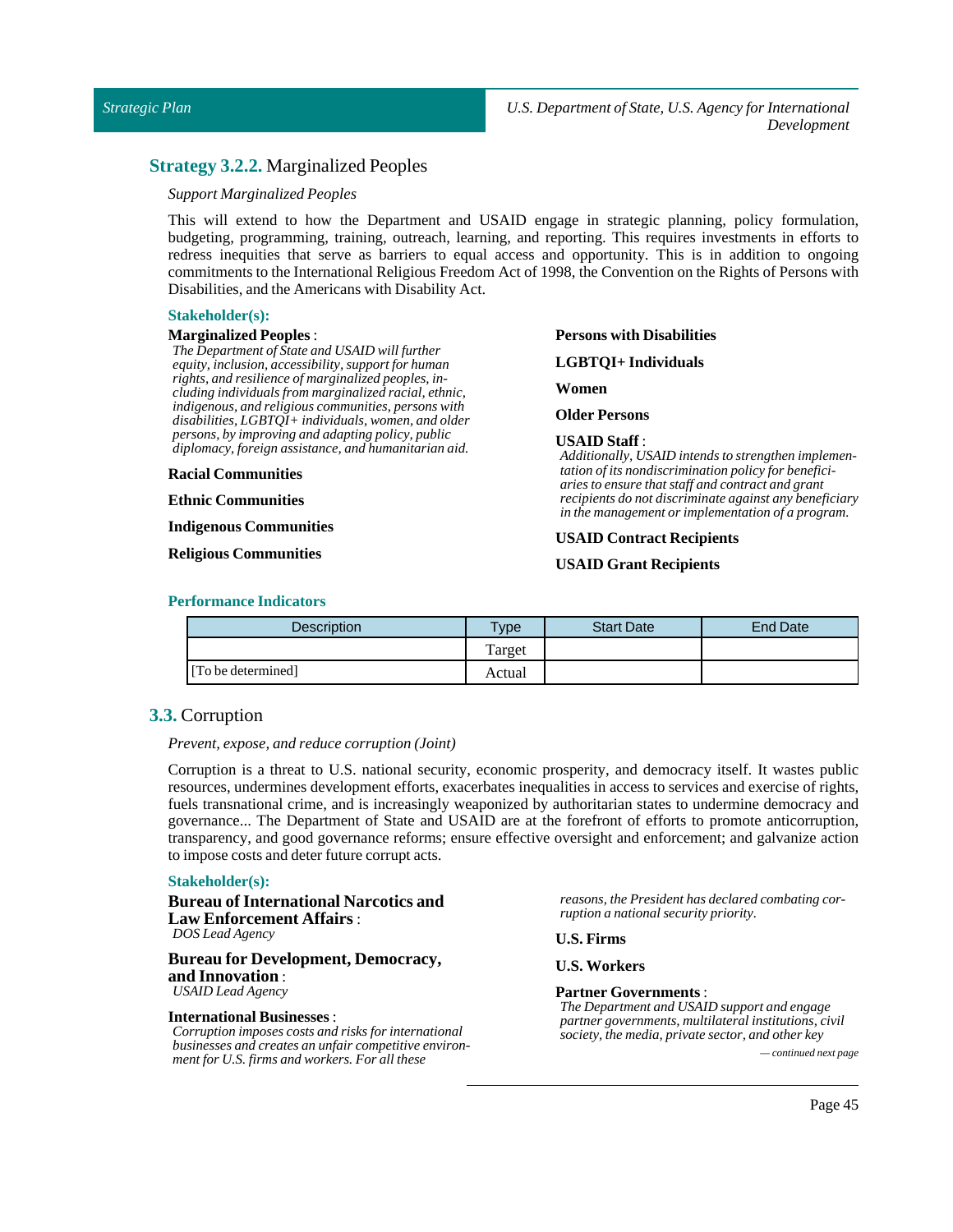*actors and institutions to prevent, detect, and expose corruption.*

**Multilateral Institutions**

**Civil Society** 

**The Media**

**Private Sector** 

### **Global FinancialSystem** :

*Both agencies are working to enhance transparency in the global financial system, secure international commitments, and build capacity to curb illicit finance and its linkages to transnational corruption and organized crime. We promote the adoption of international best practices in the form of legally binding treaties and political commitments, which are vital to good governance, prosperity, and making democracy deliver. It is also essential to improve governance across sectors – including the security sector – to ensure accountability and transparency.*

#### **Performance Indicators**

**Performance Goal 3.3.1 Enforcement & Accountability Mechanisms**

| <b>Description</b>                                                                                                                                                                                                                                                                                                                                                                                                                                                                                                                                         | Type   | <b>Status</b>     | <b>Start Date</b> | <b>End Date</b> | Number |
|------------------------------------------------------------------------------------------------------------------------------------------------------------------------------------------------------------------------------------------------------------------------------------------------------------------------------------------------------------------------------------------------------------------------------------------------------------------------------------------------------------------------------------------------------------|--------|-------------------|-------------------|-----------------|--------|
| Anticorruption                                                                                                                                                                                                                                                                                                                                                                                                                                                                                                                                             | Target | <b>Target Met</b> |                   | 2026-09-30      | 20     |
| Enforcement and<br>Accountability<br>Initiatives (State) $\sim$<br>By September 30,<br>2026, priority<br>countries will adopt,<br>or improve through<br>amendment, a<br>combined total of 20<br>anticorruption<br>initiatives of the<br>following types to<br>improve enforcement<br>and accountability<br>mechanisms both<br>within each priority<br>country and in their<br>international<br>engagement on<br>corruption issues:<br>Whistle-Blower<br>Protections,<br>Non-Conviction<br>Based Forfeiture,<br><b>Foreign Corruption</b><br>Accountability | Actual |                   |                   | 2026-09-30      |        |
| Tools, Beneficial<br>Ownership, Foreign<br>Bribery.                                                                                                                                                                                                                                                                                                                                                                                                                                                                                                        |        |                   |                   |                 |        |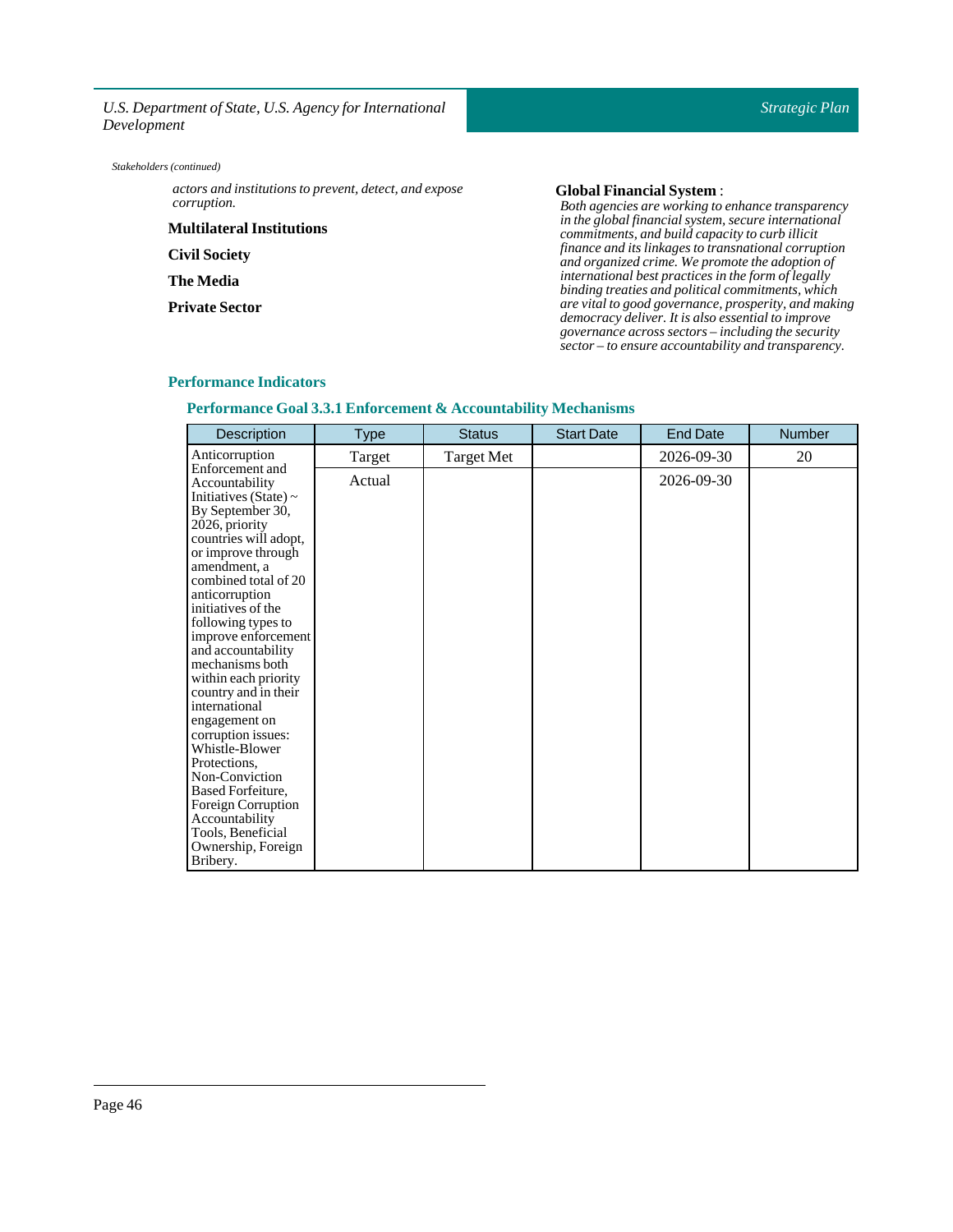### *Strategic Plan*

*U.S. Department of State, U.S. Agency for International Development*

| Performance Goal 3.3.2 Measures, Processes & Initiatives |  |  |  |  |  |  |
|----------------------------------------------------------|--|--|--|--|--|--|
|----------------------------------------------------------|--|--|--|--|--|--|

| Description                            | <b>Type</b> | <b>Status</b>     | <b>Start Date</b> | <b>End Date</b> | Number |
|----------------------------------------|-------------|-------------------|-------------------|-----------------|--------|
| Prevention,                            | Target      | <b>Target Met</b> |                   | 2026-09-30      | 350    |
| Detection, and                         | Actual      |                   |                   | 2026-09-30      |        |
| Oversight of                           |             |                   |                   |                 |        |
| Corruption (USAID)                     |             |                   |                   |                 |        |
| $\sim$ By September 30,                |             |                   |                   |                 |        |
| 2026, partner                          |             |                   |                   |                 |        |
| countries will have                    |             |                   |                   |                 |        |
| stronger prevention,                   |             |                   |                   |                 |        |
| detection, and/or<br>oversight of      |             |                   |                   |                 |        |
| corruption, including                  |             |                   |                   |                 |        |
| transnational                          |             |                   |                   |                 |        |
| corruption, due to                     |             |                   |                   |                 |        |
| empowered and                          |             |                   |                   |                 |        |
| protected                              |             |                   |                   |                 |        |
| government                             |             |                   |                   |                 |        |
| reformers and civic                    |             |                   |                   |                 |        |
| change agents,                         |             |                   |                   |                 |        |
| whose work leads to                    |             |                   |                   |                 |        |
| the adoption,                          |             |                   |                   |                 |        |
| improvement, or                        |             |                   |                   |                 |        |
| implementation of a                    |             |                   |                   |                 |        |
| combined total of                      |             |                   |                   |                 |        |
| 350 measures,                          |             |                   |                   |                 |        |
| processes, and/or                      |             |                   |                   |                 |        |
| initiatives focused                    |             |                   |                   |                 |        |
| on: Procurement and                    |             |                   |                   |                 |        |
| Contract                               |             |                   |                   |                 |        |
| Transparency                           |             |                   |                   |                 |        |
| Requirements and                       |             |                   |                   |                 |        |
| Processes, Asset                       |             |                   |                   |                 |        |
| Declaration Systems,                   |             |                   |                   |                 |        |
| Open Government                        |             |                   |                   |                 |        |
| Processes and                          |             |                   |                   |                 |        |
| Mechanism,<br><b>Independent Audit</b> |             |                   |                   |                 |        |
| and Oversight                          |             |                   |                   |                 |        |
| (including                             |             |                   |                   |                 |        |
| Legislative)                           |             |                   |                   |                 |        |
| Requirements and                       |             |                   |                   |                 |        |
| Processes, and Tax                     |             |                   |                   |                 |        |
| and Budget                             |             |                   |                   |                 |        |
| Transparency.                          |             |                   |                   |                 |        |

### <span id="page-46-0"></span>**Strategy 3.3.1.** Standards, Fora & Processes

*Setinternational standards and leverage multilateralfora and compliance processes*

The Department of State and USAID, often in partnership with other U.S. government agencies, set international standards and leverage multilateral fora and compliance processes. In addition to pressing for action through bilateral diplomacy and public messaging – including public reporting – the Department and USAID apply foreign assistance to build partner will and capacity. These efforts enhance the impact of U.S. enforcement and deterrence measures and foster international legal cooperation.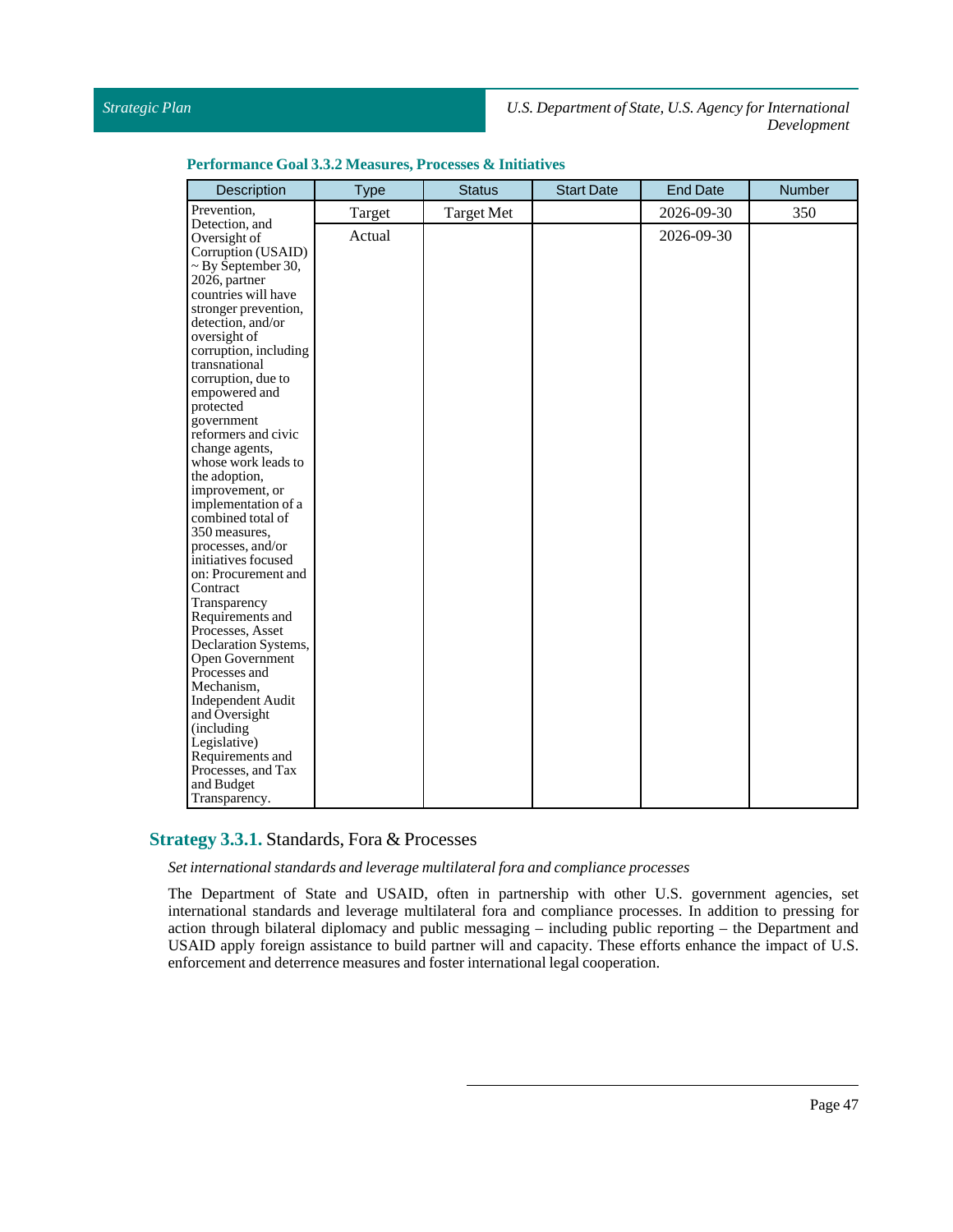### **Performance Indicators**

| <b>Description</b> | Type   | <b>Start Date</b> | End Date |
|--------------------|--------|-------------------|----------|
|                    | Target |                   |          |
| [To be determined] | Actual |                   |          |

### <span id="page-47-0"></span>**Strategy 3.3.2.** Leadership

*Lead International Efforts*

### **Stakeholder(s):**

### **Anticorruption Fora** :

*The Department of State is renewing U.S. leadership in anticorruption fora, reinforcing the prioritization of combating corruption at major political groupings such as the G7 and G20, and strengthening implementation of treaty obligations and international standards for preventative measures and enforcement.*

### **Major Political Groupings**

## **G7**

**G20**

### **International Partners**:

*The Department also works to promote measures against illicit financing, combat foreign bribery, and deny safe havens for corrupt actors by implementing sanctions and visa restrictions. The Department is working with international partners to enact similar enforcement and deterrence measures.*

### **Performance Indicators**

| <b>Description</b> | <b>Vpe</b> | <b>Start Date</b> | End Date |
|--------------------|------------|-------------------|----------|
|                    | Target     |                   |          |
| [To be determined] | Actual     |                   |          |

### <span id="page-47-1"></span>**Strategy 3.3.3.** Capacity

### *Enhance the capacity of countries to build good governance and to prevent, detect, mitigate, and sanction*

Root Out Corruption ~ The Department of State and USAID seek to systematically enhance the long-term and sustainable capacity of countries to build good governance and to prevent, detect, mitigate, and sanction... USAID's programs also seek to build anti-corruption safeguards across the climate, health, education, economic growth, biodiversity, humanitarian response, and post-conflict sectors to ensure public resources are used for human development outcomes.

### **Stakeholder(s):**

#### **Watchdogs**:

*The Department and USAID balance support to civil society and media to serve as watchdogs and expose corruption, with the equally critical work of enhancing the effectiveness, independence, and accountability of public sector actors and institutions.*

#### **Civil Society**

**The Media**

#### **Partner Nations** :

*U.S. foreign assistance will also promote comprehensive strategies that enhance partner nations' ability to detect, investigate, and prosecute corruption and related financial crimes at all levels. Emphasis will be placed on curbing transnational corruption, corruption that undermines the functioning or legitimacy of democracy, and corruption that directly impacts the United States and its citizens.*

| <b>Description</b> | <b>Type</b> | <b>Start Date</b> | End Date |
|--------------------|-------------|-------------------|----------|
|                    | Target      |                   |          |
| [To be determined] | Actual      |                   |          |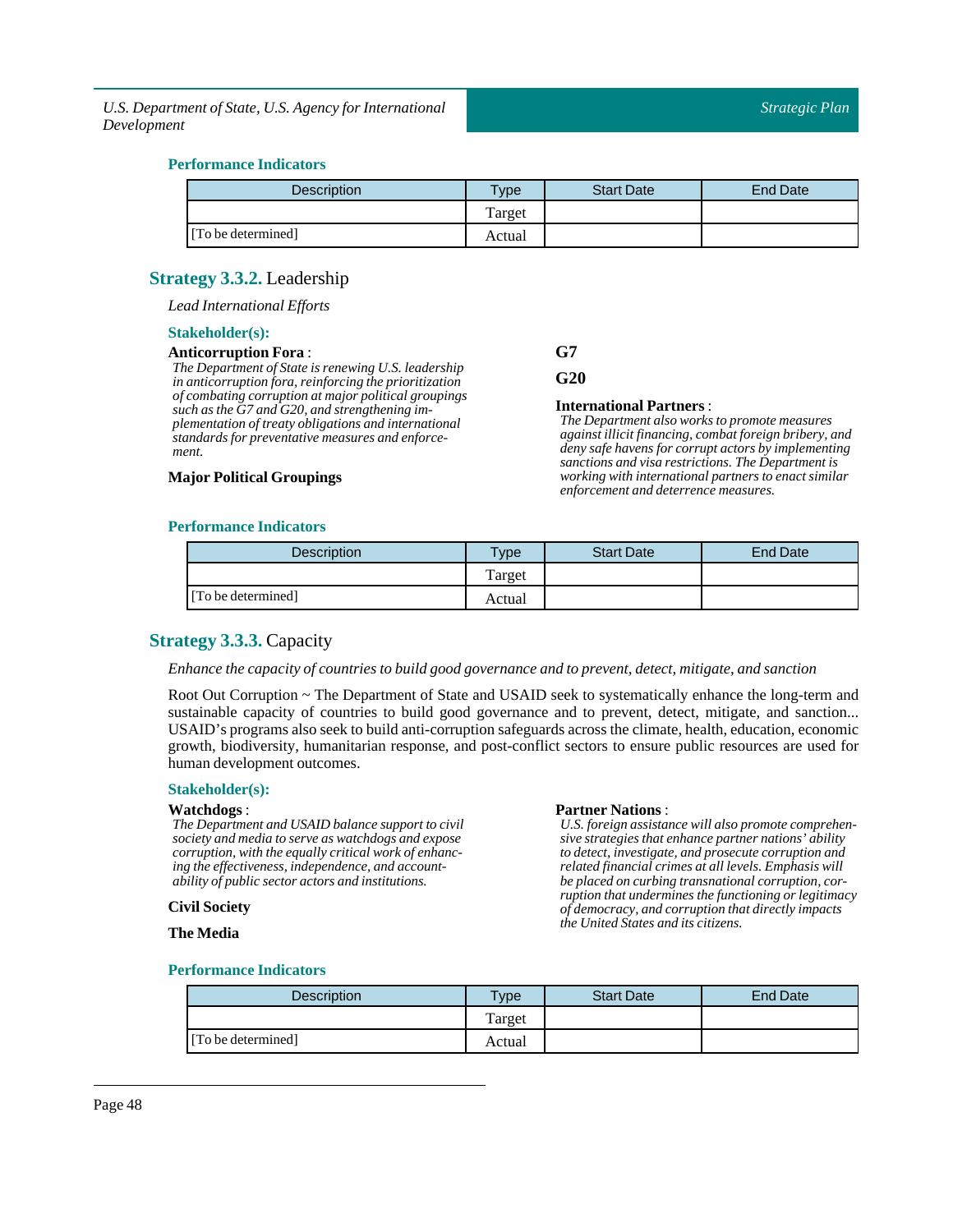### <span id="page-48-0"></span>**3.4.** Immigration & Asylum

*Promote a safe, humane, and orderly immigration and asylum system, address the root causes of irregular migration collaboratively with our partners, and enhance protections for refugees and displaced persons (Joint)*

The Collaborative Migration Management Strategy promotes a whole-of-government approach to offer protections and broaden legal pathways for migrants who have chosen to leave their home countries. Collaborative migration management also calls for active engagement with likeminded governments.

### **Stakeholder(s):**

**Bureau of Population, Refugees, and Migration** : *DOS Lead Agency*

### **Bureau for Latin America and the Caribbean** : *USAID Lead Agency*

### **Migrants** :

*The Department of State and USAID's migration programs advance the overarching goal of protecting migrants at risk, reintegrating returned migrants, and building governments' capacity to humanely manage internal and external migration.*

### **Governments**:

*Migration management is a shared responsibility, and the U.S. government collaborates with other governments that recognize and fulfill that responsibility. Unmanaged irregular migration leads to hu-* *manitarian crises, transnational crime, and the diversion of U.S. resources intended for other ends.*

#### **Western Hemisphere** :

*In particular, migration in the Western Hemisphere lies at the heart of migration policy and collaborative migration management.*

#### **Central America** :

*It is in the United States' national security interest to promote a democratic, prosperous, and secure Central America, a region closely connected to the United States by culture, geography, and trade.*

#### **Central Americans**:

*The U.S. government's Root Causes Strategy focuses on a coordinated, place-based approach to mitigate the underlying causes that push Central Americans to migrate.*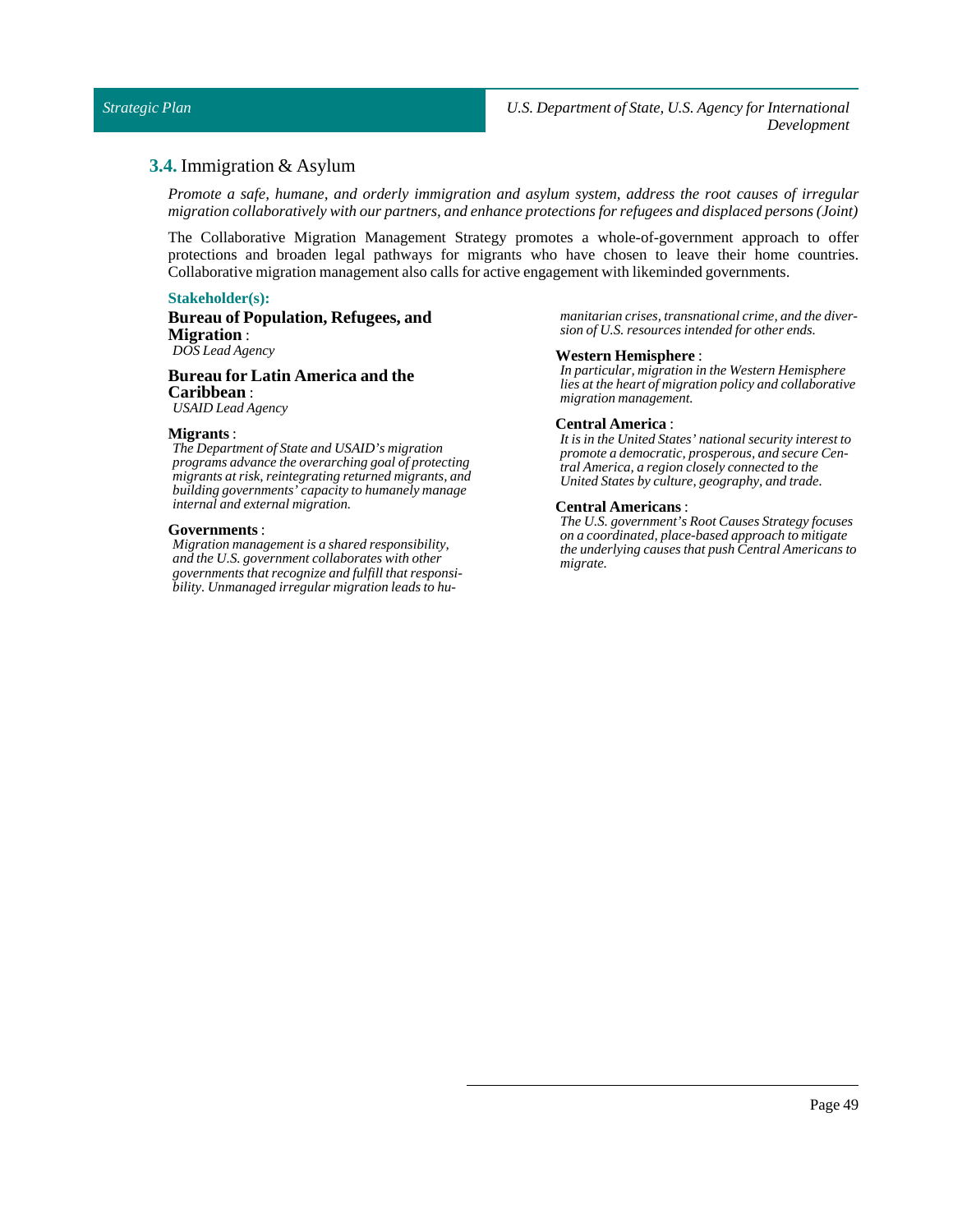### **Performance Indicators**

### **Performance Goal 3.4.1 Refugee Admissions**

| Description                                                                                                                                                                                                                                                  | <b>Type</b> | <b>Status</b> | <b>Start Date</b> | End Date   | Percentage |
|--------------------------------------------------------------------------------------------------------------------------------------------------------------------------------------------------------------------------------------------------------------|-------------|---------------|-------------------|------------|------------|
| Refugee                                                                                                                                                                                                                                                      | Target      | Target Met    |                   | 2026-09-30 | 100        |
| Resettlement (State)<br>$\sim$ By September 30,<br>2026, demonstrate U.<br>S. leadership on<br>refugee resettlement<br>by meeting 100<br>percent of the<br>regional refugee<br>admissions<br>allocations<br>established by<br>Presidential<br>Determination. | Actual      |               |                   | 2026-09-30 |            |

### **Performance Goal 3.4.2 Violence & Opportunity**

| <b>Description</b>                                                                                                                                                                      | Type   | <b>Status</b> | <b>Start Date</b> | End Date   |
|-----------------------------------------------------------------------------------------------------------------------------------------------------------------------------------------|--------|---------------|-------------------|------------|
| <b>Root Causes of Migration</b>                                                                                                                                                         | Target | Improved      |                   | 2026-09-30 |
| $(Joint) \sim By September 30$ ,<br>2026, community violence and<br>economic opportunity will<br>improve from 2020 levels to<br>discourage irregular migration<br>to the United States. | Actual |               |                   | 2026-09-30 |

### <span id="page-49-0"></span>**Strategy 3.4.1.** Insecurity & Inequality

*Focus on Economic Insecurity and Inequality*

### **Stakeholder(s):**

### **Migrant Source Countries:**

*The Department of State and USAID will work to address economic insecurity and inequality in migrant source countries.*

#### **Women**:

*This will be done by fostering a business environment that is free of corruption and that enables inclusive economic growth, with a particular focus on integrating women and girls in all their diversity, securing land and property rights, increasing and diversifying trade, and enhancing workforce development, health, education, democratic governance, and protection of human rights.*

#### **Girls**

#### **Governments**:

*Both agencies will support governments in efforts to counter and prevent violence, extortion, and other crimes perpetrated by criminal gangs, trafficking networks, and other organized criminal organizations. Programming will combat sexual, gender-based, and domestic violence and target populations with acute needs. The Department and USAID will engage with such governments, through bilateral discussions, regional cooperation, and multilateral fora, to increase refugee resettlement, reintegrate migrants, expand lawful pathways for migration, and offer protections for vulnerable migrants.*

| <b>Description</b> | <b>Type</b> | <b>Start Date</b> | End Date |
|--------------------|-------------|-------------------|----------|
|                    | Target      |                   |          |
| [To be determined] | Actual      |                   |          |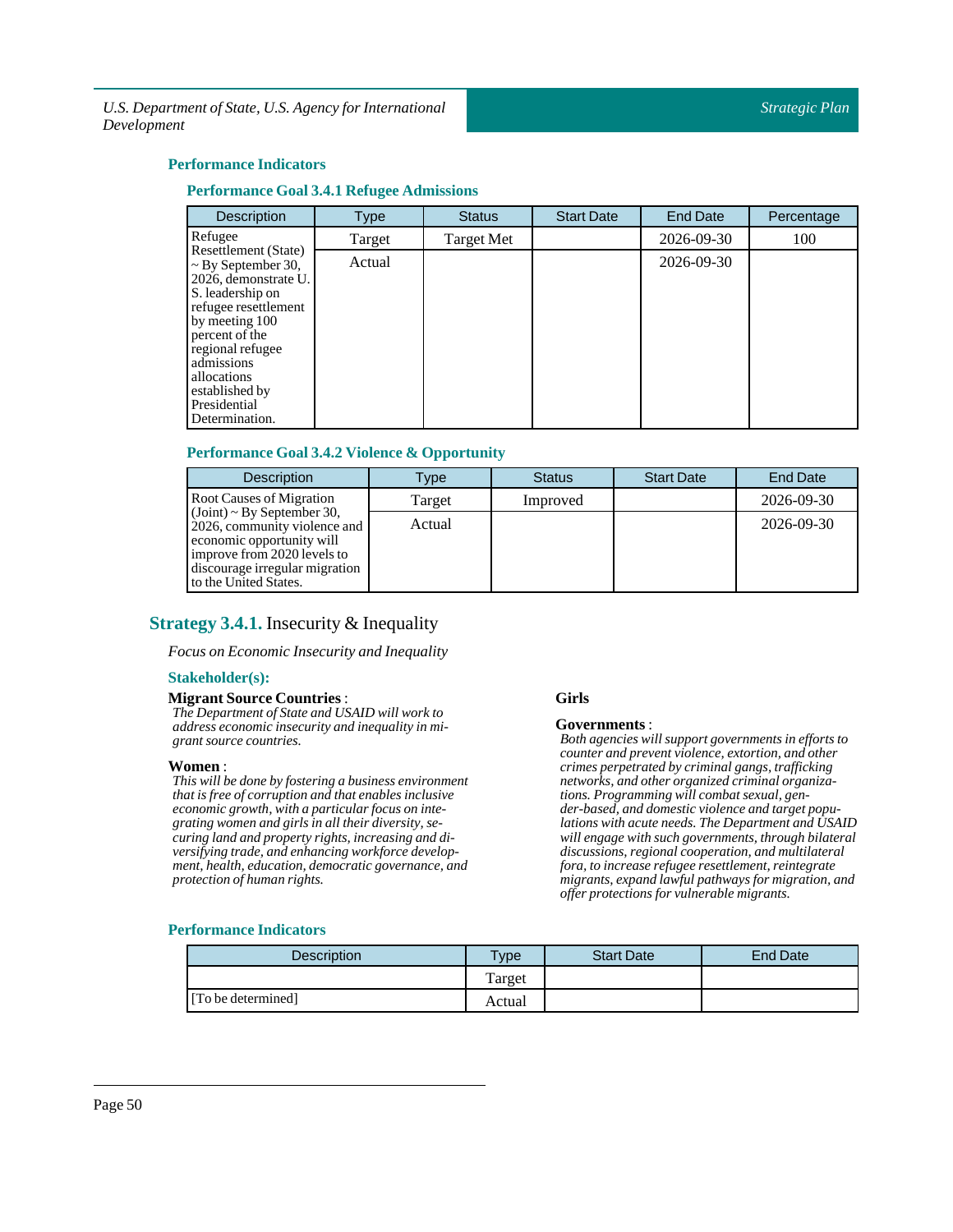### <span id="page-50-0"></span>**Strategy 3.4.2.** Safety & Security

*Strengthen Safety and Security*

### **Stakeholder(s):**

#### **Northern Central America** :

*The Department and USAID will seek to strengthen the safety, security, and access to basic services by citizens throughout northern Central America so that individuals have access to protection and services within their countries of origin or in the region.*

#### **Laborers** :

*Work will also support safe and secure third-country labor migration programs, as well as support for the reception and reintegration of returned migrants or internally displaced persons to allow them to safely return home with dignity.*

### **Returned Migrants**

### **Internally Displaced Persons**

### **Regional Governments** :

*The Department of State will increase support for humane and effective border practices that enable regional governments to regulate the movement of people into and out of their territory and respond to large-scale migration events.*

#### **Migrant Families**:

*The Department of State will also collaborate to expand existing lawful pathways for protection and family reunification in the United States.*

### **Performance Indicators**

| <b>Description</b> | <b>Type</b> | <b>Start Date</b> | <b>End Date</b> |
|--------------------|-------------|-------------------|-----------------|
|                    | Target      |                   |                 |
| [To be determined] | Actual      |                   |                 |

### <span id="page-50-1"></span>**3.5.** Health, Education & Livelihood

*Improve inclusive and equitable health, education, and livelihood services, especially for women, youth, and marginalized groups (USAID)*

Equitable access to and availability of education, health, food and water, and livelihood support services are critical to alleviating poverty and building stable, inclusive, democratic societies. U.S. security and prosperity are bolstered when other countries achieve social, economic, and political stability through inclusive responsive investments in these areas that are responsive to gender, youth, vulnerable and marginalized groups. These strategic investments foster stability, create and open new markets for U.S. businesses, and build the capacity of individuals and systems in the youngest and fastest growing regions of the world. Quality education from pre-primary to higher education; access to voluntary family planning; and improved food security, nutrition, water and sanitation support greater economic growth, better health outcomes, sustained democratic governance, and more peaceful and resilient societies globally.

### **Stakeholder(s):**

**Bureau for Development, Democracy, and Innovation** : *USAID Lead Agency*

**Youth**

**Marginalized Groups**

**Women**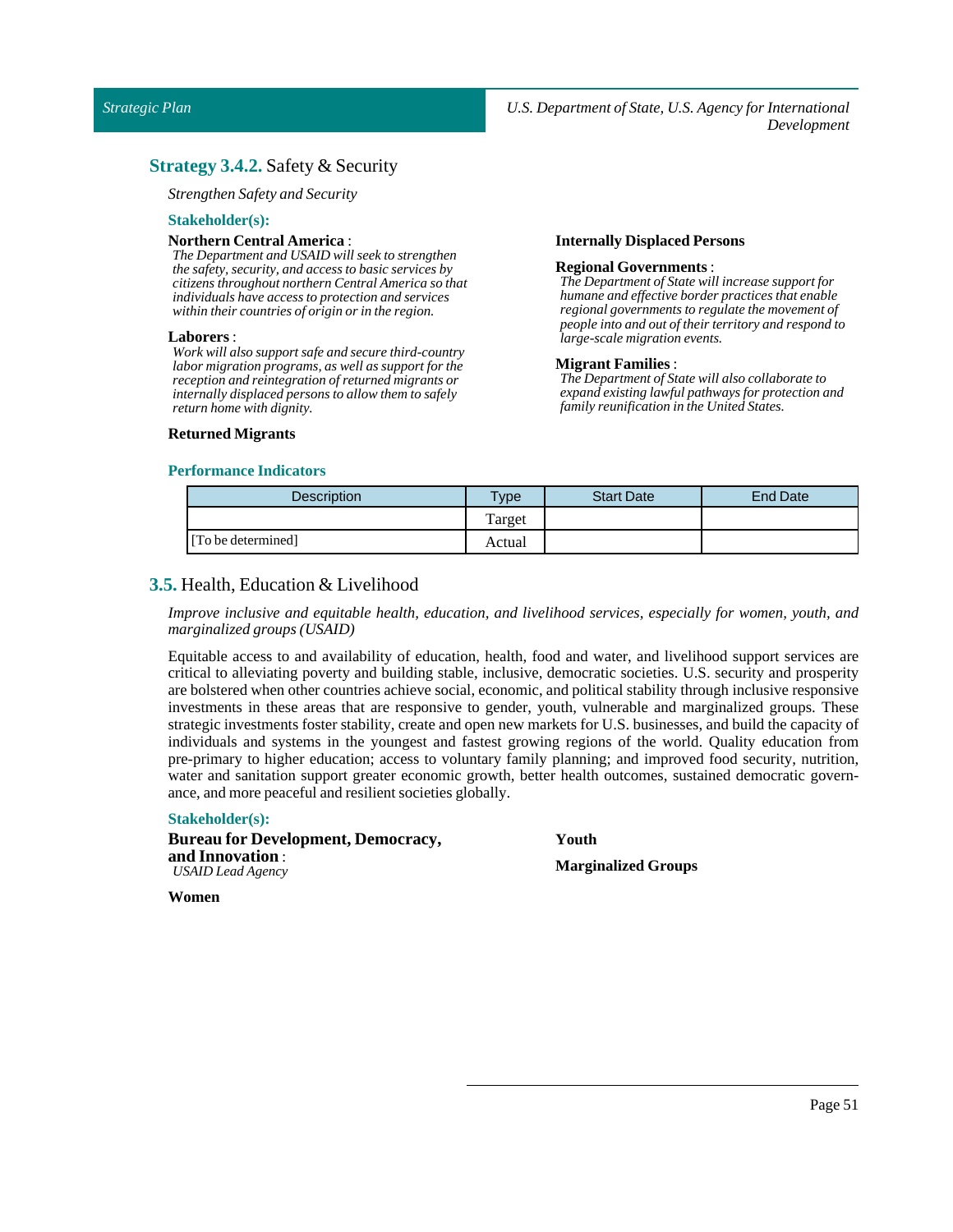### **Performance Indicators**

### **Performance Goal 3.5.1 Health & Food Countries**

| <b>Description</b>                                                                                                                                                                                                                                                                      | <b>Type</b> | <b>Status</b> | <b>Start Date</b> | <b>End Date</b> | <b>Number</b> |
|-----------------------------------------------------------------------------------------------------------------------------------------------------------------------------------------------------------------------------------------------------------------------------------------|-------------|---------------|-------------------|-----------------|---------------|
| Strengthen Health,                                                                                                                                                                                                                                                                      | Target      | Target Met    |                   | 2026-09-30      | 45            |
| WASH, Food and<br><b>Nutrition Services</b><br>$(USAID) \sim By$<br>September 30, 2026,<br>USG programs will<br>improve access to<br>quality health,<br>WASH, food, and<br>nutrition services $-$<br>especially amongst<br>women, youth, and<br>marginalized groups<br>in 45 countries. | Actual      |               |                   | 2026-09-30      |               |

### **Performance Goal 3.5.2 Educational Outcome Countries**

| <b>Description</b>                                                                                                                                                                                                                            | Type   | <b>Status</b> | <b>Start Date</b> | <b>End Date</b> | <b>Number</b> |
|-----------------------------------------------------------------------------------------------------------------------------------------------------------------------------------------------------------------------------------------------|--------|---------------|-------------------|-----------------|---------------|
| Strengthen                                                                                                                                                                                                                                    | Target | Target Met    |                   | 2026-09-30      | 25            |
| Educational<br>Outcomes (USAID)<br>$\sim$ By September 30,<br>2026, children and<br>$\text{vouth} - \text{including}$<br>girls and people with<br>$disabilities - in 25$<br>countries will<br>experience improved<br>educational<br>outcomes. | Actual |               |                   |                 |               |

### <span id="page-51-0"></span>**Strategy 3.5.1.** Local Capacity

*InvestinLocal Capacity*

The Department of State and USAID are committed to locally driven, sustainable development that yields strengthened, inclusive, and equitable service delivery systems. Investments in local capacity strengthening will be critical to achieving sustained improvements in essential health, water, sanitation, and hygiene (WASH), food and nutrition, education, and livelihood support services and systems. As stated in the U.S. Global Food Security Strategy, efforts will include capacity strengthening of local organizations, individuals, and communities to develop the skills and agency necessary to shape their systems... Further, USAID will continue to address the secondary impacts of COVID-19 by strengthening and capacity development to reduce global poverty, hunger and malnutrition, and learning loss effects of the pandemic while ensuring access to safe water and sanitation for all.

#### **Stakeholder(s):**

**Local Organizations**

**Individuals**

**Communities**

### **Partner Governments**:

*Collaboration and coordination with partner governments, local civil society partners, target beneficiaries, bilateral donors, multilateral organizations,*

*the private sector, and international organizations will be key to achieving results, optimizing resource allocation, and effectively responding to crises as they arise.*

#### **Partner Governments**

### **Local CivilSociety Partners**

*— continued next page*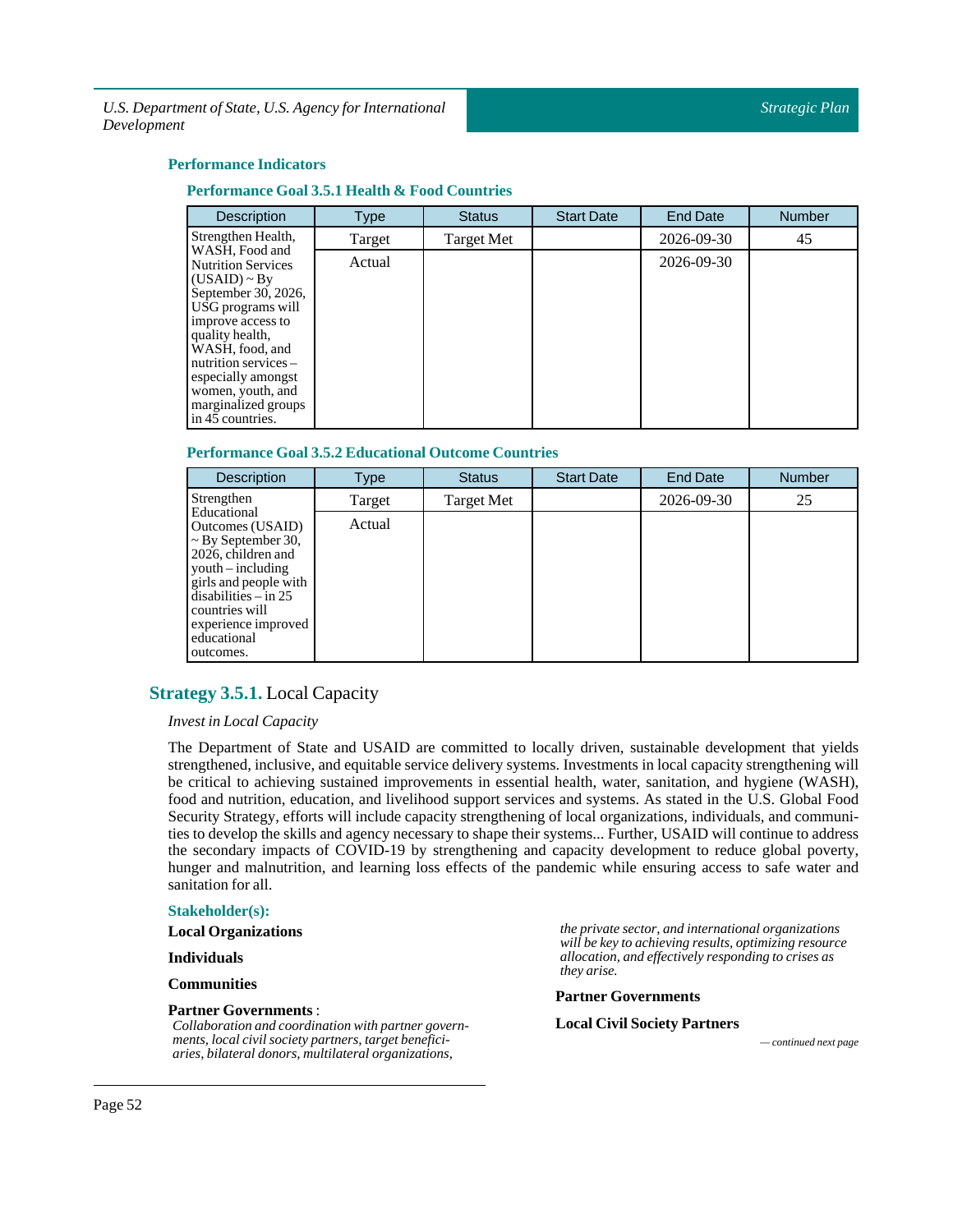*Stakeholders (continued)*

**Target Beneficiaries**

### **Bilateral Donors**

**Private Sector** 

**International Organizations**

**Multilateral Organizations**

### **Performance Indicators**

| <b>Description</b> | Type   | <b>Start Date</b> | <b>End Date</b> |
|--------------------|--------|-------------------|-----------------|
|                    | Target |                   |                 |
| [To be determined] | Actual |                   |                 |

### <span id="page-52-0"></span>**Strategy 3.5.2.** Marginalized Groups

### *Uplift Marginalized Groups*

The Department and USAID are committed to uplifting the rights of the marginalized. Investments will build essential services and systems' responsiveness to youth, gender, and the needs of marginalized groups by engaging, elevating, and empowering local voices to shape and sustain policies and programs. USAID will continue to advocate for and support the drafting, adoption, and enforcement of legal and regulatory reforms for providing equitable opportunities and services for women, youth, gender and sexual minorities, and marginalized and vulnerable groups. USAID will strive to support prevention and response to gender-based violence, which affects women's and girls' ability to be safe, thrive, and succeed.

### **Stakeholder(s):**

| <b>Marginalized Groups</b> | <b>Girls</b> |
|----------------------------|--------------|
| Women                      | Youth        |

| <b>Description</b> | $T$ <sub>ype</sub> | <b>Start Date</b> | End Date |
|--------------------|--------------------|-------------------|----------|
|                    | Target             |                   |          |
| [To be determined] | Actual             |                   |          |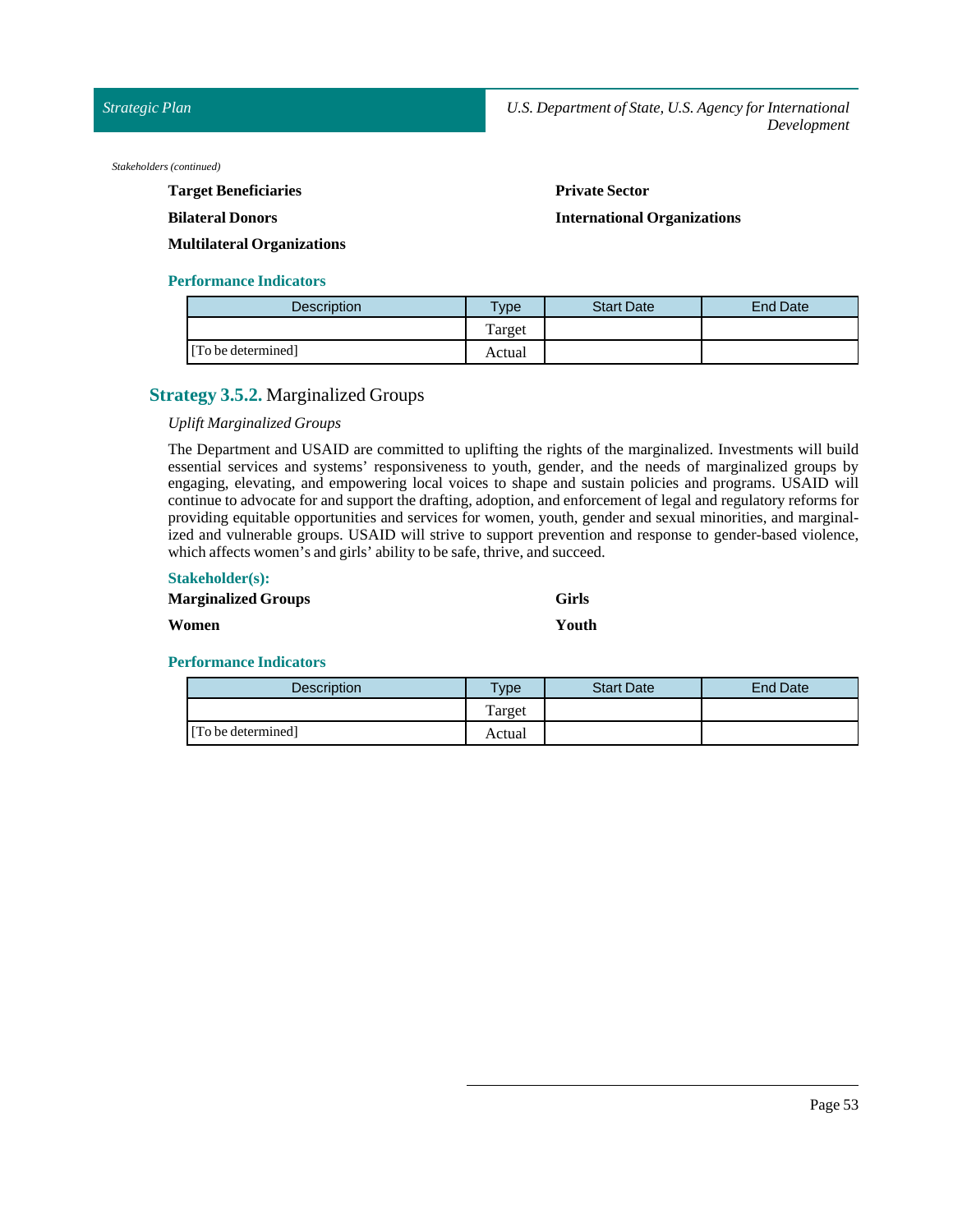## <span id="page-53-0"></span>**4. Workforce & Institutions**

### *REVITALIZE THE DIPLOMATIC AND DEVELOPMENT WORKFORCE AND INSTITUTIONS*

### **Stakeholder(s)**

### **DOS Employees**:

*The Department of State and USAID will build new capabilities, draw a wider range of expertise and experience into government, and empower employees to innovate and lead. Central to these efforts must be a renewed commitment to ensure both agencies' workforces fully reflect the richness and diversity of the nation they represent.*

### **USAID Employees**

#### **Taxpayers** :

*The Department of State and USAID will also remain good stewards of taxpayer investments, promote continuous learning and improvement, and streamline processes and reduce bureaucratic burden.*

The Department of State and USAID's diplomatic and development workforce and institutions play a vital role in promoting security and prosperity, and contributing to an equitable, effective, and accountable government that delivers results for all Americans. The Department of State and USAID will continue to build, develop, and empower a cutting-edge global workforce that has the tools, training, technology, and infrastructure to succeed in a world that is increasingly crowded, competitive, and complex. Meeting this moment will require ingenuity, creativity, and initiative. New challenges and accelerating change – geopolitical, economic, social, environmental, and technological – mean that the Department of State and USAID must also adapt and transform. Both agencies will leverage technology to reach new audiences and forge new connections, even as they protect against ongoing threats to the security of their personnel and information.

### <span id="page-53-1"></span>**4.1.** Workforce

*Build and equip a diverse,inclusive, resilient, and dynamic workforce (Joint)*

The Department of State and USAID field the world's most effective diplomatic and development workforce across nearly 200 countries to advance American interests and values.

### **Stakeholder(s):**

**Bureau of Global Talent Management** : *DOS Lead Agency*

**Foreign Service Institute** : *DOS Lead Agency*

### **Office of Human Capital and Talent Management** : *USAID Lead Agency*

### **NationalSecurity Workforce** :

*The President has made it a priority to strengthen and empower the national security workforce, and the Department of State and USAID will do this by*

*investing in their people, rewarding initiative and expertise, and evolving to reflect the workplace of tomorrow.*

### **Americans** :

*Perhaps most critically, both agencies will work with urgency to break down barriers to entry and advancement for Americans of all backgrounds and ensure that all employees feel valued and engaged.*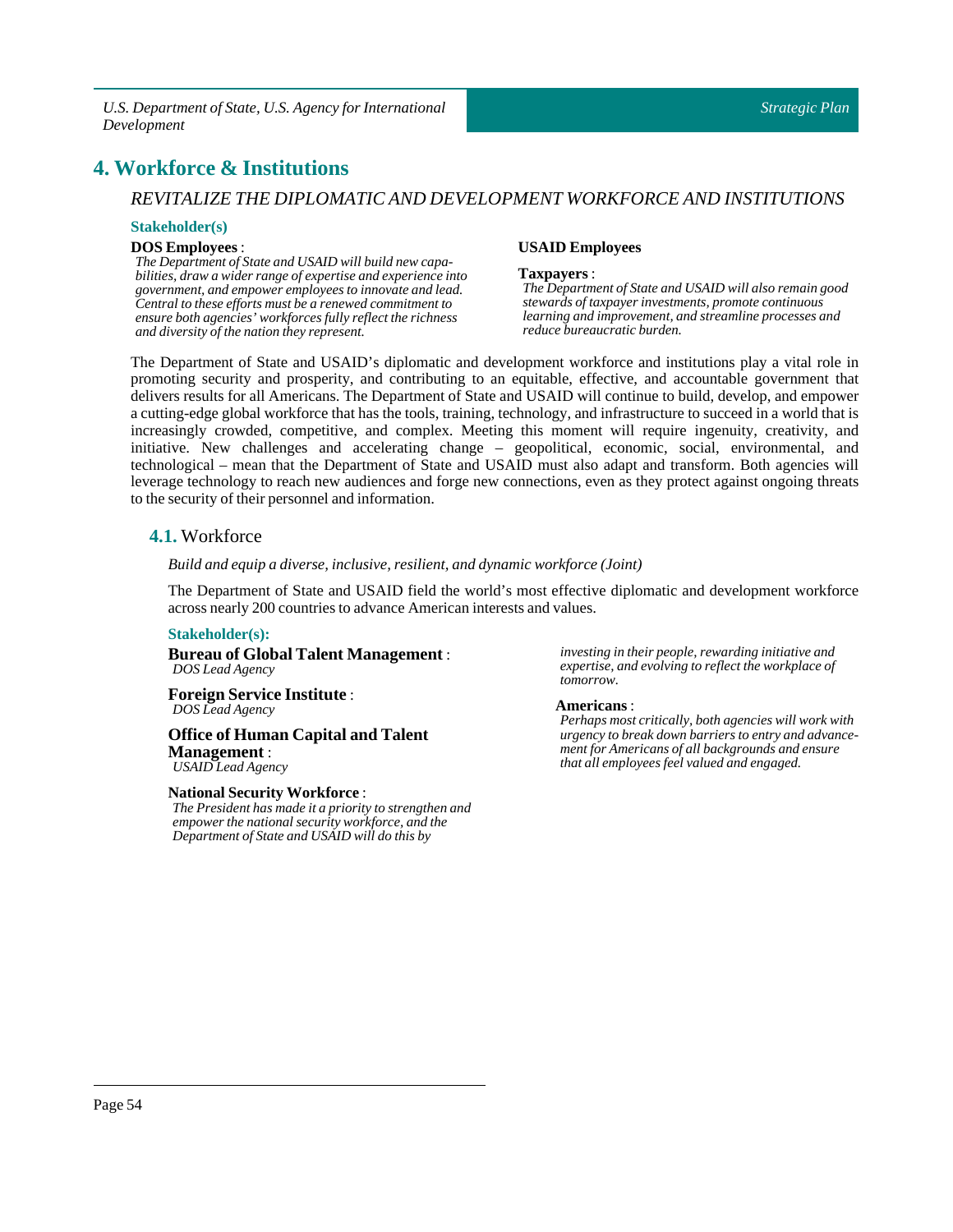### **Performance Indicators**

### **Performance Goal 4.1.1 <b>USAID** Customer Satisfaction

| <b>Description</b>                                                                                                                                                                                                            | Type   | <b>Status</b>     | <b>Start Date</b> | <b>End Date</b> | Score |
|-------------------------------------------------------------------------------------------------------------------------------------------------------------------------------------------------------------------------------|--------|-------------------|-------------------|-----------------|-------|
| Customer                                                                                                                                                                                                                      | Target | <b>Target Met</b> |                   | 2026-09-30      | 4.5   |
| <b>Satisfaction Score</b><br>$(USAID) \sim By$<br>September 30, 2026,<br>USAID will achieve<br>a score of 4.5 in<br>overall satisfaction<br>with the Human<br>Capital function on<br>USAID's Customer<br>Satisfaction Survey. | Actual |                   |                   | 2026-09-30      |       |

### **Performance Goal 4.1.2 Employee Viewpoint Survey**

| Description                                                                                                                                                                                                                                                                                                                                                                                   | <b>Type</b> | <b>Status</b> | <b>Start Date</b> | <b>End Date</b> | <b>Scores</b> |
|-----------------------------------------------------------------------------------------------------------------------------------------------------------------------------------------------------------------------------------------------------------------------------------------------------------------------------------------------------------------------------------------------|-------------|---------------|-------------------|-----------------|---------------|
| Federal Employee                                                                                                                                                                                                                                                                                                                                                                              | Target      | Increased     |                   | 2026-09-30      |               |
| Viewpoint Survey<br>and Career<br>Satisfaction Index<br>Results (Joint) $\sim$ By<br>September 30, 2026,<br>the Department of<br><b>State and USAID</b><br>will enhance<br>training,<br>development, and<br>work-life programs<br>to increase employee<br>engagement, career<br>satisfaction, and<br>retention, as<br>measured by<br>improved Federal<br>Employee Viewpoint<br>Survey scores. | Actual      |               |                   |                 |               |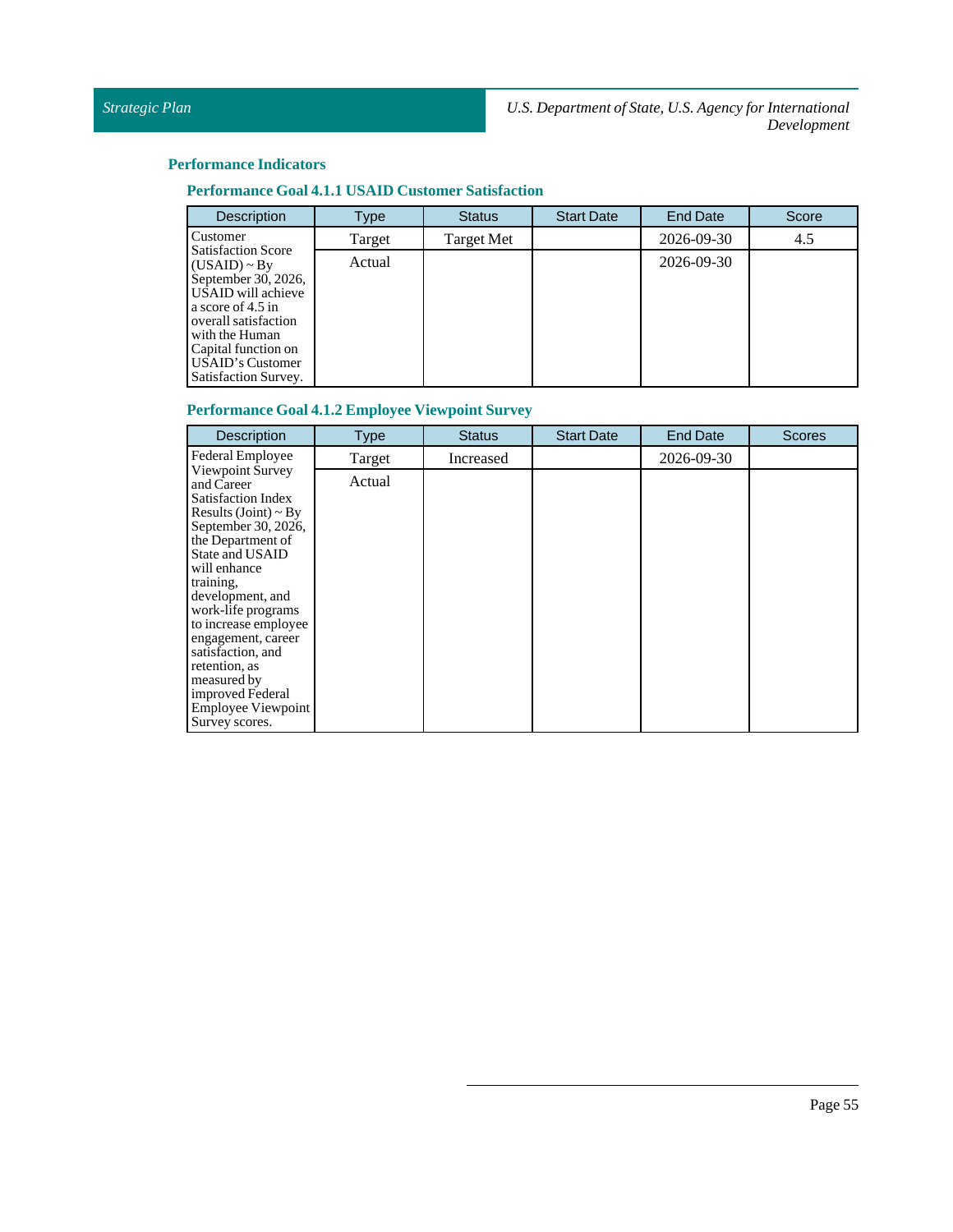| Description                                                                                                                                                                                                                                                                                                                                                                                                                                                                                                                                                                                                                                                                                                                                                                                                                                   | <b>Type</b> | <b>Status</b>     | <b>Start Date</b> | <b>End Date</b> | Percentage |
|-----------------------------------------------------------------------------------------------------------------------------------------------------------------------------------------------------------------------------------------------------------------------------------------------------------------------------------------------------------------------------------------------------------------------------------------------------------------------------------------------------------------------------------------------------------------------------------------------------------------------------------------------------------------------------------------------------------------------------------------------------------------------------------------------------------------------------------------------|-------------|-------------------|-------------------|-----------------|------------|
| Diversity, Equity,                                                                                                                                                                                                                                                                                                                                                                                                                                                                                                                                                                                                                                                                                                                                                                                                                            | Target      | <b>Target Met</b> |                   | 2023-09-23      | 15.3       |
| Inclusion, and<br>Accessibility (Joint<br><b>Agency Priority</b><br>Goal) ~ Expand<br>inclusive and<br>equitable<br>recruitment, hiring,<br>and retention<br>practices that<br>contribute to diverse<br>Department of State<br>and USAID<br>workforces across<br>demographic groups,<br>including groups<br>inequitably<br>represented at the<br>Department and<br>USAID. By<br>September 30, 2023,<br>the Department of<br>State will increase<br>recruitment, hiring,<br>and retention to bring<br>the number of<br>employees with<br>disabilities to at least<br>15.3 percent of their<br>workforce, with 2.4<br>percent of their<br>workforce being<br>persons with targeted<br>disabilities, and<br>USAID will increase<br>recruitment, hiring,<br>and retention to bring<br>the number of<br>employees with<br>disabilities to at least | Actual      |                   |                   | 2023-09-23      |            |
| 12 percent of their<br>workforce, with 2<br>percent of their                                                                                                                                                                                                                                                                                                                                                                                                                                                                                                                                                                                                                                                                                                                                                                                  |             |                   |                   |                 |            |
| workforce being<br>persons with targeted<br>disabilities.                                                                                                                                                                                                                                                                                                                                                                                                                                                                                                                                                                                                                                                                                                                                                                                     |             |                   |                   |                 |            |

### **Performance Goal 4.1.3 Employees with Disabilities**

### <span id="page-55-0"></span>**Strategy 4.1.1.** Recruitment, Retention & Development

*Build, Retain, and Equip a Dynamic 21st-Century Workforce*

The Department of State and USAID will promote an agile global workforce through updated recruitment, hiring, and retention practices that ensure both agencies keep pace with the private sector in the competition for talent. This includes building on the lessons learned during the COVID-19 pandemic, leveraging best practices from the public and private sectors to expand workplace flexibilities and virtual work options, better promoting work-life balance, and supporting continued resilience among the workforces. The Department of State and USAID will also work to reduce security clearance processing timelines; improve personnel information systems and customer service; and work closely with Congress to ensure their workforces have the personnel, tools, training, and professional development opportunities to succeed in an increasingly complex geopolitical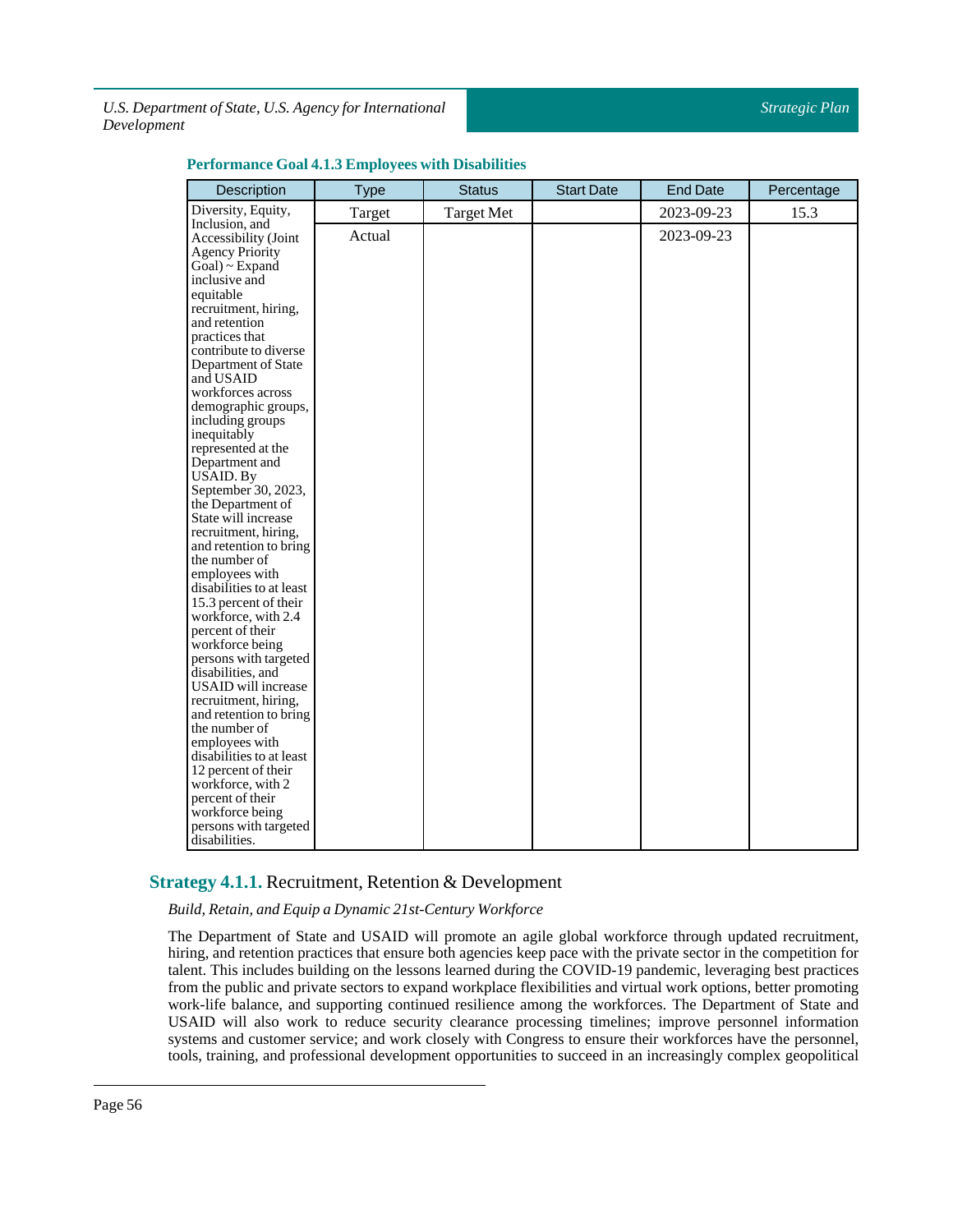landscape. The Department of State and USAID will also implement new programs to promote retention, career development, diversity, and institutional knowledge sharing.

### **Performance Indicators**

| <b>Description</b> | <b>Type</b> | <b>Start Date</b> | <b>End Date</b> |
|--------------------|-------------|-------------------|-----------------|
|                    | Target      |                   |                 |
| [To be determined] | Actual      |                   |                 |

### <span id="page-56-0"></span>**Strategy 4.1.2.** DEIA

### *Promote Diversity, Equity, Inclusion, and Accessibility*

To finally and meaningfully deliver on the promise of workforces that look like the nation they represent, the Department of State and USAID will identify and eliminate barriers to equity, implement targeted recruitment and retention efforts, and establish provisions for DEIA accountability... Analyzing workforce data and taking actions to address barriers to equity are a priority for both agencies.

### **Stakeholder(s):**

**Employees with Disabilities** : *The Department of State and USAID will build on their successes in supporting employees with dis-* *abilities by promoting enhanced career opportunities and workplace accommodations.*

### **Performance Indicators**

| <b>Description</b> | $T$ <sub>V</sub> $pe$ | <b>Start Date</b> | <b>End Date</b> |
|--------------------|-----------------------|-------------------|-----------------|
|                    | Target                |                   |                 |
| [To be determined] | Actual                |                   |                 |

### <span id="page-56-1"></span>**Strategy 4.1.3.** Expertise

### *Integrate Expertise in Key Areas*

Today's global challenges, from the climate crisis to pandemics to the potential misuse of transformative new technologies, require new skills and expertise to address. The Department of State and USAID will prioritize opening new pathways to service for those with a background in STEM fields, procurement, and information technology (IT), among other areas.

### **Stakeholder(s):**

#### **STEM Graduates**

### **IT Professionals**

**Procurement Professionals**

| <b>Description</b> | $T$ <sub>V</sub> pe | <b>Start Date</b> | End Date |
|--------------------|---------------------|-------------------|----------|
|                    | Target              |                   |          |
| [To be determined] | Actual              |                   |          |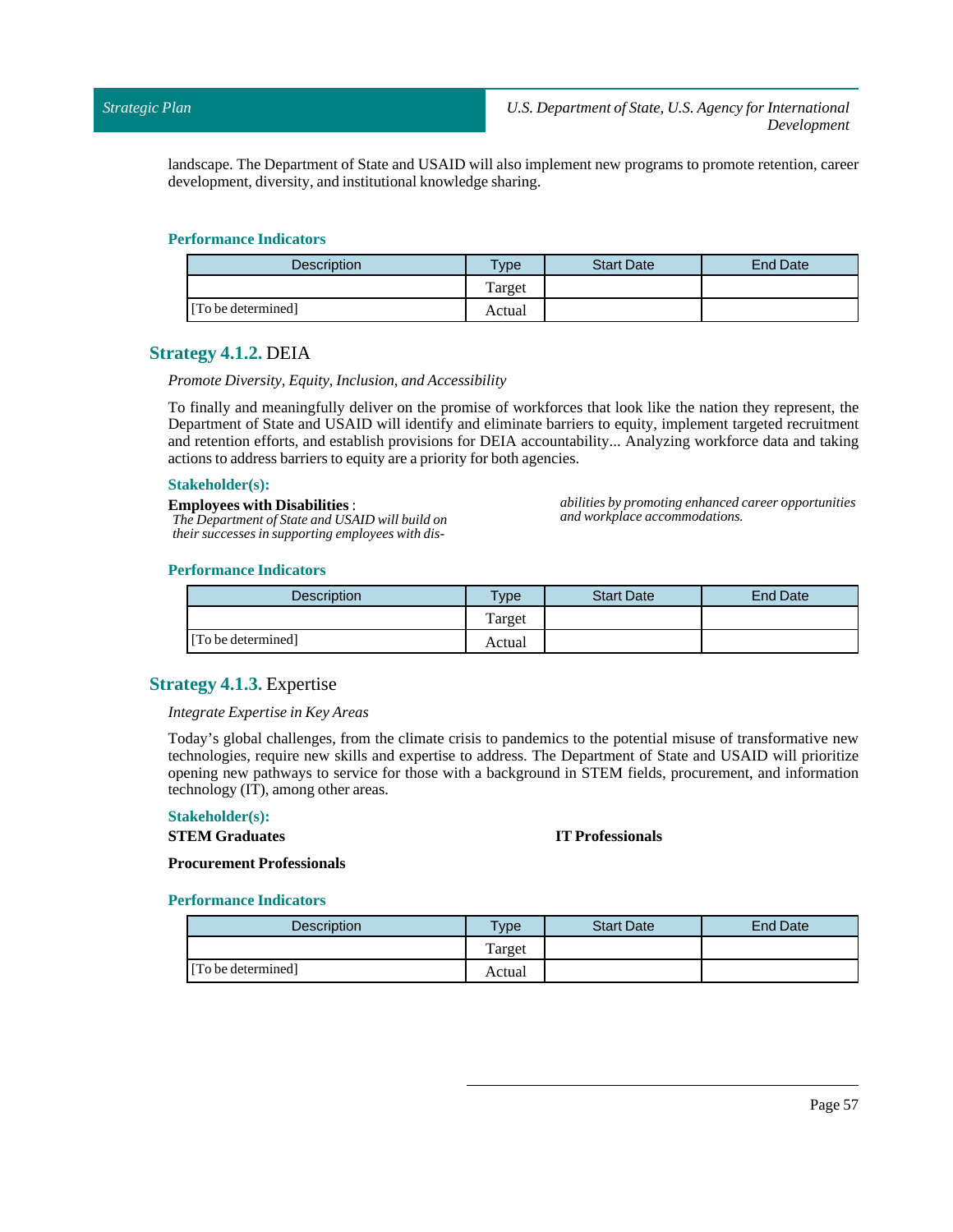### <span id="page-57-0"></span>**4.2.** IT

*Modernize ITand leverage data to inform decision-making and support mission delivery (Joint)*

The Department of State and USAID must elevate the use of data as an integral tool of American diplomacy, development, and humanitarian efforts: the world demands it, leaders require it, and the workforce expects it. This commitment includes delivering innovative, accessible, and secure technologies to support their respective missions. Additionally, it requires nimble, user-centric technology solutions and infrastructure that provide timely, high-quality data to inform decisions at the strategic, programmatic, and tactical levels.

### **Stakeholder(s):**

**Bureau of Information Resource Management** : *DOS Lead Agency*

**Office of Management Strategy and Solutions** : *DOS Lead Agency*

**Bureau for Management** : *USAID Lead Agency*

### **Foreign Affairs Community** :

*Optimizing the IT environment ensures greater internal, external, and cross-domain interoperability, improved access to information, and enhanced collaboration across the Foreign Affairs community and strengthened global communications.*

### **Analysts**:

*Technology optimization and data-informed operations will also enable the development of joint analytical products to streamline decision-making and refine tactics and methodologies.*

### **Decision Makers**

### **IT Specialists** :

*The use of cloud technologies will enable secure access to IT anytime, anywhere, and lower their organizations' carbon emissions.*

### **Federal Workforce** :

*These advances are essential for any global organization in the 21st century; however, the global pandemic underscores their importance as the Department and USAID begin thinking in earnest about the "future of work" for the Federal workforce.*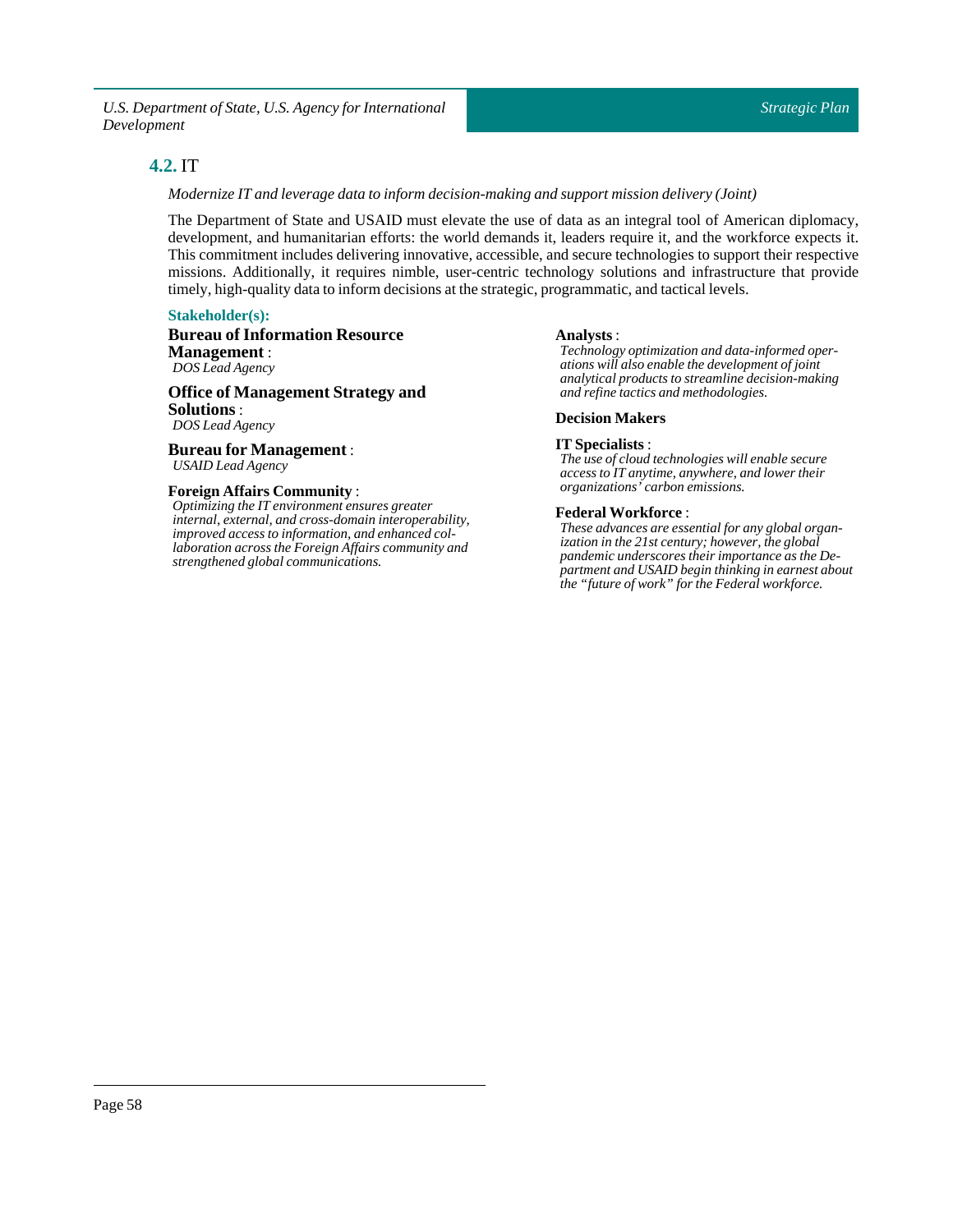| <b>Performance Goal 4.2.1 Analytics Products Usage Increase</b> |  |  |  |  |
|-----------------------------------------------------------------|--|--|--|--|
|                                                                 |  |  |  |  |

| Description                                                                                                                                                                                                                                                                                                                                                                                                                                                                                                                                                                                                                                                                                                                                                                                                                                 | <b>Type</b> | <b>Status</b>     | <b>Start Date</b> | <b>End Date</b> | Percentage |
|---------------------------------------------------------------------------------------------------------------------------------------------------------------------------------------------------------------------------------------------------------------------------------------------------------------------------------------------------------------------------------------------------------------------------------------------------------------------------------------------------------------------------------------------------------------------------------------------------------------------------------------------------------------------------------------------------------------------------------------------------------------------------------------------------------------------------------------------|-------------|-------------------|-------------------|-----------------|------------|
| Data Informed                                                                                                                                                                                                                                                                                                                                                                                                                                                                                                                                                                                                                                                                                                                                                                                                                               | Target      | <b>Target Met</b> |                   | 2023-09-30      | 50         |
| Diplomacy (State<br><b>Agency Priority</b><br>$Goal$ $\sim$ Ensuring that<br>data is a critical<br>instrument of<br>diplomacy, the<br>Department's global<br>workforce is<br>empowered with the<br>skills and tools to<br>derive actionable<br>mission insights<br>from data, and its<br>data assets are<br>securely shared and<br>effectively managed.<br>By September 30,<br>$2023$ , and in<br>alignment with the<br>eight implementation<br>themes of its<br>first-ever Enterprise<br>Data Strategy, the<br>Department will<br>have doubled<br>workforce training in<br>data analytics,<br>increased the use of<br>enterprise analytics<br>products by 50<br>percent, increased<br>the number of<br>organizational units<br>leveraging common<br>analytics<br>infrastructure,<br>quadrupled the<br>ingestion of data<br>assets into the | Actual      |                   |                   | 2023-09-30      |            |
| Department's Data<br>Inventory/Data<br>Catalog, and                                                                                                                                                                                                                                                                                                                                                                                                                                                                                                                                                                                                                                                                                                                                                                                         |             |                   |                   |                 |            |
| published a modern<br>enterprise data<br>policy.                                                                                                                                                                                                                                                                                                                                                                                                                                                                                                                                                                                                                                                                                                                                                                                            |             |                   |                   |                 |            |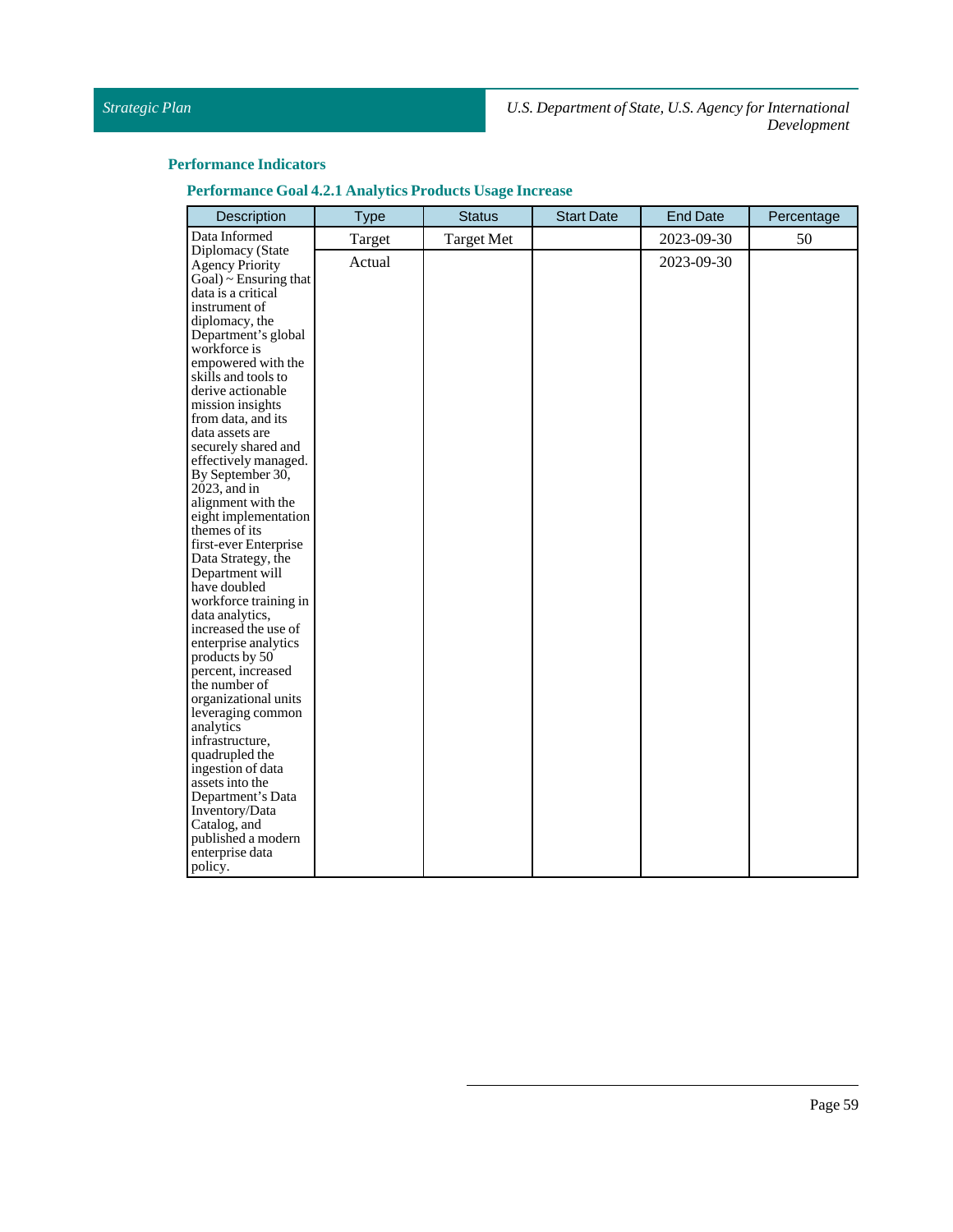### **Performance Goal 4.2.2 Analytics Capacity**

| <b>Description</b>                                                                                                                                                                                                                                                                                                                                                | Type   | <b>Status</b> | <b>Start Date</b> | <b>End Date</b>  |
|-------------------------------------------------------------------------------------------------------------------------------------------------------------------------------------------------------------------------------------------------------------------------------------------------------------------------------------------------------------------|--------|---------------|-------------------|------------------|
| Data Informed Development                                                                                                                                                                                                                                                                                                                                         | Target | Expanded      |                   | 2026-09-30       |
| and Humanitarian Assistance<br>$(USAID) \sim By September 30,$<br>2026, USAID will expand its<br>capacity to use advanced<br>analytic solutions such as data<br>science, machine-learning,<br>geospatial, and artificial<br>intelligence tools to improve<br>operations and inform<br>decision-making for<br>development and humanitarian<br>assistance programs. | Actual |               |                   | $2026 - 09 - 30$ |

### **Performance Goal 4.2.3 Zero Trust Mobility**

| <b>Description</b>                                                                                                                                                      | Type   | <b>Status</b> | <b>Start Date</b> | End Date   |
|-------------------------------------------------------------------------------------------------------------------------------------------------------------------------|--------|---------------|-------------------|------------|
| Innovative IT (State) $\sim$ By                                                                                                                                         | Target | Deployed      |                   | 2025-09-30 |
| September 30, 2025, the<br>Department will deploy<br>enterprise-wide mobility<br>technologies in a multi-cloud<br>environment secured through<br>zero trust principles. | Actual |               |                   | 2025-09-30 |

### <span id="page-59-0"></span>**Strategy 4.2.1.** Data Culture

### *Cultivate a Data Culture*

The Department of State and USAID must keep pace with the rapid changes that are occurring in technology and data science... The Department of State and USAID will adopt more agile processes to deliver value early and incrementally.

### **Stakeholder(s):**

### **Decision Makers**:

*The Department of State and USAID will cultivate a data culture that routinely seeks, values, rationalizes, and uses data for decision-making.*

### **Analysts**:

*Cultivating a data culture globally will strengthen data fluency, enhance collaboration, and improve hiring for the future. The Department and USAID will also accelerate decisions through analytics by providing easy access to agency data assets, modern analytics tools, and customer service to enable their use.*

### Data Scientists :

*Previous efforts to make information available across the enterprise have produced mixed results as malicious actors remain persistent in exploiting technological and social engineering vulnerabilities. To address this challenge, the Department of State and USAID will adopt technology pilots that focus on data science innovation to rapidly deploy new business capabilities.*

### **Business Process Managers**

| <b>Description</b> | <b>Type</b> | <b>Start Date</b> | End Date |
|--------------------|-------------|-------------------|----------|
|                    | Target      |                   |          |
| [To be determined] | Actual      |                   |          |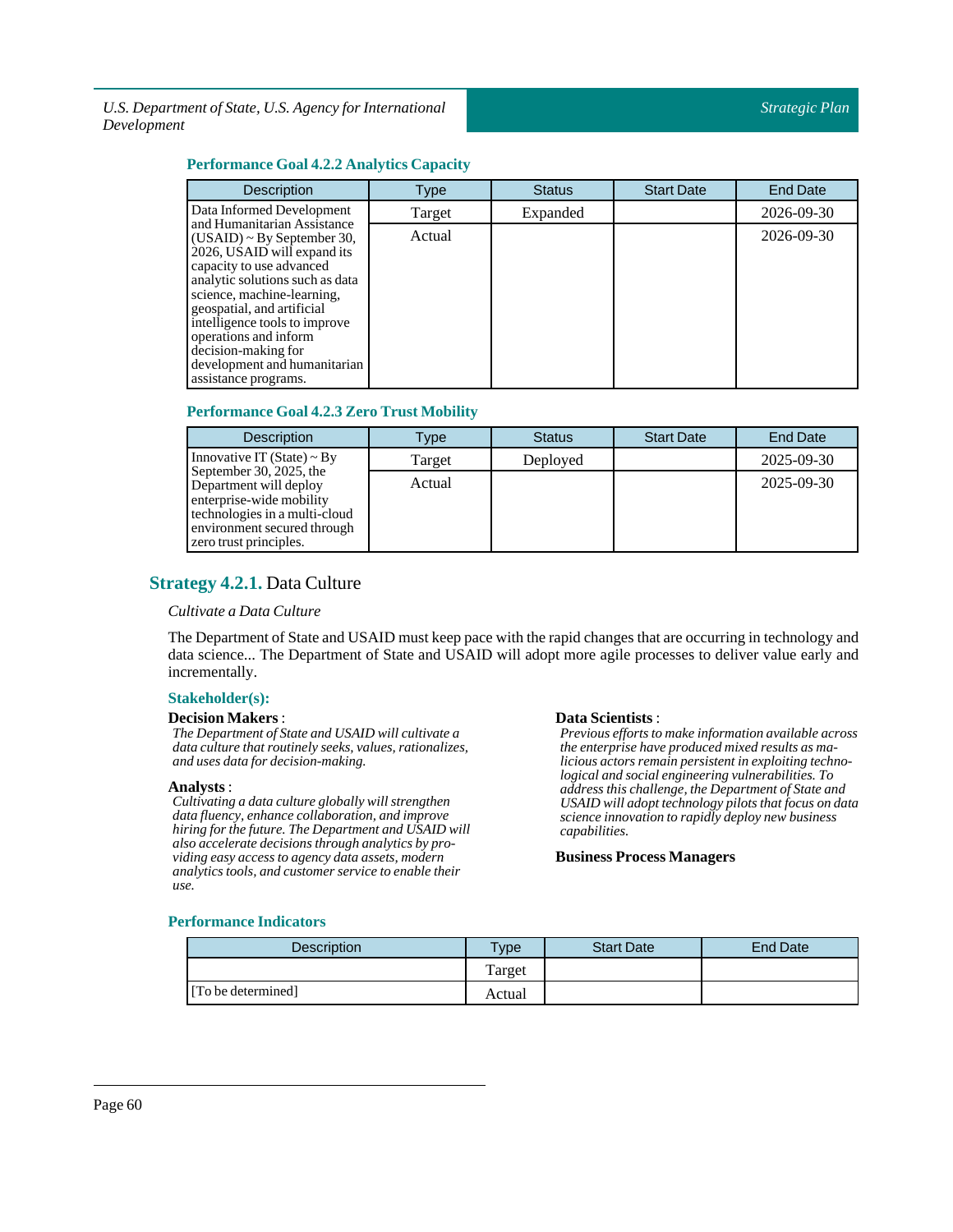### <span id="page-60-0"></span>**Strategy 4.2.2.** IT Governance

### *Improve IT Governance*

Both the Department of State and USAID will enhance enterprise data and IT governance through effective stewardship, policies, process controls, and investment decisions that appropriately value data and IT. In addition, the Department and USAID will establish mission-driven data management to implement and maintain technology solutions to enable the creation, collection, storage, protection, standardization, and sharing of higher-quality statistical, geospatial, and other types of data across bureaus and offices, the interagency, and the public.

### **Performance Indicators**

| <b>Description</b> | $T$ <sub>ype</sub> | <b>Start Date</b> | End Date |
|--------------------|--------------------|-------------------|----------|
|                    | Target             |                   |          |
| [To be determined] | Actual             |                   |          |

### <span id="page-60-1"></span>**Strategy 4.2.3.** Tech

### *AdoptTech for the 21st Century*

The Department of State and USAID will adopt new technologies for collaboration and flexible work, allowing them to build more innovative solutions for customers and promote work-life flexibilities commensurate with 21st century best practices. Both agencies will identify business process efficiencies and areas where technology modernization has enabled greater focus on high-value, mission critical work. The Department and USAID will prioritize cloud capabilities that are mobile-first, device agnostic, highly connected, and readily available across the globe irrespective of the state of host country infrastructure. Both agencies will reduce the number of cloud platform instances by using shared cloud platforms.

### **Performance Indicators**

| Description        | <b>Type</b> | <b>Start Date</b> | <b>End Date</b> |
|--------------------|-------------|-------------------|-----------------|
|                    | Target      |                   |                 |
| [To be determined] | Actual      |                   |                 |

### <span id="page-60-2"></span>**4.3.** Threats

*Protect our personnel,information, and physicalinfrastructure from 21st century threats (Joint)*

### **Stakeholder(s):**

**Bureau of Diplomatic Security and Overseas Building Operations**: *DOS Lead Agency*

#### **Bureau for Management** : *USAID Agency Lead*

### **DOS Workforce** :

*The Department of State and USAID workforces serve in all types of security environments and face evolving risks that include the potential for physical and cyber-attacks, political and civil unrest, and ecological and health risks.*

### **USAID Workforce**

### **Family Members** :

*Protecting personnel, data, and physical and IT infrastructure from 21st century threats is critical to the overall success of national security priorities and foreign policy objectives. Recent global disruptions have highlighted the need for the Department of State and USAID to strengthen operational readiness and bolster resilience, including through support to family members, to ensure they are prepared to respond with agility to crises and emerging threats. Recognizing that overseas engagement has never been more*

*— continued next page*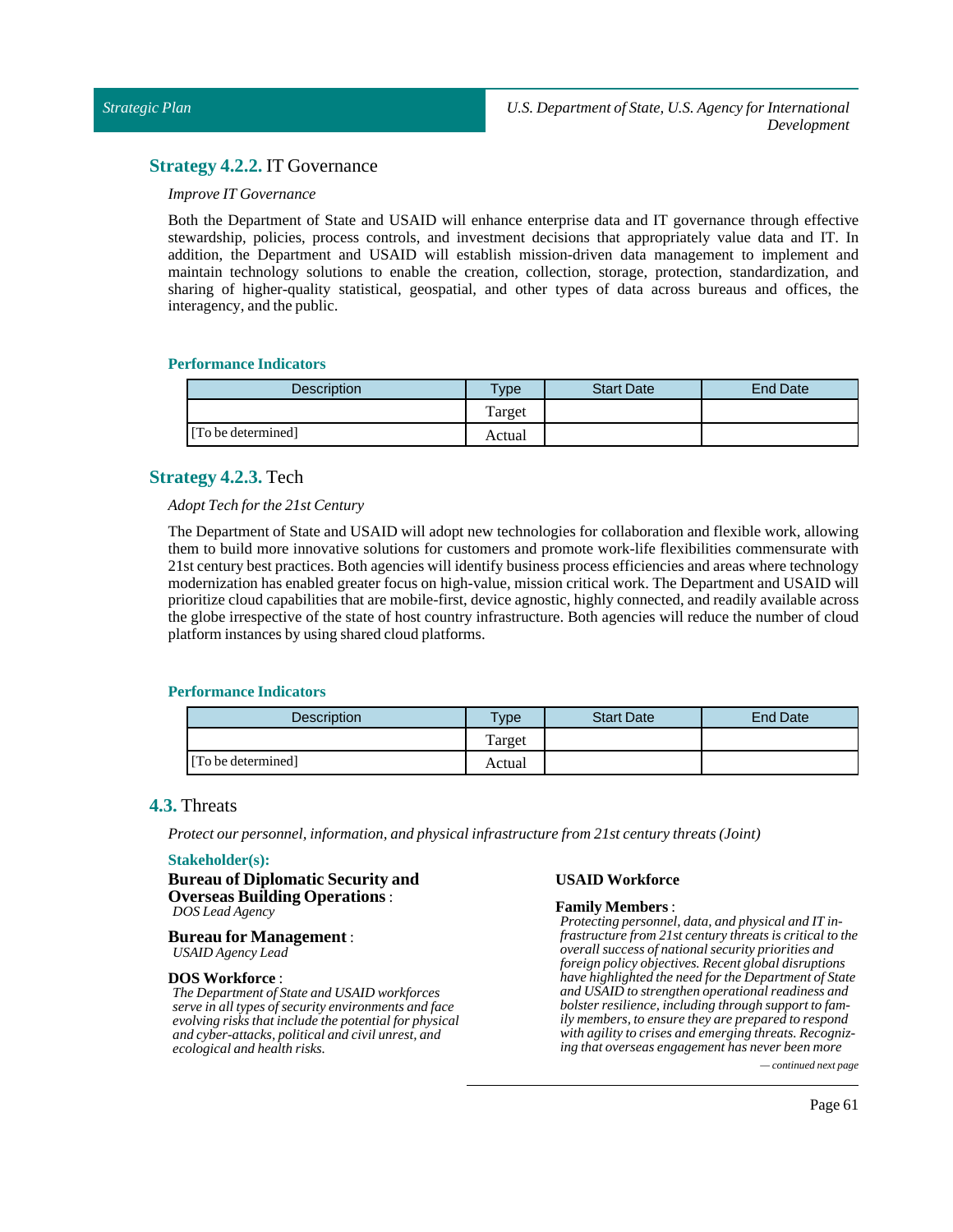#### *Stakeholders (continued)*

*critical to understand and influence events and advance U.S. strategic priorities, even as the security of their personnel and their families remains paramount, both agencies will encourage a culture of managing risk – not avoiding it.*

### **Congress**:

*Further, the Department of State and USAID will work with Congress to ensure they are able to adjust operations overseas to respond to emerging opportunities and challenges, operate cost-effectively, engage beyond embassy walls, and extend the United*

*States'reach to urban, commercial, and regional centers beyond national capitals.*

**Urban Centers**

**Commercial Centers**

**Regional Centers**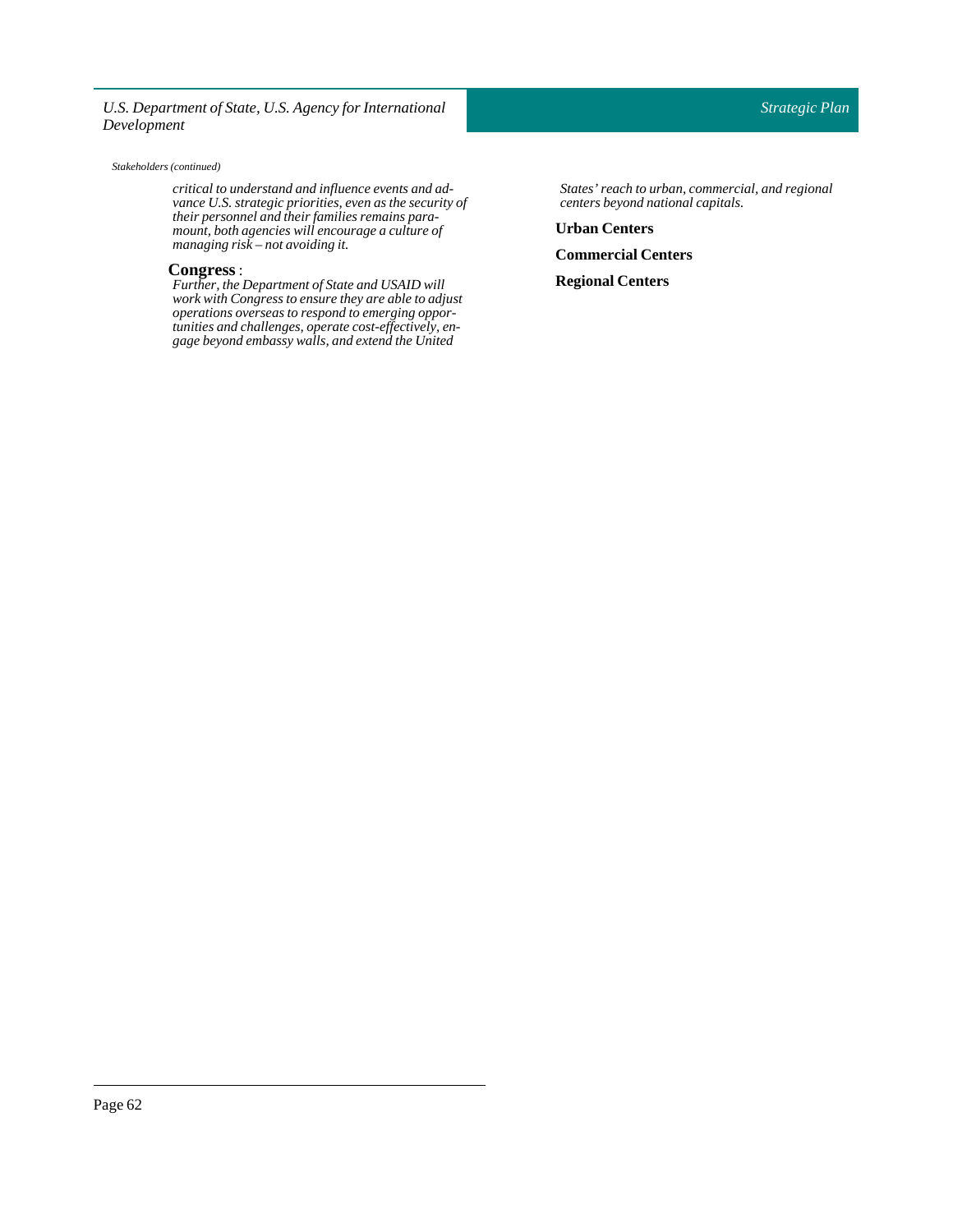### **Performance Indicators**

**Performance Goal 4.3.1 Zero Trust Maturity**

| <b>Description</b>                                                                                                                                                                                                                                                                                                                                                                                                                                  | <b>Type</b> | <b>Status</b> | <b>Start Date</b> | <b>End Date</b> |
|-----------------------------------------------------------------------------------------------------------------------------------------------------------------------------------------------------------------------------------------------------------------------------------------------------------------------------------------------------------------------------------------------------------------------------------------------------|-------------|---------------|-------------------|-----------------|
| <b>Cybersecurity (State Agency</b>                                                                                                                                                                                                                                                                                                                                                                                                                  | Target      | Improved      |                   | 2023-09-30      |
| Priority Goal) ~ Through<br>implementation of the Federal<br>Zero Trust Strategy, the<br>Department will improve its<br>security posture by fully<br>securing its infrastructure,<br>networks, and data against<br>internal and external cyber<br>threats. By September 30,<br>2023, the Department will<br>improve the maturity of all five<br>Zero Trust pillars to the<br>Advanced level as defined by<br>the CISA Zero Trust Maturity<br>Model. | Actual      |               |                   | 2023-09-30      |

### **Performance Goal 4.3.2SecureSites Upgraded**

| <b>Enhancing Security</b><br>2023-09-30<br>Target<br>Enhanced<br>35<br><b>Monitoring Solutions</b><br>2023-09-30<br>Actual<br>(State Agency<br>Priority Goal) $\sim$<br>Update technical<br>security<br>countermeasures for<br>Department of State<br>facilities worldwide<br>by enhancing<br>security monitoring<br>solutions paramount<br>to securing<br>Department of State<br>personnel,<br>information, and<br>facilities. To date, the<br>Bureau of<br>Diplomatic Security<br>has enhanced the | Description         |
|------------------------------------------------------------------------------------------------------------------------------------------------------------------------------------------------------------------------------------------------------------------------------------------------------------------------------------------------------------------------------------------------------------------------------------------------------------------------------------------------------|---------------------|
|                                                                                                                                                                                                                                                                                                                                                                                                                                                                                                      |                     |
| solutions of<br>approximately 17<br>percent of<br>Department                                                                                                                                                                                                                                                                                                                                                                                                                                         | security monitoring |
| facilities. By<br>September 30, 2023,<br>35 percent of                                                                                                                                                                                                                                                                                                                                                                                                                                               |                     |
| domestic and<br>overseas sites will be<br>upgraded.                                                                                                                                                                                                                                                                                                                                                                                                                                                  |                     |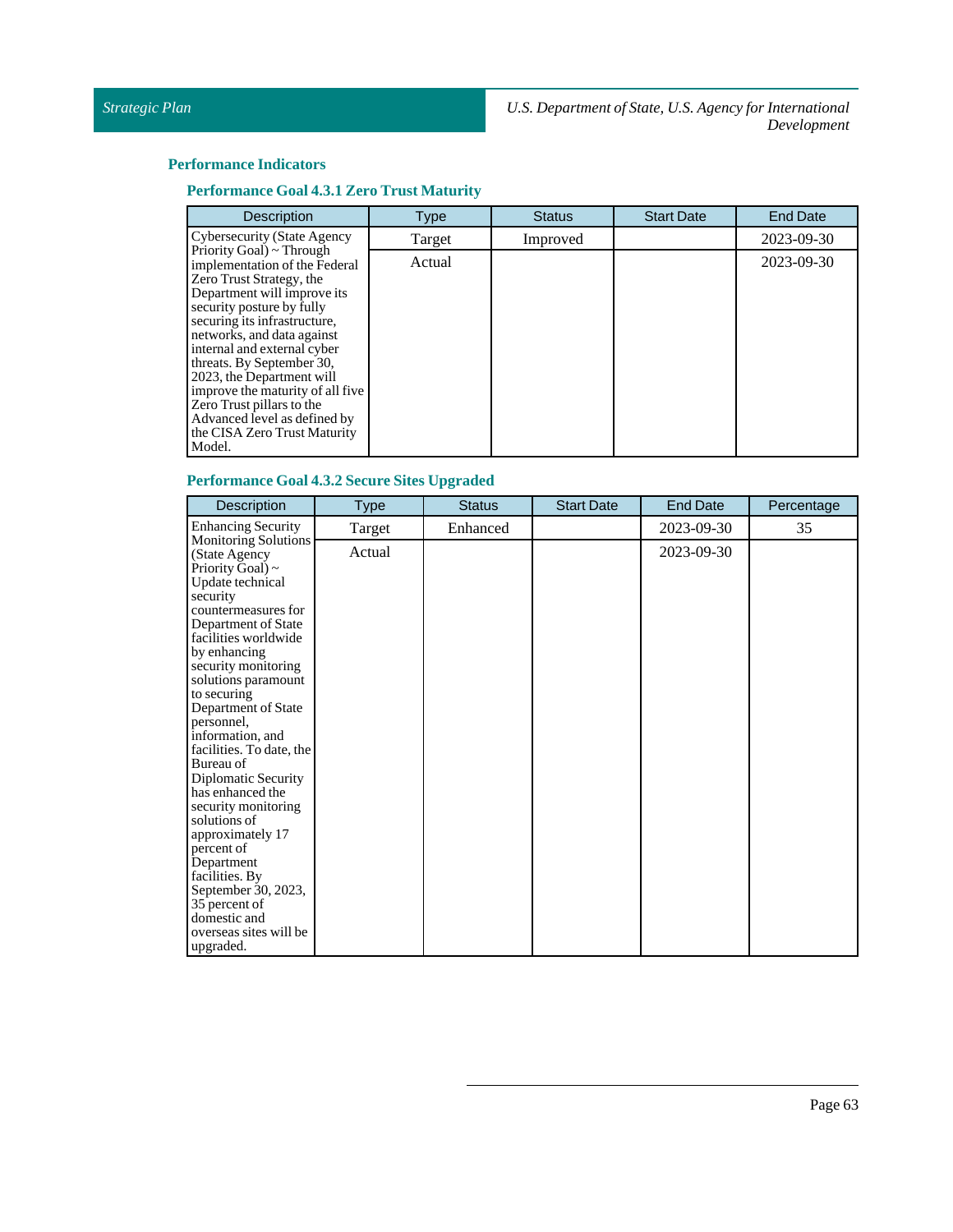### **Performance Goal 4.3.3 Readiness Scorecard Rating**

| <b>Description</b>                                                                     | Type:  | <b>Status</b> | <b>Start Date</b> | End Date   | Percentage |
|----------------------------------------------------------------------------------------|--------|---------------|-------------------|------------|------------|
| Operational                                                                            | Target | Target Met    |                   | 2026-09-30 | 85         |
| Readiness (USAID)<br>$\sim$ By September 30,<br>2026, USAID will<br>achieve an overall | Actual |               |                   | 2026-09-30 |            |
| Readiness Scorecard<br>rating of 85 percent.                                           |        |               |                   |            |            |

### **Performance Goal 4.3.4Safety,Security & Resilience**

| <b>Description</b>                                                                                                                                                                                                                                                                    | Type   | <b>Status</b> | <b>Start Date</b> | <b>End Date</b> |
|---------------------------------------------------------------------------------------------------------------------------------------------------------------------------------------------------------------------------------------------------------------------------------------|--------|---------------|-------------------|-----------------|
| Physical Safety and Footprint                                                                                                                                                                                                                                                         | Target | Strenthened   |                   | 2026-09-30      |
| $(Joint) \sim By September 30,$<br>2026, strengthen the safety,<br>security, and climate resilience<br>of the Department of State and<br>USAID's global real property<br>platform and protect personnel<br>through advanced building and<br>sustainable asset management<br>programs. | Actual |               |                   | 2026-09-30      |

### <span id="page-63-0"></span>**Strategy 4.3.1.** Infrastructure

### *Demonstrate a Stable and Secure Infrastructure*

To achieve sustainable long-term operational readiness and protect physical and IT infrastructure and the health and safety of the workforce, the Department of State and USAID will demonstrate consistent commitment and leadership in support of continuity initiatives; improve their cyber hygiene; and establish policy and supporting procedures with measurable outcomes, interactive scenario-based training and systems, improved interagency network and preparedness coordination, and enhanced communications systems and procedures. Stability and security are critical to continuity of operations both domestically and overseas. These are impacted by threats from climate, coercive influences, and biological and pandemic events. A unique global presence requires the ability to share information in real-time to assist in mitigating risks. The Department and USAID's physical infrastructure is extensive and widely dispersed in countries around the world. Planning, designing, and executing construction projects at high-risk posts, in developing economies, and harsh environments prone to natural disasters, and maintaining a widely varied physical and aging infrastructure present formidable challenges and risks. Both agencies will continue to deliver on their mission to provide secure, safe, functional, and resilient diplomatic and development facilities. The Department and USAID will do so through modernizing their building programs to optimize performance and continuously improve critical project delivery drivers; employing a full life-cycle asset management approach to maintaining and sustaining their facilities; and developing post-specific climate security adaptation strategies to identify and mitigate risks to their infrastructure.

| <b>Description</b> | <b>Type</b> | <b>Start Date</b> | <b>End Date</b> |
|--------------------|-------------|-------------------|-----------------|
|                    | Target      |                   |                 |
| [To be determined] | Actual      |                   |                 |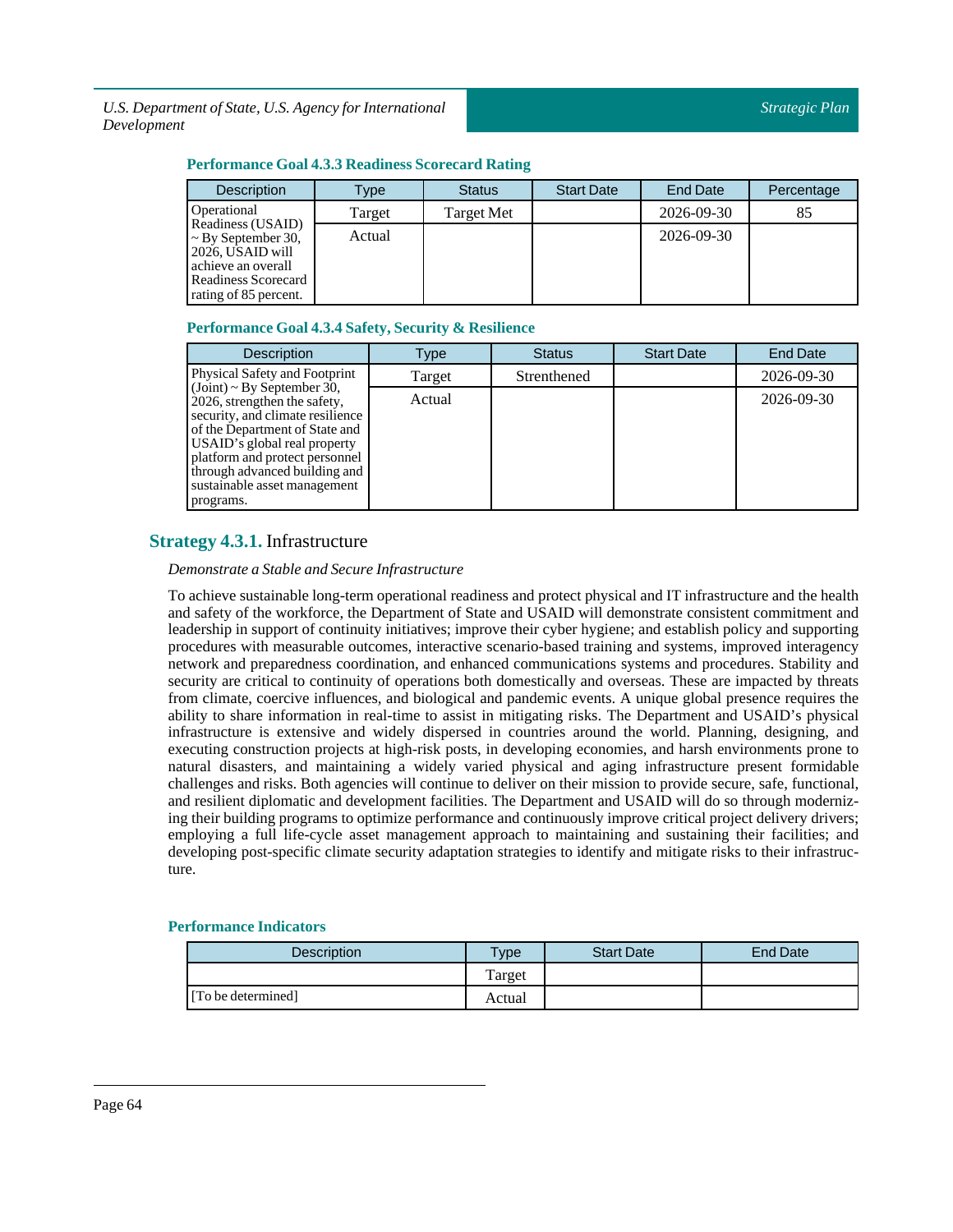### <span id="page-64-0"></span>**Strategy 4.3.2.** Cyber Safety

### *Promote Safer Cyber*

A focus on cybersecurity remains central given both agencies' significant cyber footprint, the increasing use of mobile and agile technologies, and the large number of data collection efforts. To maintain a strong cybersecurity stance and reduce risk, the Department of State and USAID are making significant investments in tools and platforms that will continue to help secure their networks and data globally, such as Continuous Diagnostics and Mitigation, Identity Credential and Access Management, and implementing a Zero Trust security model. Both agencies will continue work to improve cybersecurity hygiene to ensure systems and data are protected. The Department and USAID will provide regular training to help staff identify and respond effectively to cyberattacks. Anti-phishing campaigns, information security and privacy training (both initial and annual and role-based), remedial training, and organization-wide notices are some of the techniques used to develop a strong level of cyber hygiene.

### **Stakeholder(s):**

### **DOSStaff USAID Staff**

| <b>Description</b> | <b>Type</b> | <b>Start Date</b> | End Date |
|--------------------|-------------|-------------------|----------|
|                    | Target      |                   |          |
| [To be determined] | Actual      |                   |          |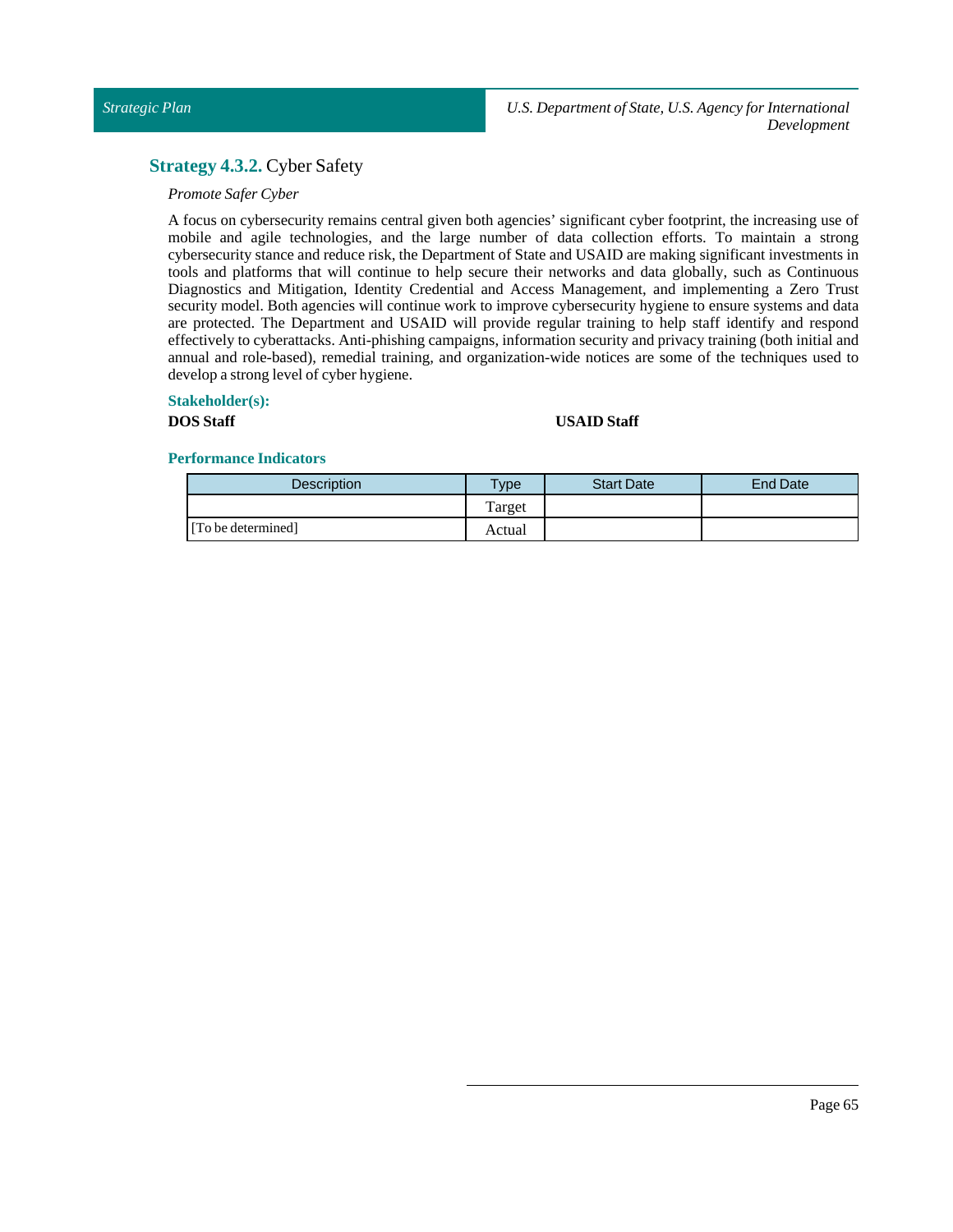## <span id="page-65-0"></span>**5. Travel & Citizens Abroad**

### *SERVE U.S. CITIZENS AROUND THE WORLD AND FACILITATE SECURE INTERNATIONAL TRAVEL*

**Immigrants Tourists**:

**U.S. Partners**:

**State Governments Local Governments**

*DOS Lead Agency*

**Business Representatives Bureauof Consular Affairs** :

*Tourists, business representatives, international students, and exchange visitors contribute ideas, innovations, and*

*The State Department will continue its vital mission of facilitating international exchange and legitimate travel while working with U.S. partners overseas, within the U.S. interagency, and with state and local governments to share information and keep Americans safe at home and abroad.*

*billions of dollars to the U.S. economy.*

### **Stakeholder(s)**

#### **U.S. Citizens** :

*The State Department's highest priority is to protect the lives and serve the interests of U.S. citizens overseas, as was illustrated during the unprecedented work to bring more than 100,000 U.S. citizens back to the United States in response to the outbreak of the COVID-19 pandemic in 2020.*

### **International Travelers**:

*The Department of State supports U.S. citizens in many other ways, including by facilitating international travel, providing passport and visa services, enabling international adoptions and family reunification through immigration, documenting American children's citizenship overseas, and providing special citizen services when needed.*

#### **Students** :

*The United States' long tradition of openness to travelers, students, entrepreneurs, and immigrants from every country and background is a critical foundation of our prosperity and competitiveness.*

#### **Entrepreneurs**

### <span id="page-65-1"></span>The Department will prioritize modernization efforts that enhance efficiency and expand equitable access to information and services.

### **5.1.** Travelers & Residents

#### *Support and serve American citizens traveling or residing abroad (State)*

The Department has always been able to adapt to new circumstances and provide the support U.S. citizens need to travel, live, and work abroad. The Department can take its best practices from adapting to the pandemic and incorporate them into ongoing improvements in processes and technology to provide a more efficient standard of service and ensure access to information and routine and crisis services are equitable and accessible. By 2026, its ability to seamlessly support the travelling public will be achieved.

#### **Stakeholder(s):**

#### **Bureau of Consular Affairs**: *DOS Lead Agency*

### **U.S. Citizens** :

*The State Department recognizes the need to provide consular services to, and share information with, U.S. citizens in accordance with 21st century service standards.*

### **DOSStaff** :

*In response to the COVID-19 pandemic, the Department demonstrated this ability to adapt to new challenging circumstances. Whether it was repatriating U.S. citizens or providing passport and visa services, the Department's staff accomplished this all while abiding by public health, safety, and social distancing requirements around the world.*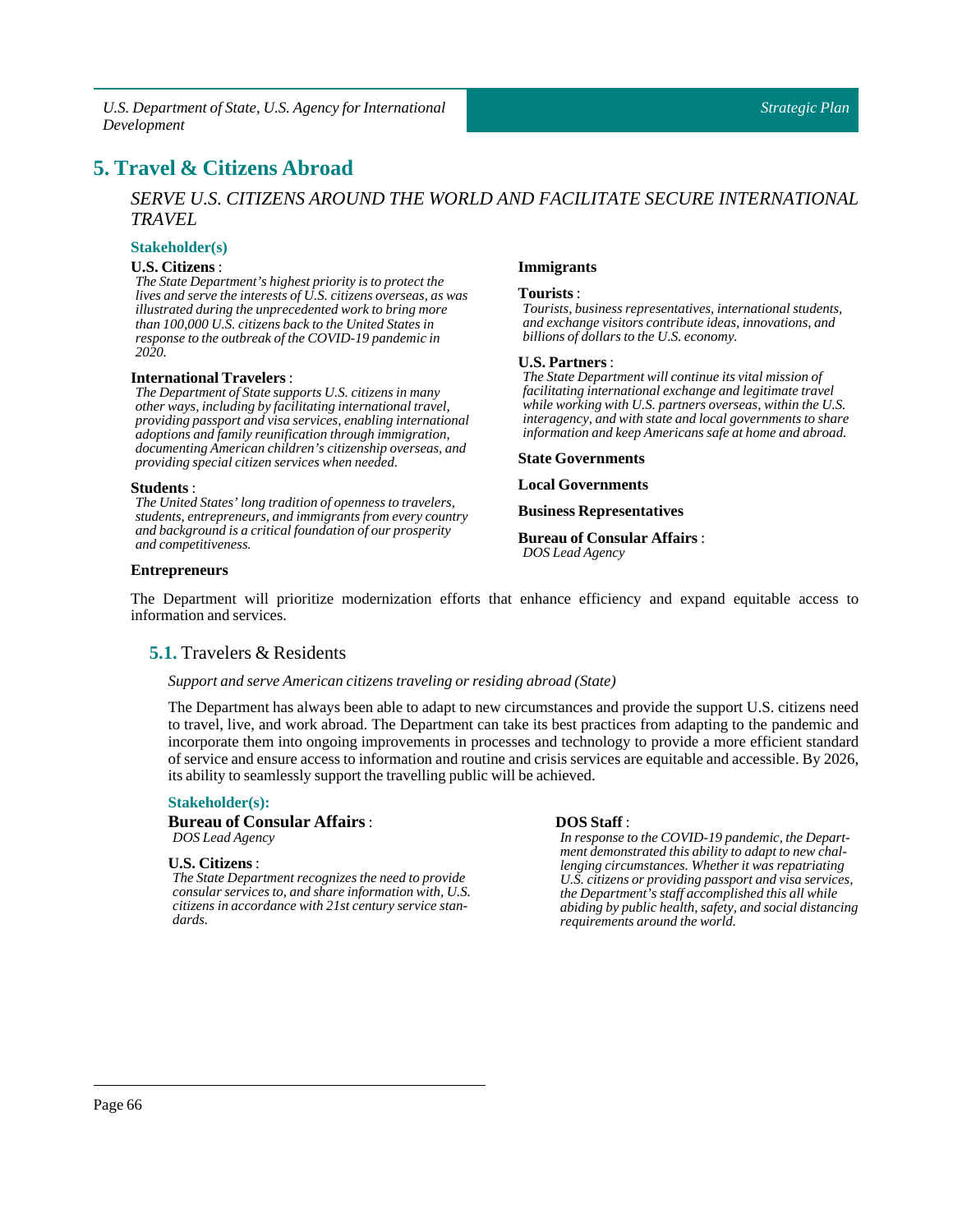### **Performance Indicators**

**Performance Goal 5.1.1 Fee** Collection Sites

| <b>Description</b>                          | <b>Type</b> | <b>Status</b> | <b>Start Date</b> | <b>End Date</b> | Percentage |
|---------------------------------------------|-------------|---------------|-------------------|-----------------|------------|
| <b>Improve Consular</b>                     | Target      | Target Met    |                   | 2026-09-30      | 90         |
| Fee Collection<br>through Pay.Gov           | Actual      |               |                   | 2026-09-30      |            |
| $(State) \sim By$                           |             |               |                   |                 |            |
| September 30, 2026,<br>the Department       |             |               |                   |                 |            |
| improves U.S.                               |             |               |                   |                 |            |
| citizens' access to                         |             |               |                   |                 |            |
| services and payment                        |             |               |                   |                 |            |
| by implementing the<br>Overseas Pay.gov for |             |               |                   |                 |            |
| <b>Adult Passport</b>                       |             |               |                   |                 |            |
| Renewal (form                               |             |               |                   |                 |            |
| DS-82) program at                           |             |               |                   |                 |            |
| 90 percent of                               |             |               |                   |                 |            |
| missions abroad.                            |             |               |                   |                 |            |

### **Performance Goal 5.1.2 Travel.State.Gov Enhancements**

| <b>Description</b>                                                                                                                                                                                                                                                                                                                                                                                                   | Type   | <b>Status</b> | <b>Start Date</b> | <b>End Date</b> |
|----------------------------------------------------------------------------------------------------------------------------------------------------------------------------------------------------------------------------------------------------------------------------------------------------------------------------------------------------------------------------------------------------------------------|--------|---------------|-------------------|-----------------|
| Accessibility and Process                                                                                                                                                                                                                                                                                                                                                                                            | Target | Implemented   |                   | 2024-09-30      |
| Improvement of Travel.State.<br>$\text{Gov} \sim \text{By September 30, 2024},$<br>the Department will assess,<br>design, and implement a<br>Travel.State.Gov content<br>review and update process<br>informed by Department and<br>interagency stakeholders that<br>ensures accessible and timely<br>operational, safety, security,<br>and crisis information for U.S.<br>citizens traveling or residing<br>abroad. | Actual |               |                   |                 |

### <span id="page-66-0"></span>**Strategy 5.1.1.** Citizen Services

### *Improve Citizen Services*

This objective highlights the need for the Department to be adaptable in how it provides routine and crisis services and information to U.S. citizens.

### **Stakeholder(s):**

#### **U.S. Citizens** :

*The Department is already incorporating lessons learned from the global repatriation of U.S. citizens in 2020 to update the processes, tools, and technology it uses, such as the deployment of crisis management software.*

#### **Travelers** :

*Since an informed traveler is a safe traveler, the Department will continue to adapt how it communicates with U.S. citizens about traveling and living abroad.*

### **Communication Platforms** :

*The Department will review how we use its communication platforms to improve who we are reaching, as well as how diverse populations receive information so all travelers can make informed decisions and plans for traveling to and from the United States.*

### **Diverse Populations**

#### **Other Countries**:

*The State Department must respond to events in other countries, disasters, or global health issues. The Department can learn what went right from past events and identify opportunities to improve, particu-*

*— continued next page*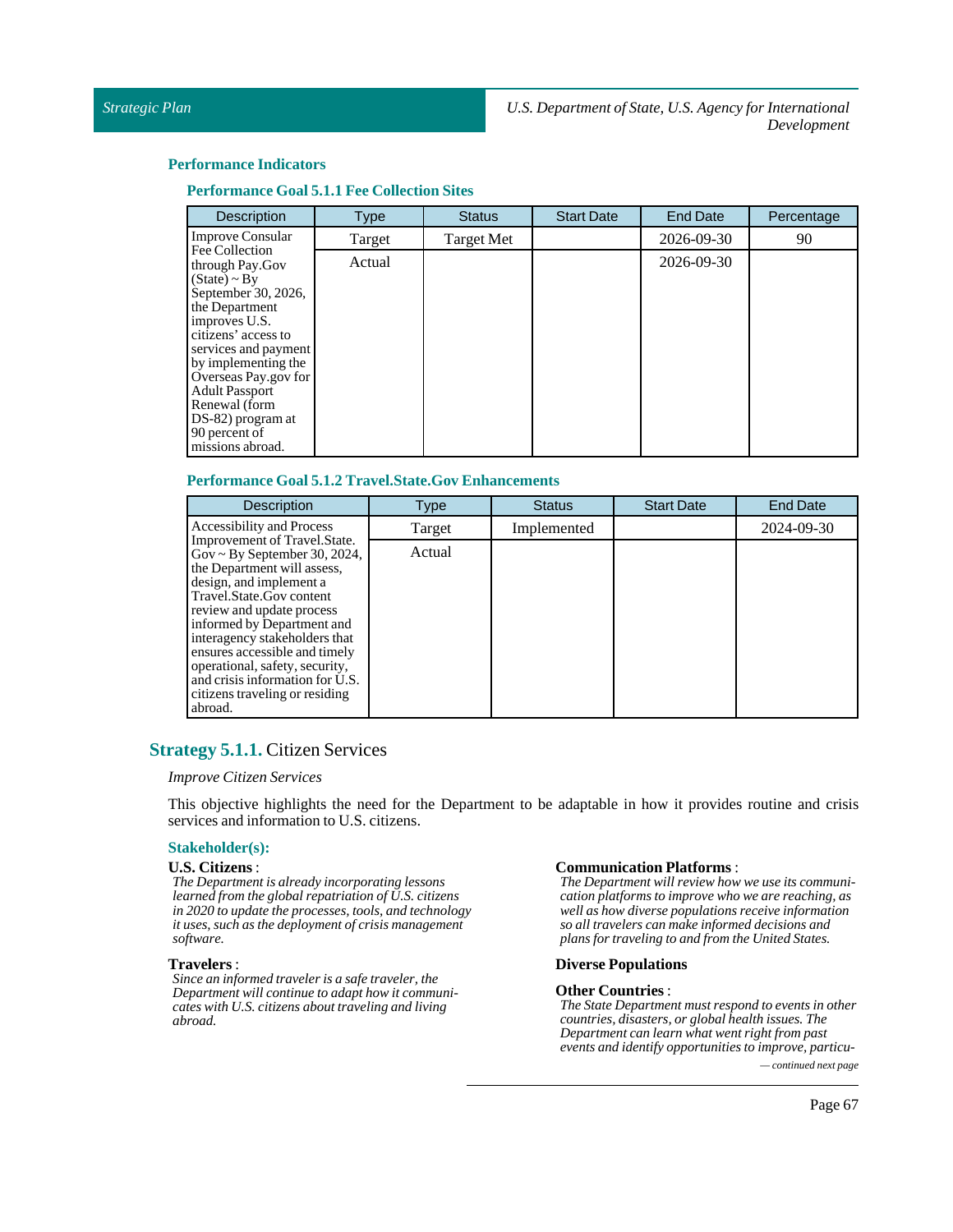#### *Stakeholders (continued)*

*larly where the Department needs to overcome institutional, administrative, and technical barriers.*

### **Performance Indicators**

| <b>Description</b> | Type   | <b>Start Date</b> | End Date |
|--------------------|--------|-------------------|----------|
|                    | Target |                   |          |
| [To be determined] | Actual |                   |          |

### <span id="page-67-0"></span>**Strategy 5.1.2.** Consular Systems

### *Enable Seamless Support*

These new services will also include support for public-facing interfaces for these online services and incorporate the use of data to better track how the Department provides these services.

### **Stakeholder(s):**

### Consular Systems :

*None of this can be done without improving consular systems.*

#### **Overseas Posts** :

*By 2026, several pilots for digital and electronic services begun under the previous Joint Strategic Plan will be completed and full services expanded to all overseas posts and passport agencies.*

#### **Performance Indicators**

## **Passport Agencies**

**Pay.Gov** : *These include, but are not limited to, the use of Pay. Gov for passport renewal applications, electronic Certificates of Report of Birth Abroad, electronic immigrant visa processing, as well as other services.*

| <b>Description</b> | <b>Type</b> | <b>Start Date</b> | End Date |
|--------------------|-------------|-------------------|----------|
|                    | Target      |                   |          |
| [To be determined] | Actual      |                   |          |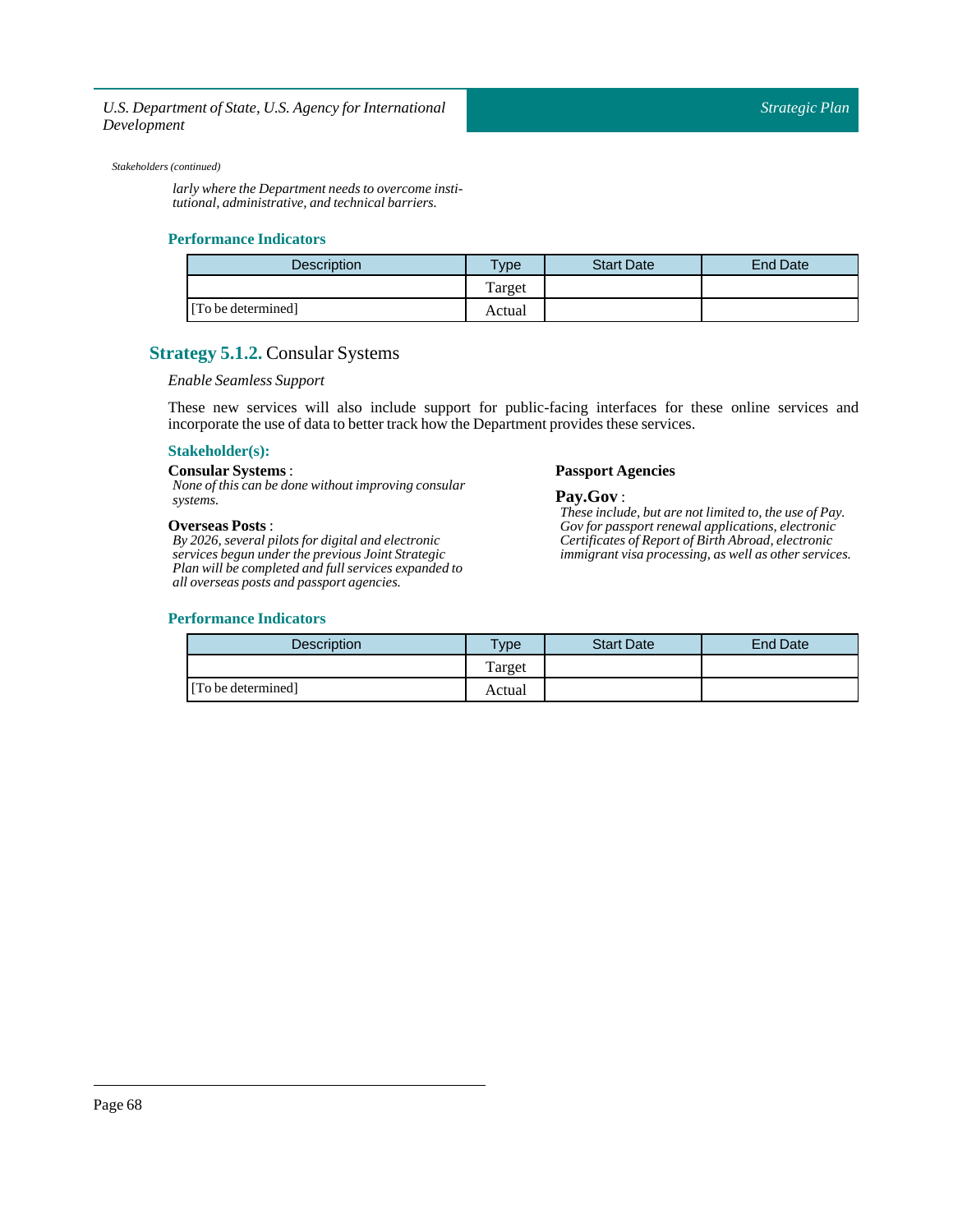### <span id="page-68-0"></span>**5.2.** Travel

*Advance U.S.interests by facilitating legitimate travelto and from the United States (State)*

Facilitating and enhancing legitimate travel tangibly impacts the domestic economy and interests of the United States. The Department will continue to work with its international partners to enhance bilateral and multilateral relationships. Through travel we can build new relationships, advance U.S. interests, promote ties (cultural, academic, and others), and increase influence. The Department seeks to protect the security of the American people by investing in the modernization of systems and processes responsible for the timely issuance of travel documents to those who are eligible to receive them, thereby enhancing the expansion of economic prosperity and opportunity. Investing in a more interconnected and interdependent international security landscape creates a more secure environment for all travelers. The Department will continue to inform and assist foreign partners to enhance international border and transportation security efforts, and the capabilities of foreign partners. Through broad collaborative efforts, we will further seek to implement international standards and recommended practices.

### **Stakeholder(s):**

**Bureau of Consular Affairs**: *DOS Lead Agency*

**International Partners**:

*The Department of State seeks to bolster international partnerships, alliances, and institutions through the facilitation and expansion of legitimate travel, including for commercial and intellectual ex-* *changes and in support of economic and other interests of the United States.*

**Allies**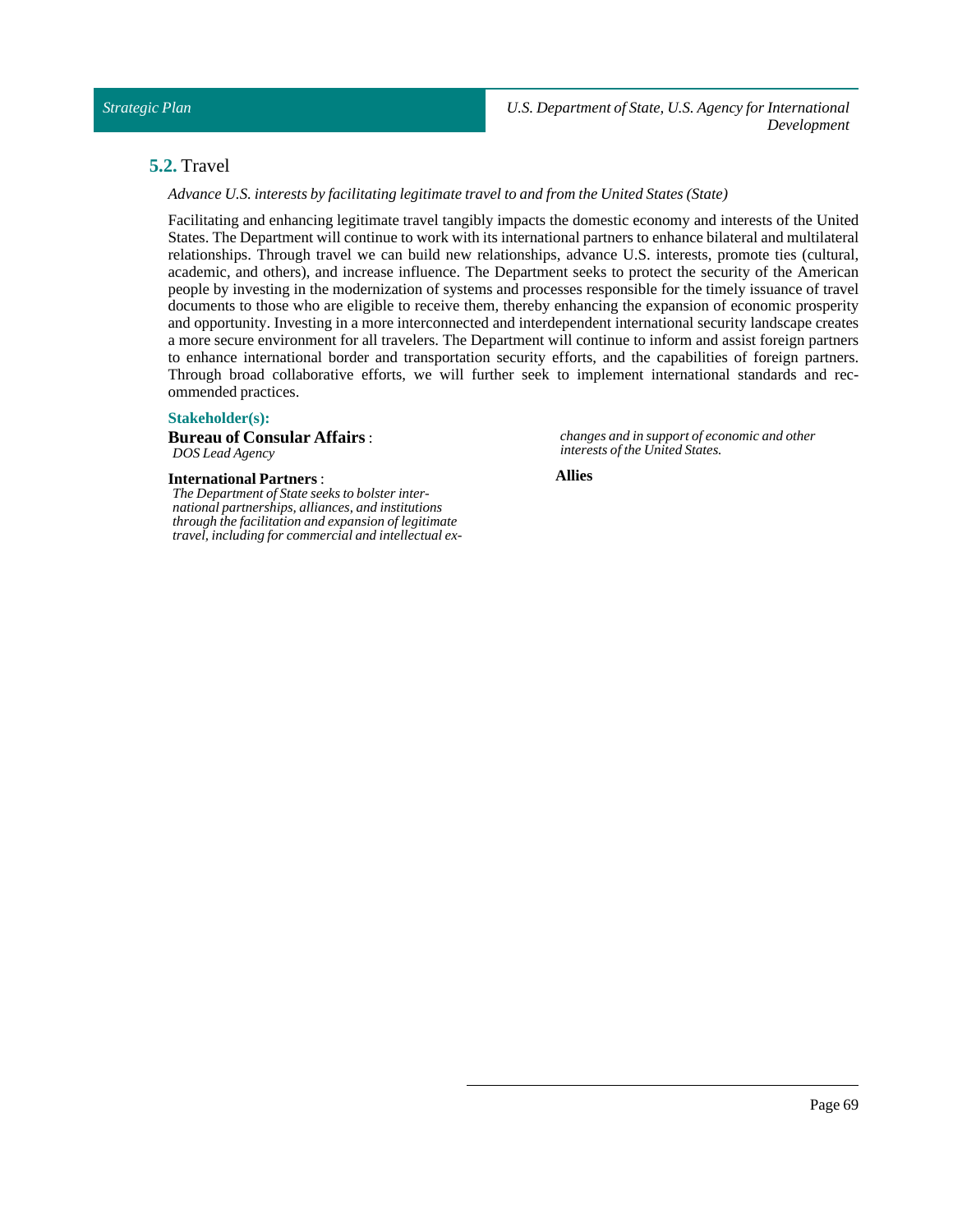### **Performance Indicators**

### **Performance Goal 5.2.1 Passport Processing Time**

| <b>Description</b>                                                                                                                                                                    | Type   | <b>Status</b> | <b>Start Date</b> | <b>End Date</b> | Weeks |
|---------------------------------------------------------------------------------------------------------------------------------------------------------------------------------------|--------|---------------|-------------------|-----------------|-------|
| <b>Improved Customer</b>                                                                                                                                                              | Target | Less Than     |                   | 2026-09-30      |       |
| Service (State) $\sim$ By<br>September 30, 2026,<br>annual average<br>passport processing<br>times are under 11<br>weeks for routine<br>service and 6 weeks<br>for expedited service. | Actual |               |                   | 2026-09-30      |       |

#### **Performance Goal 5.2.2 Partner Countries Increase**

| <b>Description</b>                                                                                                                                                                                                                                                                                                                                                          | <b>Type</b> | <b>Status</b>     | <b>Start Date</b> | <b>End Date</b> | <b>Number</b> |
|-----------------------------------------------------------------------------------------------------------------------------------------------------------------------------------------------------------------------------------------------------------------------------------------------------------------------------------------------------------------------------|-------------|-------------------|-------------------|-----------------|---------------|
| Expanded                                                                                                                                                                                                                                                                                                                                                                    | Target      | <b>Target Met</b> |                   | 2026-09-30      | 5             |
| <b>Information Sharing</b><br>with Partners (State)<br>$\sim$ By September 30,<br>2026, increase<br>information sharing<br>and connectivity to<br>international<br>criminal and terrorist<br>databases with five<br>additional partner<br>nations in order to<br>better identify<br>individuals with<br>derogatory<br>information seeking<br>to enter the United<br>States. | Actual      |                   |                   | 2026-09-30      |               |

### <span id="page-69-0"></span>**Strategy 5.2.1.** Harmonization

### *Harmonize with Partners*

To maintain secure borders, the Department of State will continue to work with partner agencies to harmonize uniform screening and vetting standards and procedures across the travel and immigration spectrum.

#### **Stakeholder(s):**

#### **Interagency Partners** :

*The Department will work with interagency partners, foreign partners, and the transportation industry to enhance global transportation security efforts including by sharing non-imminent persistent threats information to spur international border and transportation security efforts, and by implementing international standards and recommended practices.*

### **Foreign Partners**

### **Transportation Industry**

### **Countries** :

*The Department will continue to urge countries to employ threat-based border security and enhanced traveler screening; to improve identity verification and traveler documentation; and to use, collect, and — continued next page*

*analyze Advanced Passenger Information and Passenger Name Record data in traveler screening to prevent terrorist travel.*

#### **International Partners**:

*The Department will continue to work with its international partners to exchange information on known and suspected terrorists and other threats to U.S. citizens at home and abroad. We will ensure that interagency and international arrangements are maintained and updated, providing the highest-possible degree of information sharing of terrorist and criminal identities.*

### **Travelers** :

*The Department of State seeks to enhance two-way travel and expand more equitable access to visas. The*